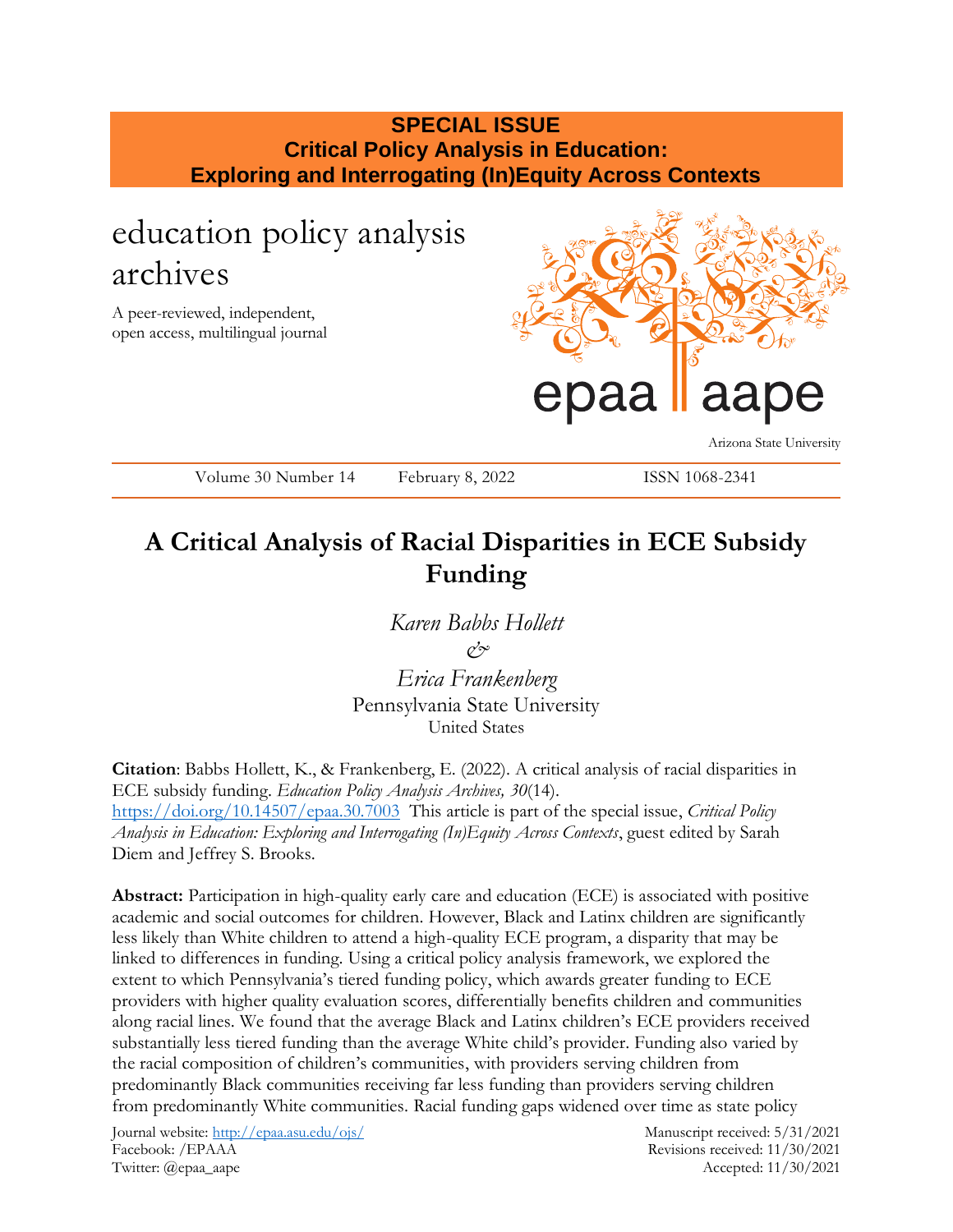changed to award greater tiered funding to providers with the highest quality scores. We discuss findings within the context of longstanding historical racism in federal ECE funding policy, and make recommendations for more racially just policy alternatives.

**Keywords**: early childhood education; child care; race; finance; policy; equity

## **Análisis crítico de las disparidades raciales en la financiación de los subsidios de ECE**

**Resumen:** La participación en cuidado y educación infantil (ECE) de alta calidad está asociada con resultados académicos y sociales positivos para los niños. Sin embargo, los niños negros y latinos tienen significativamente menos probabilidades que los niños blancos de asistir a un programa ECE de alta calidad, una disparidad que puede estar relacionada con las diferencias en la financiación. Utilizando un marco de análisis de política crítico, exploramos hasta qué punto la política de financiación escalonada de Pensilvania otorga mayor financiación a los proveedores de ECE con puntajes de evaluación de mayor calidad, beneficia de manera diferencial a los niños y las comunidades a lo largo de las líneas raciales. Descubrimos que los proveedores promedio de ECE para niños negros y latinos recibieron sustancialmente menos fondos que el proveedor promedio para niños blancos. La financiación también varió según la composición racial de las comunidades de niños, y los niños que atienden a comunidades predominantemente negras reciben muchos menos proveedores de fondos que los que atienden a niños de comunidades predominantemente blancas. Las brechas raciales de financiamiento se ampliaron con el tiempo a medida que la política estatal cambió para otorgar mayores fondos escalonados a los proveedores con los puntajes de calidad más altos. Discutimos los hallazgos dentro del contexto del racismo histórico de larga data en la política federal de financiamiento de ECE y hacemos recomendaciones para alternativas de políticas antirracistas.

**Palabras-clave:** educación de la primera infancia; cuidado de los niños; raza; finanzas; política; equidad

**Análise crítica das disparidades raciais no financiamento de subsídios à ECE**

**Resumo:** A participação em cuidados e educação infantil (ECE) de alta qualidade está associada a resultados acadêmicos e sociais positivos para as crianças. No entanto, as crianças negras e latinas são significativamente menos propensas do que as crianças brancas a frequentar um programa de educação infantil de alta qualidade, uma disparidade que pode estar ligada a diferenças no financiamento. Usando uma estrutura de análise crítica de políticas, exploramos até que ponto a política de financiamento escalonado da Pensilvânia, que concede maior financiamento a provedores de ECE com pontuações de avaliação de qualidade mais altas, beneficia de forma diferenciada crianças e comunidades ao longo de linhas raciais. Descobrimos que os provedores médios de ECE para crianças negras e latinas receberam substancialmente menos financiamento do que o provedor médio de crianças brancas. O financiamento também variou de acordo com a composição racial das comunidades infantis, com fornecedores que atendem crianças de comunidades predominantemente negras recebendo muito menos financiamento do que fornecedores que atendem crianças de comunidades predominantemente brancas. As lacunas de financiamento racial aumentaram ao longo do tempo, à medida que a política estadual mudou para conceder maior financiamento escalonado aos provedores com as mais altas pontuações de qualidade. Discutimos as descobertas no contexto do racismo histórico de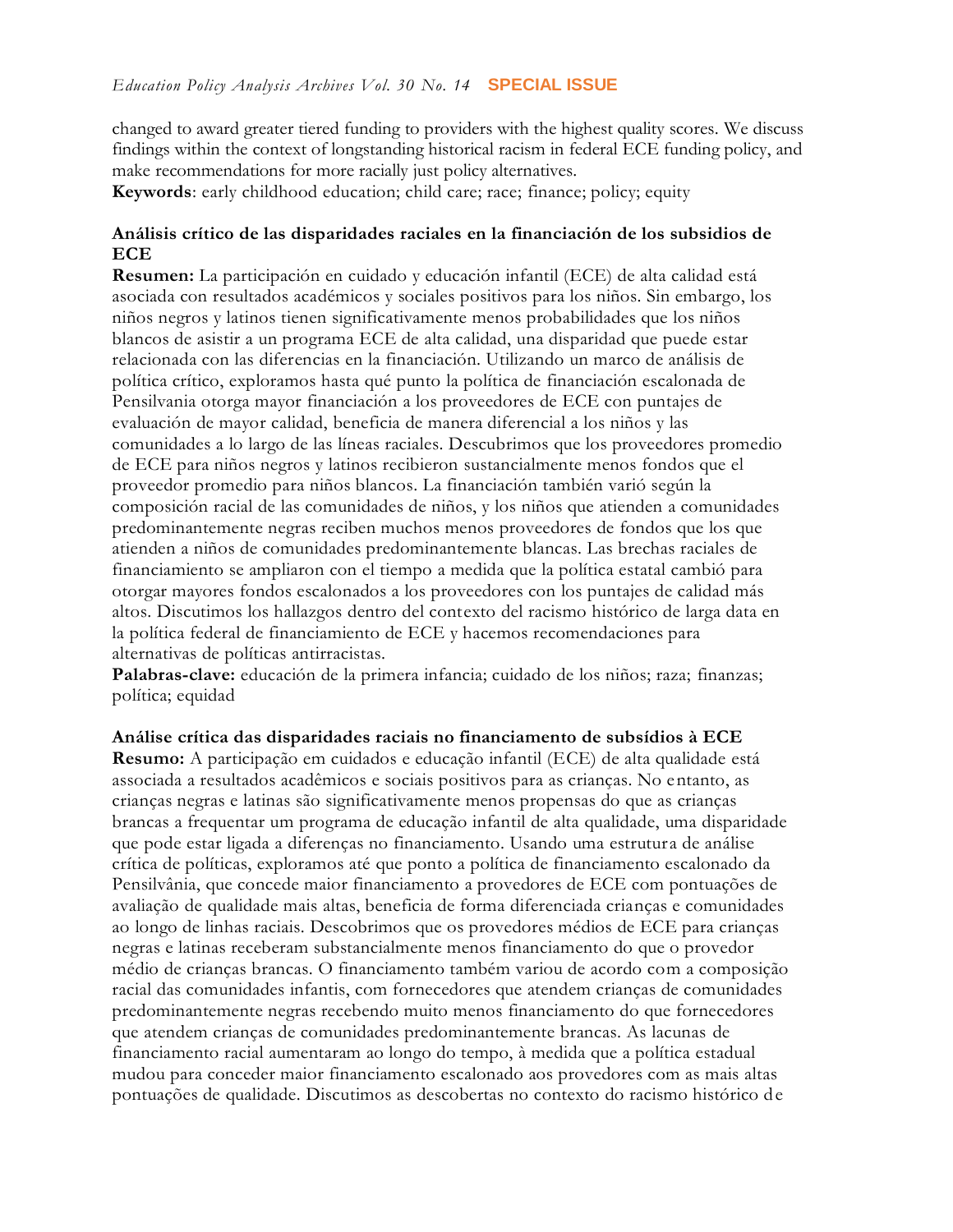longa data na política federal de financiamento da ECE e fazemos recomendações para alternativas políticas antirracistas.

**Palavras-chave:** educação infantil; cuidados infantis; raça; finança; política; equidade

## **A Critical Analysis of Racial Disparities in ECE Subsidy Funding**

Participation in early care and education (ECE) leads to positive academic and social outcomes for children. These outcomes include greater kindergarten readiness, lower rates of grade retention and referral for special education, higher rates of high school graduation and postsecondary degree attainment, and fewer interactions with the criminal legal system (Gray-Lobe et al., 2021; Meloy et al., 2019). Importantly, only *high-quality* ECE is associated with sustained positive outcomes (Phillips et al., 2017), and the benefits of exposure to quality ECE are particularly pronounced for Black and Latinx children (Bassok, 2010). However, children of color—and especially Black children—are significantly less likely than their White peers to attend a quality ECE program, a disparity that has been documented across a range of settings, including state-funded pre-kindergarten (Gillispie, 2019; Rothwell, 2016; Valentino, 2018), city-based universal prekindergarten (Latham et al., 2020), and Head Start (Hillemeier et al., 2013). Yet, across ECE programs, average quality is lowest in child care subsidy programs (Johnson et al., 2012; Johnson et al., 2020), suggesting racial quality gaps could be even starker for Black and Latinx children served in these settings.

Lower access to quality ECE among children with subsidies is likely a result of several factors, including inadequate funding. Most subsidy programs fund ECE providers at low levels. For example, in 2019, only four states set subsidy payment rates at the federally recommended level, and in 23 states, payment rates were at least 20 percent below the recommended rate (Schulman, 2019). Low funding makes it difficult for ECE providers serving children with subsidies to afford key resources associated with quality, such as well-qualified teachers and developmentally-appropriate curricular materials. Indeed, studies have found that insufficient subsidy payments are linked to fewer resources and lower observed quality among ECE providers (Rohacek et al., 2010), while higher subsidy payments are positively associated with resource investment and higher scores on measures of ECE quality (Greenberg et al., 2018; Rigby et al., 2007; Scott et al., 2011). The relationship between subsidy funding and quality has particular implications for racial equity because Black and Latinx children are disproportionately enrolled in ECE subsidy programs. Of the approximately 1.3 million children served by the Child Care and Development Fund (CCDF), a federal block grant to states that funds ECE subsidies for working families with low incomes, 40% were Black and 24% were Latinx (Office of Child Care, 2019).

Federal and state policymakers have increasingly recognized that higher quality ECE costs more. To offset some of the increased cost of providing quality ECE to children with subsidies, 42 states and the District of Columbia have implemented policies that award additional subsidy funding to ECE providers with high quality ratings on state evaluations (called quality rating and improvement systems, or QRIS). Additional funding through these tiered payment policies is often substantial. For example, in Pennsylvania in 2019, an ECE provider with the highest QRIS score received almost 40% more per child than a provider with a low QRIS score. Research on tiered funding policies has found an association between these financial incentives and quality improvements (Greenberg et al., 2018). However, no studies have examined the distribution of tiered subsidy funding by race, despite evidence showing Black and Latinx children are more likely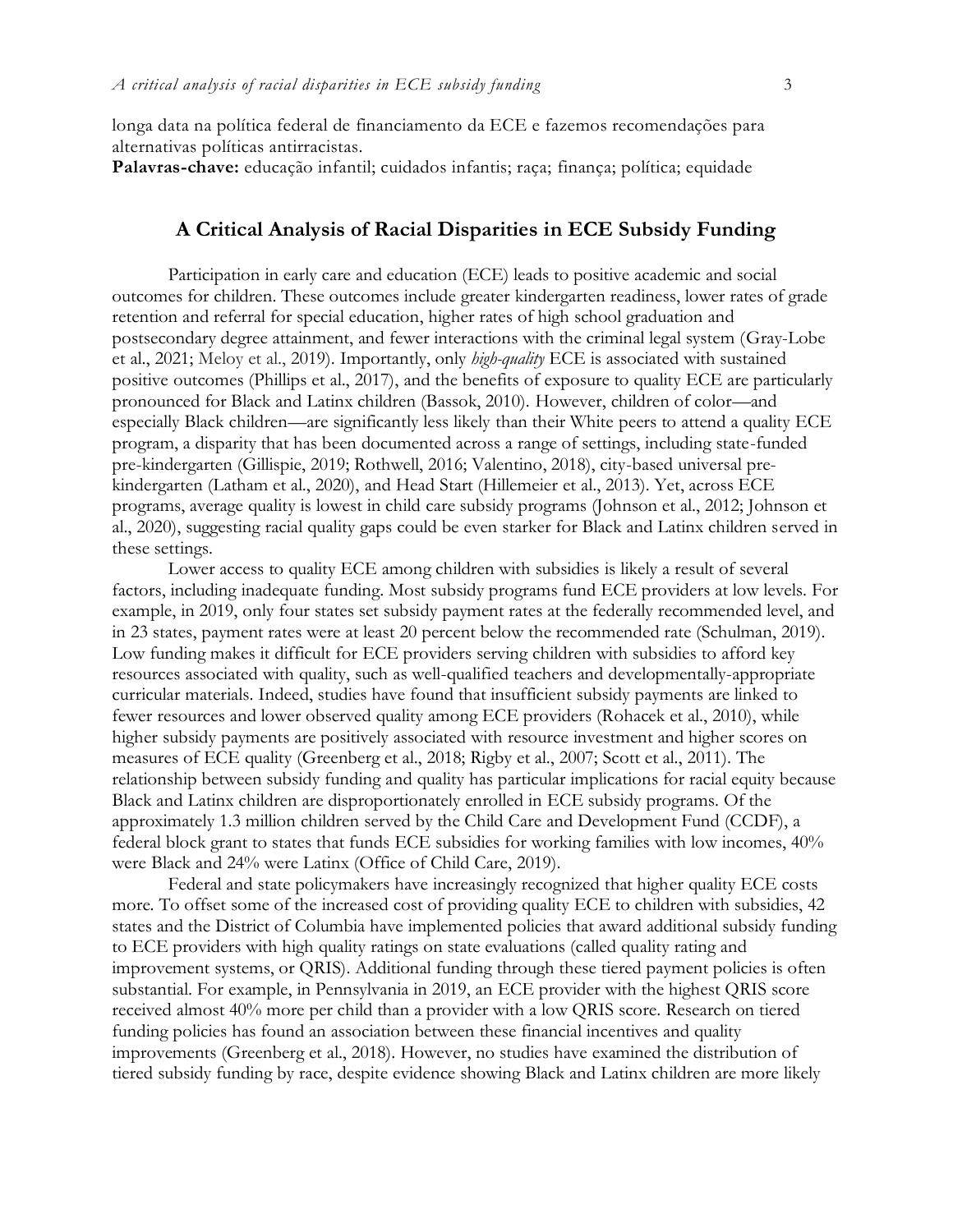to be enrolled with ECE providers with lower QRIS scores that would be excluded from additional funding under these policies.

This study fills that gap by exploring racial disparities in access to tiered subsidy funding in Pennsylvania. Pennsylvania's ECE subsidy program, which is funded by the CCDF, serves the highest share of eligible Black children and the second highest share of Latinx children of any state (Ullrich et al., 2019), making it a particularly crucial case study for exploring racial funding disparities. Our research questions are:

- 1. To what extent are there disparities by children's race and community racial composition in tiered subsidy funding in Pennsylvania?
- 2. To what extent have funding patterns changed by children's race and community racial composition as Pennsylvania's tiered funding rates have changed?

To answer these questions, we analyzed de-identified child-level and provider-level data from Pennsylvania's Office of Child Development and Early Learning, along with demographic data for the communities in which children lived from the American Community Survey. Our descriptive analysis found that across all ages of children birth-5, Black and Latinx children's ECE providers received significantly less tiered funding, on average, than providers of their White peers. Gaps were particularly stark for Black children. For example, in 2019, the average Black infant was enrolled with a provider that received \$3.15 in daily tiered funding. Comparatively, non-Hispanic White infants, on average, were enrolled with a provider that received \$6.00. Children living in predominantly White communities also benefited from substantially more tiered funding awarded to their ECE providers compared to children living in predominantly Black communities. Moreover, racial funding disparities widened over time as Pennsylvania's policy changed to award greater tiered funding to providers with the highest quality scores. Given the link between subsidy funding levels and quality, these findings suggest tiered funding policies may contribute to ECE quality gaps experienced by Black and Latinx children and their communities. As ECE providers continue to experience financial stress caused by the Covid-19 pandemic, and as the Biden administration pledges historical federal investments in ECE funding, these findings indicate a need for all levels of government to revise current policy to ensure all children have equal access to high-quality, wellfunded early care and education.

## **Conceptual Framework and Historical Overview of ECE Funding Policy**

The Child Care and Development Fund (CCDF) was established in 1996 and most recently reauthorized in 2014. However, the CCDF's policy heritage dates back to the early 1900s. Boddie (2016) argues that racial discrimination is dynamic and regenerative, adapting to laws and social norms over time to entrench racial disadvantage through White privilege, racialized class ideologies, and implicit bias. ECE subsidy policy is a prime example of this theory of adaptive discrimination in practice. In this section, we explore how CCDF policies created racial disparities in ECE funding in the past in order to better understand how contemporary policies—i.e., tiered subsidy rates—may be reproducing them today. This consideration of the historical context surrounding policy is a hallmark of critical policy analysis research (Diem & Young, 2015), and may be especially important in the analysis of ECE given its longstanding neoliberal link to parental employment and economic production (Horsford et al., 2018). Throughout this critical historical overview, we specifically attend to how policy designs shaped the social construction of public ECE funding recipients (Schneider & Ingram, 1993) and reinforced dominant cultural norms around which children and families were deserving of access to ECE (Young & Diem, 2018). While Latinx children have experienced barriers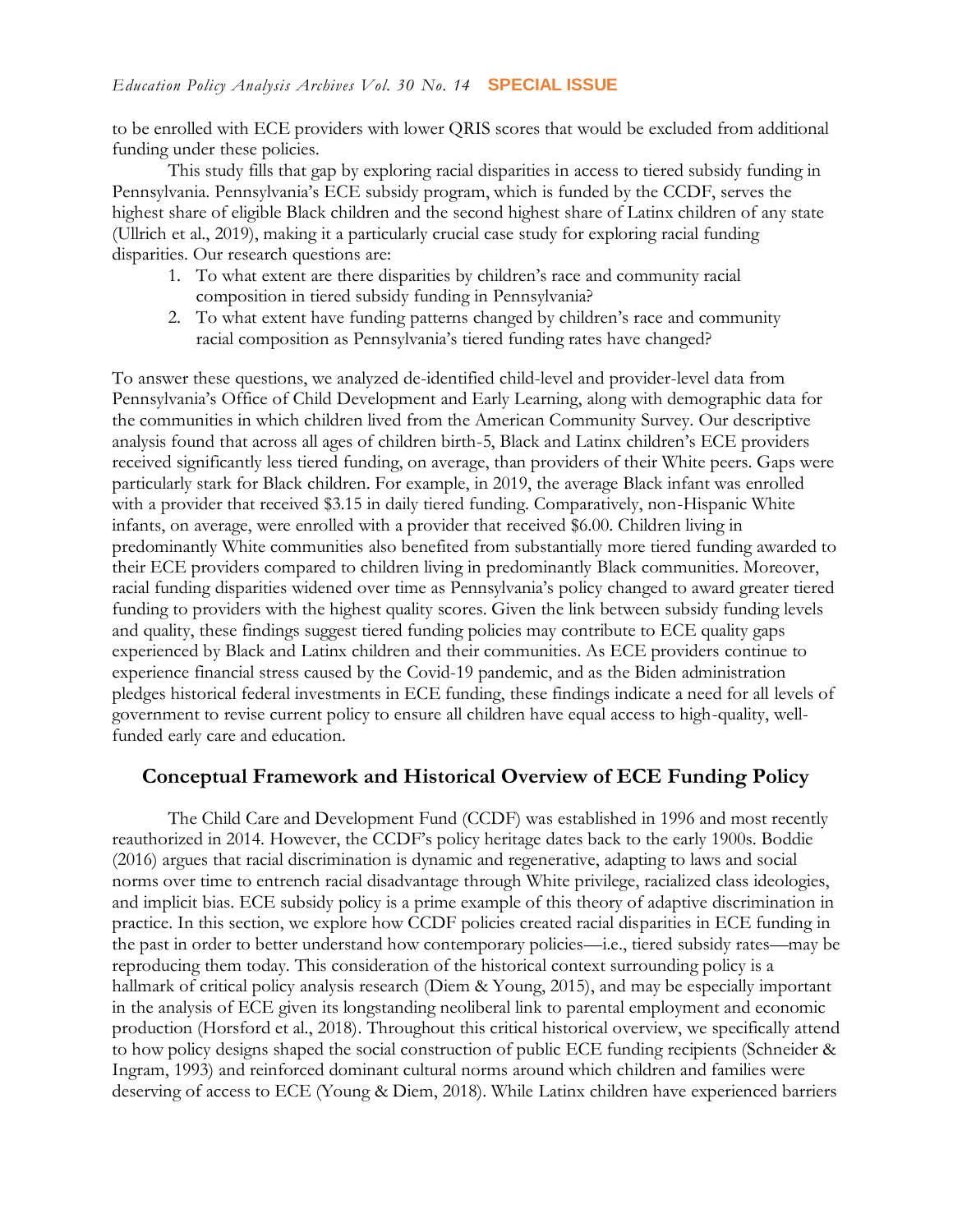to participation in CCDF-funded subsidy programs (Gennetian et al., 2019), we focus primarily on how ECE funding policy has marginalized Black children. Black families have been and remain today a disproportionate share of CCDF recipients, and, as Boddie notes, are "the racial group most conventionally identified with racial subordination" (2016, p. 1,241).

#### **Racial Exclusion**

Biases surrounding which mothers were deserving of public aid to support the care and education of their young children were a driving social force of early ECE policy. In the 1900s, concern grew for the children of single mothers who were forced to perform wage-earning work (Rose, 1999). In a landmark address at the 1909 White House Conference for the Care of Dependent Children, President Roosevelt proclaimed: "Home life is the highest and finest product of civilization…Except in unusual circumstances, the home should not be broken up for reasons of poverty, but only for considerations of inefficiency or immorality" (Proceedings, 1909, p. 17-18). By 1920, 40 states passed legislation that provided monthly pensions to widowed, divorced, and unmarried mothers with dependent children, marking the first public aid program explicitly intended to support ECE (Rose, 1999). However, to receive a pension, mothers had to demonstrate that they were physically, morally, and mentally fit to care for their children. This subjective "suitable home" policy was administered locally, allowing for inconsistent and discriminatory application, especially on the basis of race (Cahan, 1989). States further excluded Black mothers from pensions by simply not establishing pension programs in localities with large Black populations (Gooden, 2006). These practices created massive disparities in funding access, with data suggesting Black families received only 3% of pensions (Leff, 1973). A stigma quickly grew that single mothers without pensions must be immoral or unfit to care for their children, perpetuating racialized stereotypes around who was deserving of ECE aid (Cahan, 1989).

Racial bias and racial exclusion were also central to the enactment and implementation of the federal Aid to Dependent Children program (ADC; later renamed Aid to Families of Dependent Children), which was established in 1935 as part of the Social Security Act to augment mothers' pensions. Congress removed language from the original bill that outlawed racial discrimination, allowing state and local officials to craft policies that excluded families of color, as they did with mothers' pensions (Neubeck & Cazenave, 2001). Suitable home policies expanded across states, as did policies that denied ADC to mothers thought to have relationships with men who might be providing financial assistance. These "man-in-the-house" policies involved random home searches, often made in the middle of the night, and were disproportionately conducted in Black households. Residency requirements that mandated families live in a state for at least a year before becoming eligible for ADC were implemented in northern states to discourage southern families from joining the Great Migration (Neubeck & Cazenave, 2001). Some states even adopted "employable mother" policies that required Black mothers on ADC rolls to work as agricultural or domestic laborers if jobs were available, such as during cotton picking season, and then discontinued their ADC benefits on the basis of their employment (Goodwin, 1995). A 1942 report by the federal Social Security Board concluded that states' administrative practices led to fewer Black children receiving ADC aid than White children, though no recommendations were made to remedy the disparity (Neubeck & Cazenave, 2001).

#### **White Resistance**

Beginning in the late 1940s and on through the 1980s, a confluence of social and political changes led to substantially more Black families enrolling in ADC, a shift that was met by White resistance and hostility. Following World War II, rates of unemployment and underemployment among Black parents spiked as defense industries closed and White servicemen returned to reclaim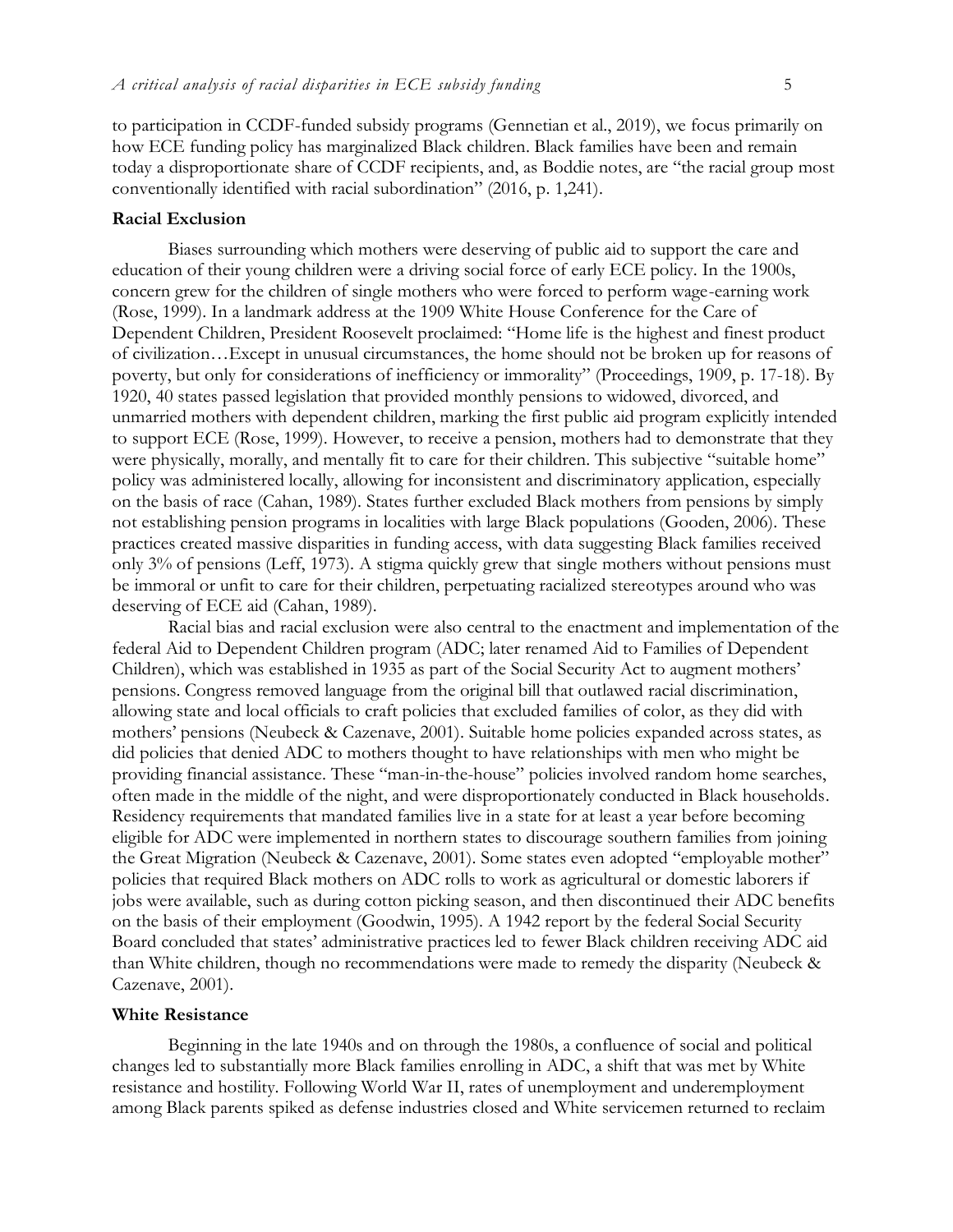civilian jobs, creating increased demand for ADC benefits. At the same time, ADC enrollment became easier for Black families as a result of civil rights leaders' advocacy, more liberal funding policies in northern cities where Black families increasingly lived, and a series of Supreme Court cases that struck down restrictions like suitable home and employable mother policies (Neubeck & Cazenave, 2001). As the proportion of Black families on ADC rolls grew, states and localities responded by enacting policies that limited spending on Black children. Studies conducted at the time showed these tactics were effective: Black families received less ADC aid than comparable White families (U.S. Commission on Civil Rights, 1966); counties with high shares of Black residents were awarded less generous benefits than predominantly White counties (Schorr & Wagner, 1969); and states with more Black residents had more restrictive eligibility requirements and provided less aid to ADC recipients (Grönbjerg, 1977; Orr, 1976).

State and local policies limiting ADC funding to Black families reflected a hostility toward welfare among White Americans rooted in racial bias, even as evidence repeatedly showed White families benefited more from the program (Wright, 1977). White Americans' strong and negative association between ADC and Black families was animated by their belief that Black families weren't deserving of public dollars. Indeed, studies found that the dual perceptions of welfare recipients as undeserving and Black people as lazy were far more predictive of opposition to welfare programs like ADC than other factors (Gilens, 1999). As White Americans felt increasingly threatened by the civil rights movement's shift from fundamental legal rights in the South to broad economic equality, the growing share of Black families on ADC rolls became "a ready target for growing white racial antipathies" (Neubeck & Cazenave, 2001, p. 120). White politicians mobilized the racist controlling image of the "welfare queen," a "lazy, immoral African-American 'welfare mother'" who defrauded the government by having children in order to receive ADC benefits (Neubeck & Cazenave, 2001, p. 64). This hostility ultimately led to the passage of the 1996 Personal Responsibility and Work Opportunity Reconciliation Act (PRWORA), which repealed the ADC, eliminated federal ECE entitlements, and consolidated all federal ECE assistance programs for families with low incomes into the Child Care and Development Fund (CCDF) block grant (Neubeck & Cazenave, 2001).

The PRWORA included several policies intended to exclude the "undeserving" poor from government assistance, including ECE aid (Neubeck & Cazenave, 2001). The trademark feature of PRWORA was its significant expansion of family work requirements. While ostensibly intended to promote personal responsibility and self-sufficiency, work requirements for ECE benefits functioned to reduce eligibility and spending on a program that primarily served Black children (Neubeck & Cazenave, 2001). PWRORA also placed substantial limits on benefits for undocumented families at a time when social perceptions of immigrants from Latin America were becoming increasingly negative, leading some scholars to claim the stereotype of the "undeserving" welfare recipient was shifting from the "welfare queen" to the Hispanic immigrant (Ansell, 1997). Enrollment counts show policies like these were effective at reducing the number of families receiving ECE aid—in 1996, nearly 70% of families in poverty received ADC, while in 2019, the CCDF served only 15% of eligible families (Center on Budget and Policy Priorities, 2021; Chien, 2020).

#### **Disparate Administrative Burden**

CCDF policies designed to exclude "undeserving" families continue to make it difficult for Black and Latinx families to access ECE aid today, primarily through administrative burden (Herd & Moynihan, 2018). ECE subsidy applications can be long and complex, and documentation requirements may be especially difficult for parents who work nontraditional hours, hold multiple jobs, or lack a relationship with a financial institution that can provide records. Thirty-three states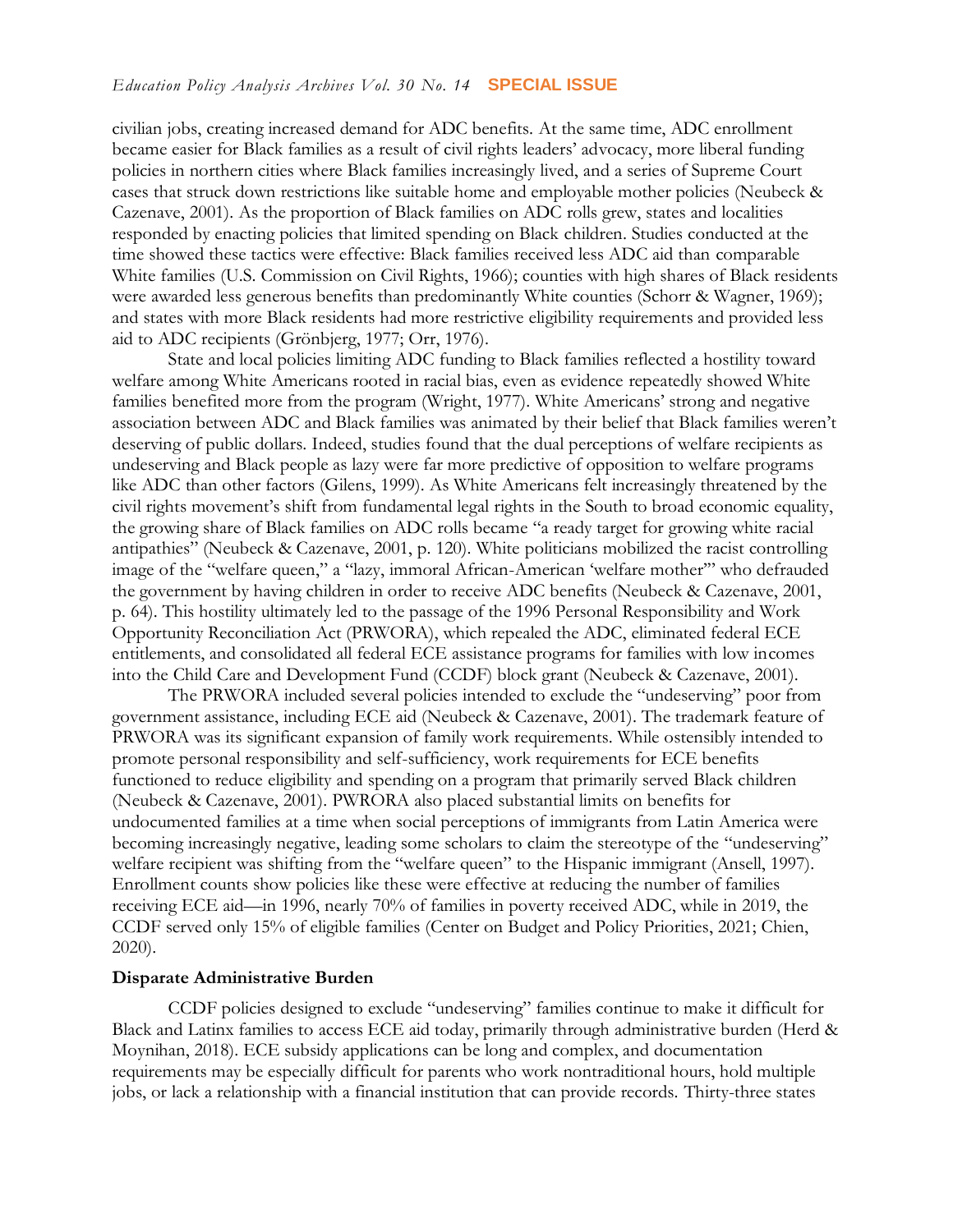require parents to participate in an interview as part of the subsidy application process (Adams & Pratt, 2021), a procedural barrier that not only may be difficult to meet but may also allow for greater racial bias in eligibility determination, especially given evidence that Black and Latinx families are more likely to have negative experiences with subsidy caseworkers (Barnes & Henley, 2018). And as of 2018, 23 states require single mothers receiving CCDF subsidies to work with child support agencies to establish paternity and child support orders and enforce child support obligations (Adams & Pratt, 2021), a seemingly contemporary version of "man-in-the-house" policies that was cited by the U.S. Commission on Civil Rights in an investigation of alleged racial discrimination against CCDF-eligible families in Mississippi (United States Commission on Civil Rights, 2016).

Some CCDF policies are particularly burdensome for Latinx families. For example, seven of the 13 states with the highest percentages of Latinx residents have minimum weekly work hour requirements that are challenging for families who work informal or seasonal jobs (Gennetian et al., 2019). And while CCDF eligibility is based on children's citizenship status, not their parents', several states ask for Social Security numbers of family members on enrollment forms, an intimidating administrative hurdle for Latinx parents who may fear revealing family members' immigration or citizenship status (Gennetian et al., 2019). Notably, CCDF-funded programs operated in public schools cannot restrict access on the basis of children's citizenship status because such policies are forbidden in K-12 schools (*Plyler v. Doe*, 1982), a fact that highlights the extent to which discriminatory practices banned in other educational sectors remain permissible in subsidy-funded ECE.

In summary, racial disparities and racial exclusion have been a part of ECE funding policy since its beginning. Racialized class ideologies that painted Black and Latinx families with low incomes as undeserving, or even as hoarders or frauds, were used to justify harsh and paternalistic policies that made funding difficult or impossible to obtain. CCDF's history as a welfare program has led to a persistent focus on compliance and rooting out fraud, as reflected in the burdensome eligibility and documentation requirements in place today (Adams & Pratt, 2021). Notably, policies designed to exclude the "undeserving" poor, like work and child support requirements, are not a part of other means-tested ECE programs like Head Start and state-funded pre-kindergarten, further suggesting CCDF's association with welfare motivates its policy designs. Altogether, CCDF's historical and contemporary policies illustrate how racial discrimination has adapted over time to restrict Black and Latinx children and their families from accessing ECE funding. This evidence led us to a deeper investigation of how current funding policies have functioned to either sustain or disrupt these inequities.

## **Access, Quality, and Affordability Under Current CCDF Funding Policy**

The 2014 CCDF reauthorization included significant changes in policy rhetoric, with a new emphasis on both "promoting families' economic self-sufficiency by making child care more affordable" *and* "fostering healthy child development and school success by improving the quality of child care" (Child Care and Development Fund (CCDF) Program; Proposed Rule 2013, p. 29, 442). This language recognizing the importance of quality ECE to children's healthy development was a marked departure from the program's former and exclusive focus on government-funded ECE as a vehicle for parental employment. Moreover, the 2014 reauthorization recognized that for quality ECE to be accessible to children with subsidies, payment rates have to be adequate. The new rules require states to certify that their base rates—the per-child subsidy amount states pay ECE providers—are high enough to provide children with subsidies with "equal access" to ECE providers. That is, families with subsidies should have the same level of access to providers as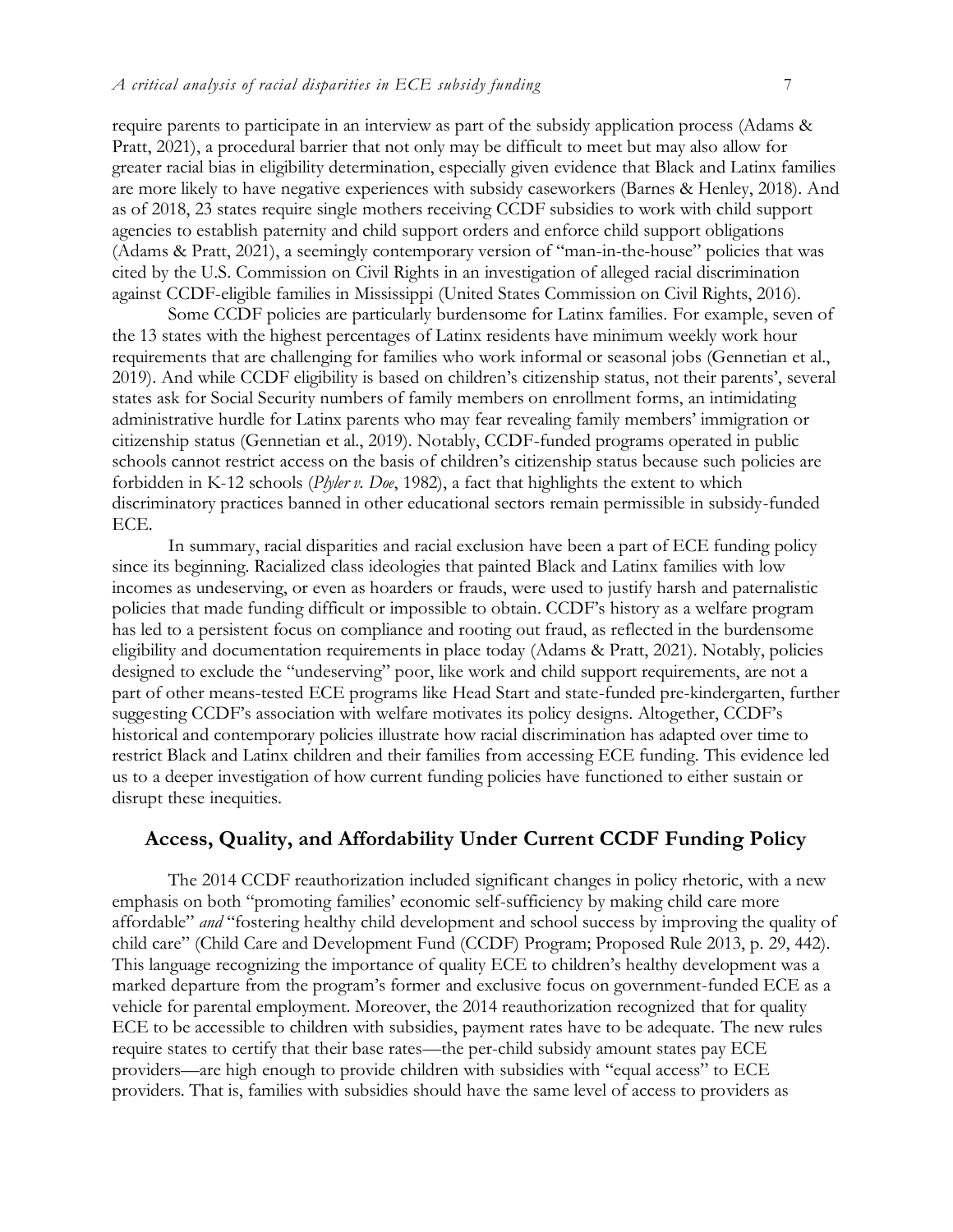private tuition-paying families. The CCDF recommends base subsidy rates be set at the  $75<sup>th</sup>$ percentile of market rates, or high enough to allow families to access approximately three-quarters of ECE providers in their communities.

However, the CCDF's call for equal access has been far from realized in implementation. In 2019, only four states set base rates equal to or above the 75<sup>th</sup> percentile of market rates, and many states paid a rate substantially below the 75<sup>th</sup> percentile benchmark. Pennsylvania's 2019 base rate fell around the 25<sup>th</sup> percentile of market rates, a rate near the national average (Pennsylvania Department of Human Services, 2019; Schulman, 2019). Low base rates relative to the recommended standard create massive funding gaps for providers. For example, in 19 states, the gap between the base rate and the  $75<sup>th</sup>$  percentile was at least \$200 a month, meaning that in a classroom of 15 four-year-olds with subsidies, a provider would receive \$36,000 less annually than it would if base rates were at the recommended level (Schulman, 2019).

Research suggests funding gaps caused by low base rates are likely to result in lower quality ECE for children with subsidies. ECE providers that enroll children with subsidies receive lower average quality scores compared to providers that don't (Jones-Branch et al., 2004; Raikes et al., 2003). And providers that enroll greater shares of children with subsidies receive lower quality evaluation scores than providers serving fewer children with subsidies (Antle et al., 2008). One interpretation of these findings is that providers that serve children with subsidies are more likely to lack the revenue needed to invest in resources associated with quality (Rohacek et al., 2010). In contrast, when subsidy rates are more generous, evidence indicates providers experience greater financial stability, which in turn leads to investments in quality improvements (Rigby et al., 2007; Scott et al., 2011). A 2019 report found base rates in Pennsylvania covered only 40-66% of the costs assumed by providers serving children with subsidies (Pennsylvania Department of Human Services, 2019). Yet, many performance standards associated with higher levels of quality on the state's quality rating and improvement system (QRIS) are costly. Some of these costs include recruiting and retaining teachers with specialized certifications, providing teachers with professional development, implementing prescribed curriculum and assessment tools, and offering insurance benefits to staff (Pennsylvania Office of Child Development and Early Learning, 2020). ECE providers in Pennsylvania have reported having to compromise on quality, such as by hiring teachers with fewer qualifications who could be paid lower wages, in order to cut costs (Moran et al., 2017; Sirinides & Collins, 2020).

Low base rates may also result in a reduced supply of high-quality ECE providers willing to enroll children with subsidies because the opportunity cost of doing so can be high. ECE providers with higher quality ratings are more likely to have private tuition fees above subsidy rates (Adams et al., 2002), meaning these providers would lose money if they enrolled a child with subsidies over a private tuition-paying family willing to pay more. Indeed, providers that opt not to enroll children with subsidies cite low base rates relative to costs as their primary reason (Adams et al., 2008; Isaacs et al., 2015). CCDF policy does allow ECE providers to charge families the difference between the subsidy base rate and their private tuition rate. However, while some states cap these copayments, others don't, which can put an increased financial burden on families with subsidies seeking quality ECE for their children (Schulman, 2019). Altogether, despite a promise of equal access, current approaches to CCDF funding have created a system that makes access to quality, affordable ECE challenging for children with subsidies.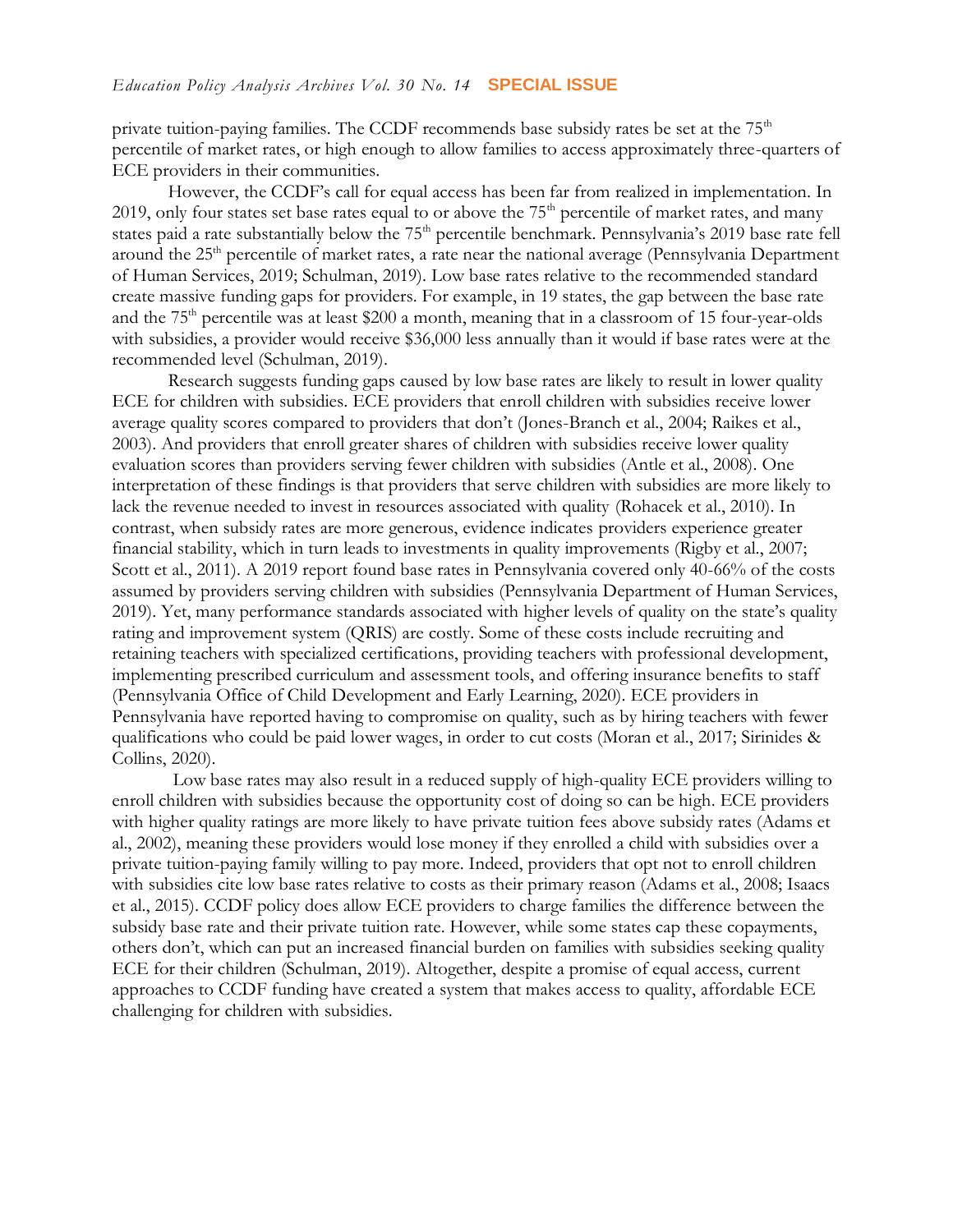#### **Tiered Reimbursement as a Policy Response**

Rather than raising base subsidy rates, tiered subsidy rates have become a common policy response for offsetting costs associated with quality ECE and incentivizing high-quality providers to serve children with subsidies. Under tiered subsidy funding policies, often called tiered reimbursement, states reimburse a certain percentage or dollar amount above the base rate for each subsidy recipient a provider serves, and rates increase as providers move up QRIS levels. In 2019, 42 states, including Pennsylvania, had tiered reimbursement policies (Schulman, 2019). The majority of ECE providers in Pennsylvania reported that tiered reimbursement was an extremely important financial incentive (Sirinides et al., 2015), and empirical studies have found tiered rates are linked to growth in provider quality as measured by QRIS (Bassok et al., 2019; Lee, 2021).

Importantly, research suggests the link between tiered funding and quality may only hold if funding increases for higher quality tiers are substantively greater than lower tiers. Greenberg and colleagues (2018) found an additional \$100 difference between payments in the lowest and highest tiers of a reimbursement system was associated with a 40-50% higher likelihood of ECE providers meeting a composite of quality indicators. Similarly, Gormley and Lucas (2000) studied the effects of tiered funding within states that awarded higher subsidy reimbursement rates to providers that earned national accreditation and found that reimbursements at least 15% higher than the base rate appeared to facilitate accreditation, while rates lower than 10% did not. These findings match qualitative reports from ECE leaders that modest differences between levels of tiered reimbursement are not sufficient to achieve or maintain a high-quality program (Alvarez et al., 2015; Moran et al., 2017; Schulman et al., 2012). Pennsylvania has four funding tiers and, consistent with this evidence, the rate difference for providers at lower versus higher tiers has grown over time. For example, for toddlers in 2015, the difference in daily tiered reimbursement rates between providers with the lowest (i.e., STAR 1) and highest (i.e., STAR 4) QRIS scores was \$7.90. In 2019, that difference had grown to \$12.95 (Table 1).

#### **Table 1**

| Rates effective $8/1/2013$ |                   |                            |                   |                   |  |  |  |  |
|----------------------------|-------------------|----------------------------|-------------------|-------------------|--|--|--|--|
|                            | STAR <sub>1</sub> | STAR <sub>2</sub>          | STAR <sub>3</sub> | STAR <sub>4</sub> |  |  |  |  |
| Infant                     | \$0.35            | \$0.95                     | \$2.80            | \$5.00            |  |  |  |  |
| Toddler                    | \$0.35            | \$0.95                     | \$2.80            | \$5.00            |  |  |  |  |
| Preschooler                | \$0.35            | \$0.95                     | \$2.80            | \$5.00            |  |  |  |  |
|                            |                   | Rates effective $8/1/2015$ |                   |                   |  |  |  |  |
|                            | STAR <sub>1</sub> | STAR <sub>2</sub>          | STAR <sub>3</sub> | STAR <sub>4</sub> |  |  |  |  |
| Infant                     | \$0.35            | \$1.55                     | \$5.55            | \$8.40            |  |  |  |  |
| Toddler                    | \$0.35            | \$1.45                     | \$5.40            | \$8.25            |  |  |  |  |
| Preschooler                | \$0.35            | \$0.95                     | \$4.80            | \$7.50            |  |  |  |  |
|                            |                   | Rates effective $8/1/2017$ |                   |                   |  |  |  |  |
|                            | STAR <sub>1</sub> | STAR <sub>2</sub>          | STAR <sub>3</sub> | STAR <sub>4</sub> |  |  |  |  |
| Infant                     | \$0.00            | \$1.55                     | \$6.80            | \$10.30           |  |  |  |  |
| Toddler                    | \$0.00            | \$1.45                     | \$6.60            | \$10.10           |  |  |  |  |
| Preschooler                | \$0.00            | \$0.95                     | \$5.90            | \$9.20            |  |  |  |  |

*Daily, Per-Child Tiered Reimbursement Rates by QRIS Score in Pennsylvania, 2013-2019*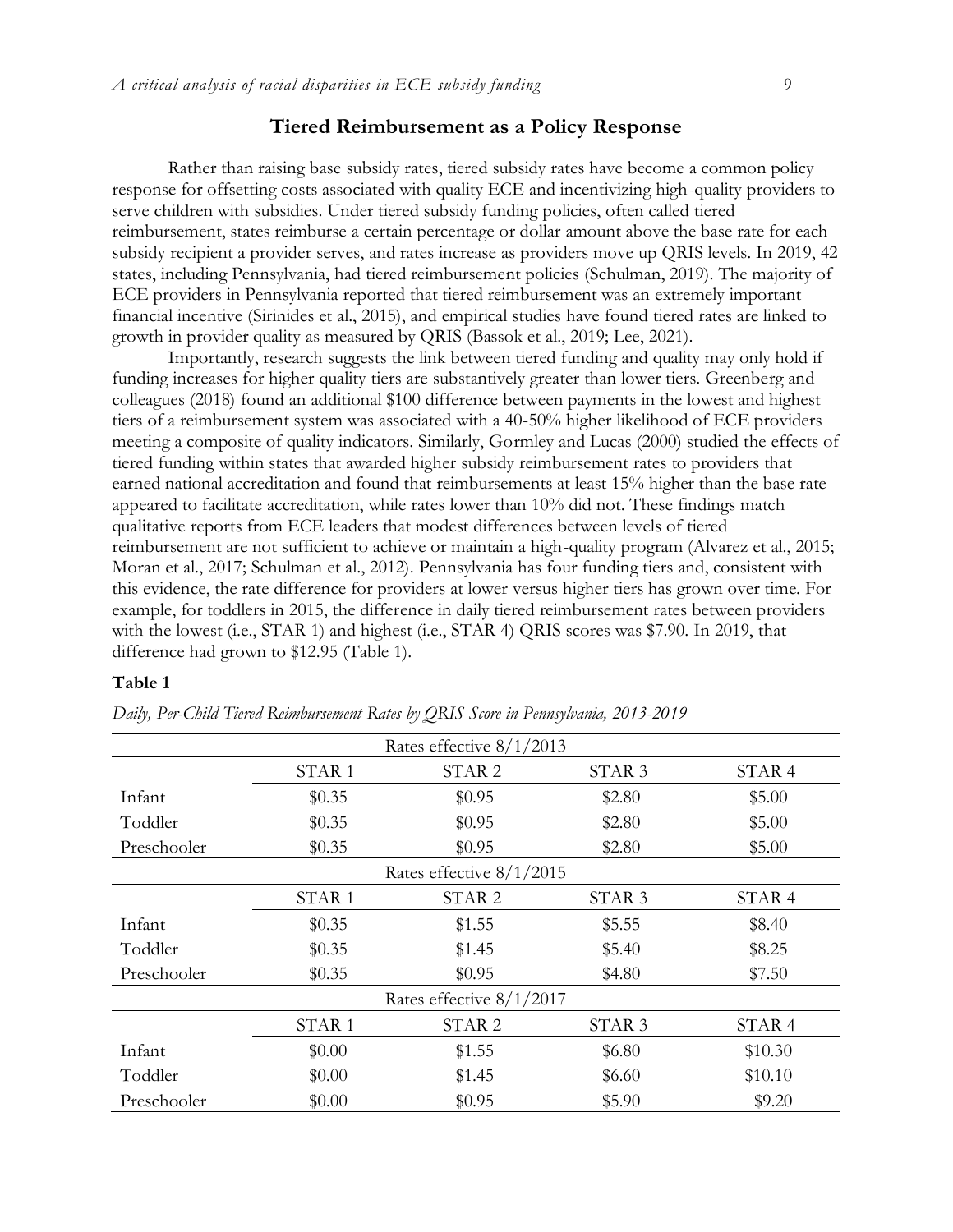|             |                   | Rates effective $9/1/2019$ |                   |                   |
|-------------|-------------------|----------------------------|-------------------|-------------------|
|             | STAR <sub>1</sub> | STAR <sub>2</sub>          | STAR <sub>3</sub> | STAR <sub>4</sub> |
| Infant      | \$0.00            | \$2.00                     | \$8.70            | \$13.20           |
| Toddler     | \$0.00            | \$1.85                     | \$8.45            | \$12.95           |
| Preschooler | \$0.00            | \$0.95                     | \$5.90            | \$9.20            |

Source: Pennsylvania Office of Child Development and Early Learning

However, despite evidence of the efficacy of tiered reimbursement policies in inducing quality improvements, ECE scholars and advocates have questioned the validity and cultural responsiveness of QRIS (e.g., Cannon et al., 2017; Meek et al., 2020; Sugarman & Park, 2017). These critiques raise concern that if QRIS discriminate in the assignment of quality scores, then tiered reimbursement may also discriminate in the distribution of funding, if funding is tied to QRIS. Studies have found QRIS scores vary based on factors that should be unrelated to instructional quality, such as the ratio of girls to boys (Buell et al., 2017) and the academic content being taught (Cabell et al., 2013). Especially concerning is evidence that QRIS scores vary by race. Neighborhoods with higher shares of Black residents are less likely to have nearby ECE providers with high QRIS scores (Latham et al., 2021), and the QRIS scores of providers in these communities are significantly lower, on average, compared to predominantly White communities (Bassok & Galdo, 2016). ECE facilities owned or operated by Black providers also receive lower quality scores than facilities with White owners or operators (United States Commission on Civil Rights, 2016). Latinx children are much more likely to experience ECE in smaller child care homes or with a relative or neighbor caregiver—settings that are often more culturally and linguistically affirming (Chaudry et al., 2011; Paredes et al., 2020—though home-based providers receive lower average QRIS scores than large child care centers while relatives and neighbors are excluded from QRIS altogether (Bassok et al., 2016). Moreover, QRIS are not aligned with culturally responsive and antibias teaching practices (Curenton et al., 2020), and QRIS operators have been criticized for employing majority-White coaches and evaluators, even as teachers of color compose a disproportionate share of the ECE workforce (Nzewi et al., 2020). Altogether, these findings suggest differences in QRIS scores may not result from actual differences in quality, but rather flawed and racially-biased evaluation tools. Indeed, concern around bias within QRIS design and implementation has led some ECE leaders to label QRIS as racist (Nzewi et al., 2020).

Given CCDF's long history of racial inequality and racial exclusion, this evidence led us to question whether contemporary tiered reimbursement policies based on QRIS scores were another example of racial discrimination adapting to exclude Black and Latinx families from ECE funding. A logic model depicting the factors that may influence whether and how tiered reimbursement policy relates to racial disparities in funding is shown in Figure 1.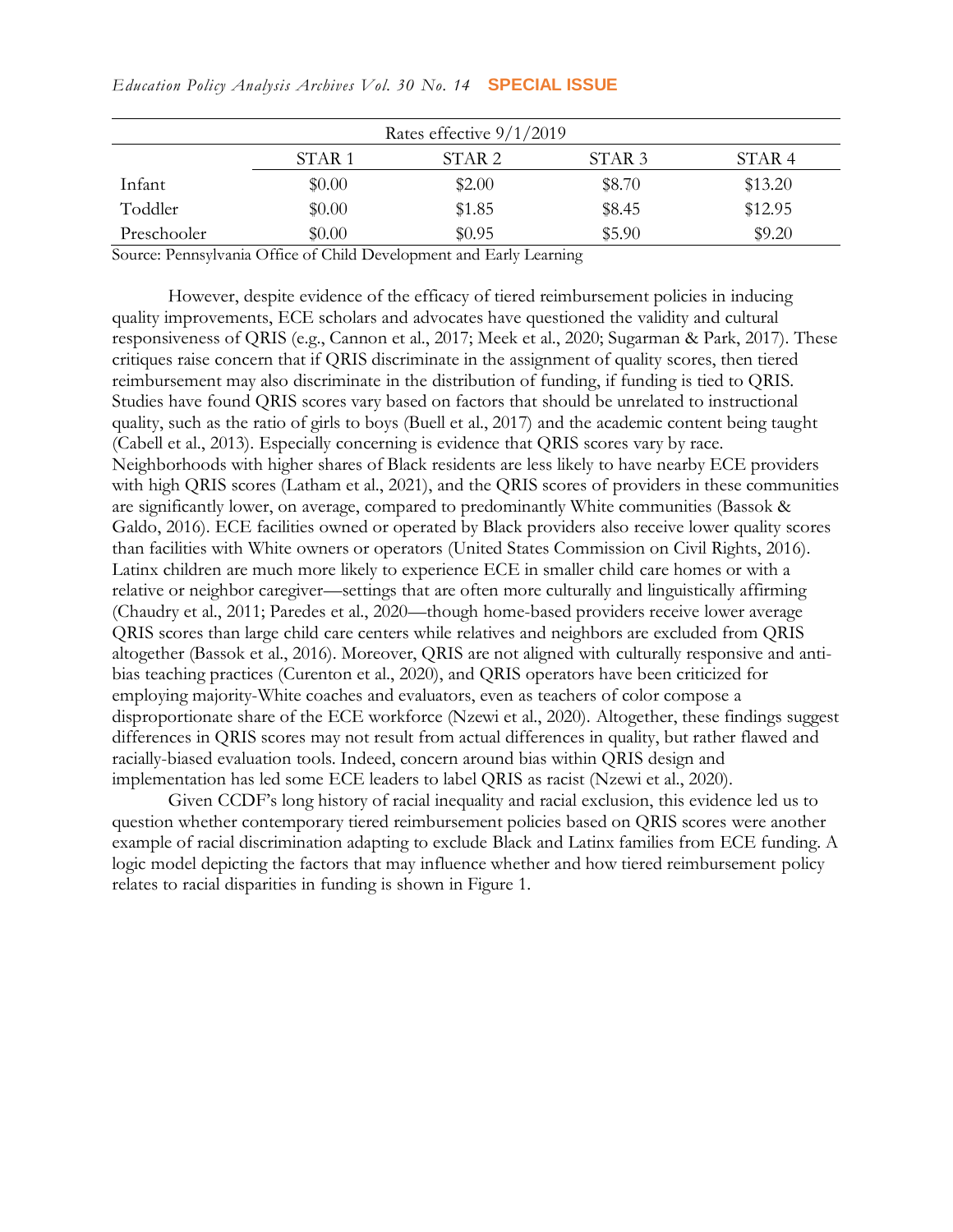#### **Figure 1**

*Factors Linking Tiered Reimbursement Policy to Racial Funding Disparities*



## **Data & Methods**

The purpose of our study was to descriptively explore differences in tiered subsidy funding by child race and community racial composition. Descriptive analysis is important for several aims: it helps to provide "basic understanding of a phenomenon" while "identifying hidden patterns in large datasets" (Loeb et al., 2017, p. 2), the latter of which is especially appropriate for the critical analysis of a policy that annually serves over 60,000 individual children. Informed by our critical policy analysis (CPA) framework, our ultimate aim is that this descriptive research can uncover patterns to help policymakers and researchers alike better understand the policy's implementation and potentially inform policy changes, especially where policy outcomes may differ from stated policy goals. In addition to CPA, we applied tenets of quantitative critical race theory (QuantCrit), which recognizes how statistical analyses can serve equity goals by exposing the "wider structures" that affect the lived experiences of different racialized groups (Gillborn et al., 2018, p. 160). For example, because we used secondary data, we followed Garcia and Mayorga (2018) in considering how data collection methods and the treatment of variables may obscure racial inequities, altering how we operationalized variables as needed.

While we used QRIS scores as a proxy for provider quality, per Pennsylvania policy, we are compelled by evidence of potential bias in QRIS (noted above). Accordingly, we question whether STAR ratings authentically measure the true quality of ECE children experience, and suspend the assumption that a lower STAR rating necessarily indicates an absence of quality ECE.

#### **Data**

Our primary source of data was de-identified information on the universe of ECE subsidy recipients in Pennsylvania from 2014-2019, provided by Pennsylvania's Office of Child Development and Early Learning (OCDEL). Because subsidies are awarded to individual families,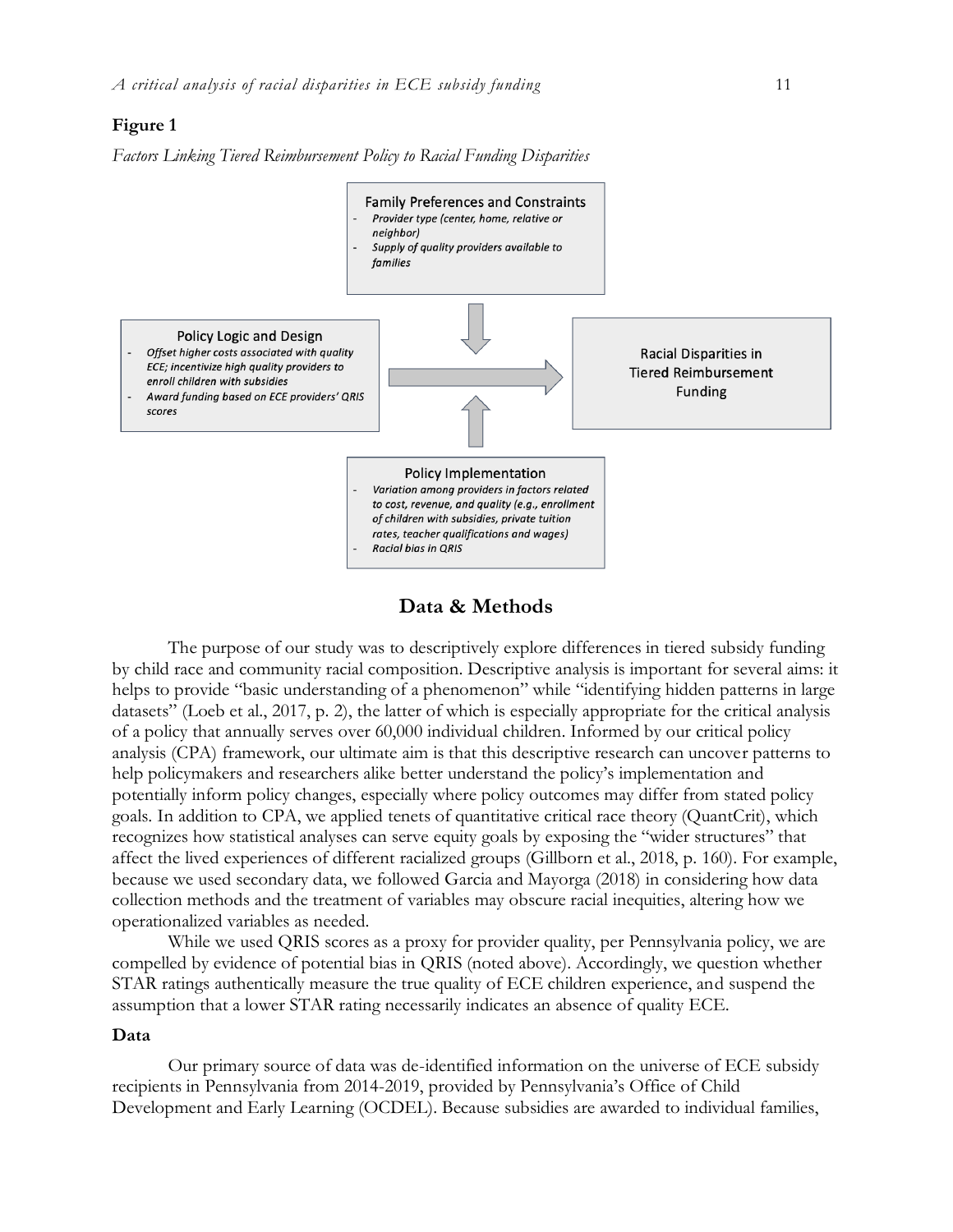our analysis was at the child level. Our child-level data included information that permitted us to determine children's age (which dictates subsidy rates), race and ethnicity, and residential zip code. We merged child-level data with ECE provider-level data that included providers' zip code, quality rating, and maximum enrollment capacity, which also came from OCDEL. While our sample spanned six years, for the sake of parsimony, we only display data from years when tiered funding rates changed (i.e., 2014, 2015, 2017, and/or 2019).<sup>1</sup> Due to our interest in funding for early care and education, we restricted our sample to children age 5 and younger and eliminated providers that exclusively served school-aged children, as Pennsylvania's child care subsidy program also serves older children. We eliminated children whose ethnicity was not specified because we used ethnicity to construct our Latinx child population. Our Latinx child population included all children who were identified as Hispanic; our White and Black Latinx populations included children who were identified as being both Hispanic (their ethnicity) and White or Black (their race), respectively.<sup>2</sup> In the years analyzed, we had complete data for more than 60,000 children per year.

Participation in Pennsylvania's ECE subsidy program declined slightly from 2014 to 2019, with some variation by race and age (Table 2). The number of White and Black children dropped by 12% and 7%, respectively, while the number of Latinx children increased by 12%.<sup>3</sup> For all years, Black children comprised more than half of ECE subsidy recipients, even as Black families made up only 13% of the state population. Latinx residents were 8% of the state's population in 2019, yet Latinx children were 17% of ECE subsidy recipients. Preschoolers comprised the majority of subsidy program participants across years. The number of toddlers and infants receiving ECE subsidies dropped precipitously from 2014 to 2019.

## **Table 2**

 $\overline{a}$ 

|                                  | 2014       | 2015       | 2017       | 2019       |
|----------------------------------|------------|------------|------------|------------|
| Subsidy recipients, ages birth-5 | 64,778     | 61,454     | 63,086     | 61,441     |
| White                            | 19,086     | 17,647     | 17,583     | 16,713     |
|                                  | $(29.5\%)$ | $(28.7\%)$ | $(27.9\%)$ | $(27.2\%)$ |
| Black                            | 33,681     | 32,265     | 32,488     | 31,119     |
|                                  | $(52.0\%)$ | $(52.5\%)$ | $(51.5\%)$ | $(50.6\%)$ |
| Latinx                           | 9,485      | 9,218      | 10,347     | 10,639     |
|                                  | $(14.6\%)$ | $(15.0\%)$ | $(16.4\%)$ | $(17.3\%)$ |

*Children with ECE Subsidies in Pennsylvania by Race, Ethnicity, and Age, 2014 to 2019*

<sup>1</sup> Results for 2016 and 2018 are available on request from the authors.

<sup>2</sup> Because of small sample sizes, our analyses excluded children who were Asian, Native Hawaiian or Pacific Islander, American Indian or Alaskan Native, and whose race was identified as Other or Unknown. In 2019, Black, White, and Hispanic children comprised 95% of all ECE subsidy program enrollment. Results for children of other races are available from the authors by request.

<sup>3</sup> In 2017-18, many ECE providers changed their service delivery in order to comply with revised federal regulations that called for children to spend more time in center-based care. These changes led to providers serving fewer children but for longer periods of time. Providers' response to these regulations may partly explain the decline in enrollment observed here. Minimal increases in federal and state appropriations for ECE subsidies may also help explain the decline in subsidy enrollment during our sample years.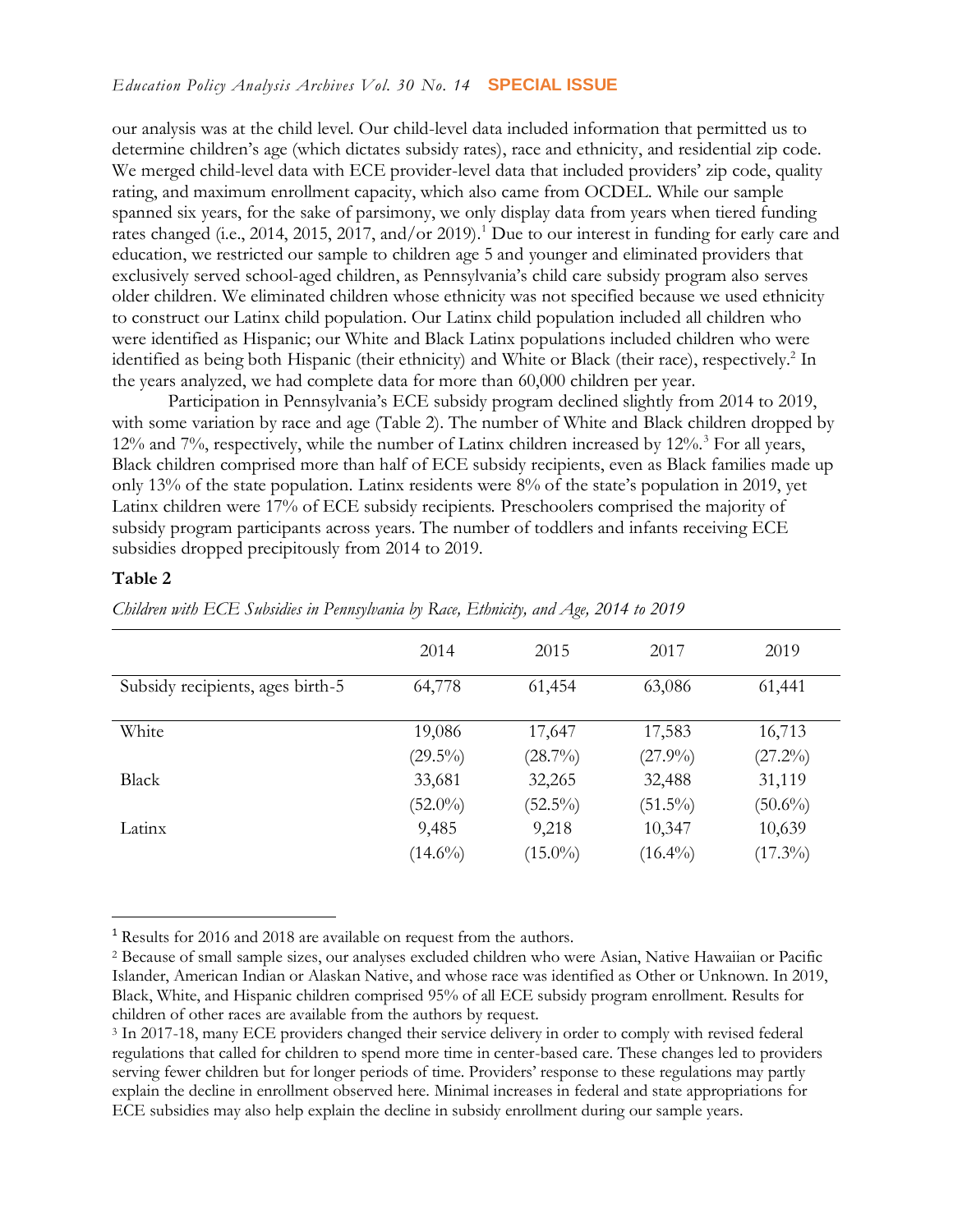|                     | 2014       | 2015       | 2017       | 2019       |
|---------------------|------------|------------|------------|------------|
| White Latinx        | 2,584      | 2,594      | 3,104      | 3,216      |
|                     | $(4.0\%)$  | $(4.2\%)$  | $(4.9\%)$  | $(5.2\%)$  |
| <b>Black Latinx</b> | 1,124      | 1,165      | 1,412      | 1,511      |
|                     | $(1.7\%)$  | $(1.9\%)$  | $(2.2\%)$  | $(2.5\%)$  |
| Infant              | 4,989      | 4,465      | 4,765      | 4,078      |
|                     | $(7.7\%)$  | $(7.3\%)$  | $(7.6\%)$  | $(6.6\%)$  |
| Toddler             | 23,072     | 21,603     | 21,973     | 20,882     |
|                     | $(35.6\%)$ | $(35.2\%)$ | $(34.8\%)$ | $(34.0\%)$ |
| Preschooler         | 36,717     | 35,386     | 36,348     | 36,481     |
|                     | $(56.7\%)$ | $(57.6\%)$ | $(57.6\%)$ | $(59.4\%)$ |
|                     |            |            |            |            |

Source: Pennsylvania Office of Child Development and Early Learning

Note: Percentages in parentheses are the share of that group's total enrollment.

#### **Methods**

We drew on child- and provider-level information to calculate the tiered reimbursement amount a child's provider should have received under Pennsylvania's subsidy policy. As shown in Table 1, these reimbursement rates changed several times during the years of our analysis, and our tiered funding calculations reflect those changes. We used information about children's age (calculated from birth month and year) in the child-level file to create three categories representing differential funding rates: infant (age 0-12 months), toddler (age 12 months-2 years), and preschooler (age 3-5 years). Then, using the provider ID for each subsidy recipient, we linked information on providers' quality ratings to determine tiered funding amounts.

Similarly, to understand the extent to which subsidy recipients were enrolled with providers serving other subsidy recipients, we constructed a density measure by counting the number of subsidy recipients per provider and dividing by the enrollment capacity reported for each provider. Capacity for relative and neighbor providers were not reported and so are not included in our subsidy density analyses.

We also examined how provider quality ratings and average tiered funding varied by the racial composition of children's communities. For children's community characteristics, we merged American Community Survey (ACS) data at the child zip code level using ACS 2013-2017 estimates. A small number of children with subsidies attended providers out of state, which we excluded from our analysis of community characteristics. Some zip codes in Pennsylvania did not have an associated subsidy recipient. ECE subsidy recipients lived in communities that were disproportionately more racially diverse than Pennsylvania communities not serving subsidy recipients. In part because of our interest in understanding whether funding disparities might have implications for early childhood educators (e.g., teacher wages), we used race/ethnicity counts for the entire community population, not just children. After analyzing the distribution of subsidy recipients' communities, we constructed quartiles for the percentage of White and Black community residents across all years of analysis. White resident quartiles were 0-20%; 20-58%; 58-92% and 82- 100%. Black resident quartiles were 0-5%; 5-15%; 15-48%; and 48-100%. We did not construct quartiles for Latinx residents because there were relatively low percentages of Latinx residents in half of the zip codes with subsidy recipients (i.e., under 5%).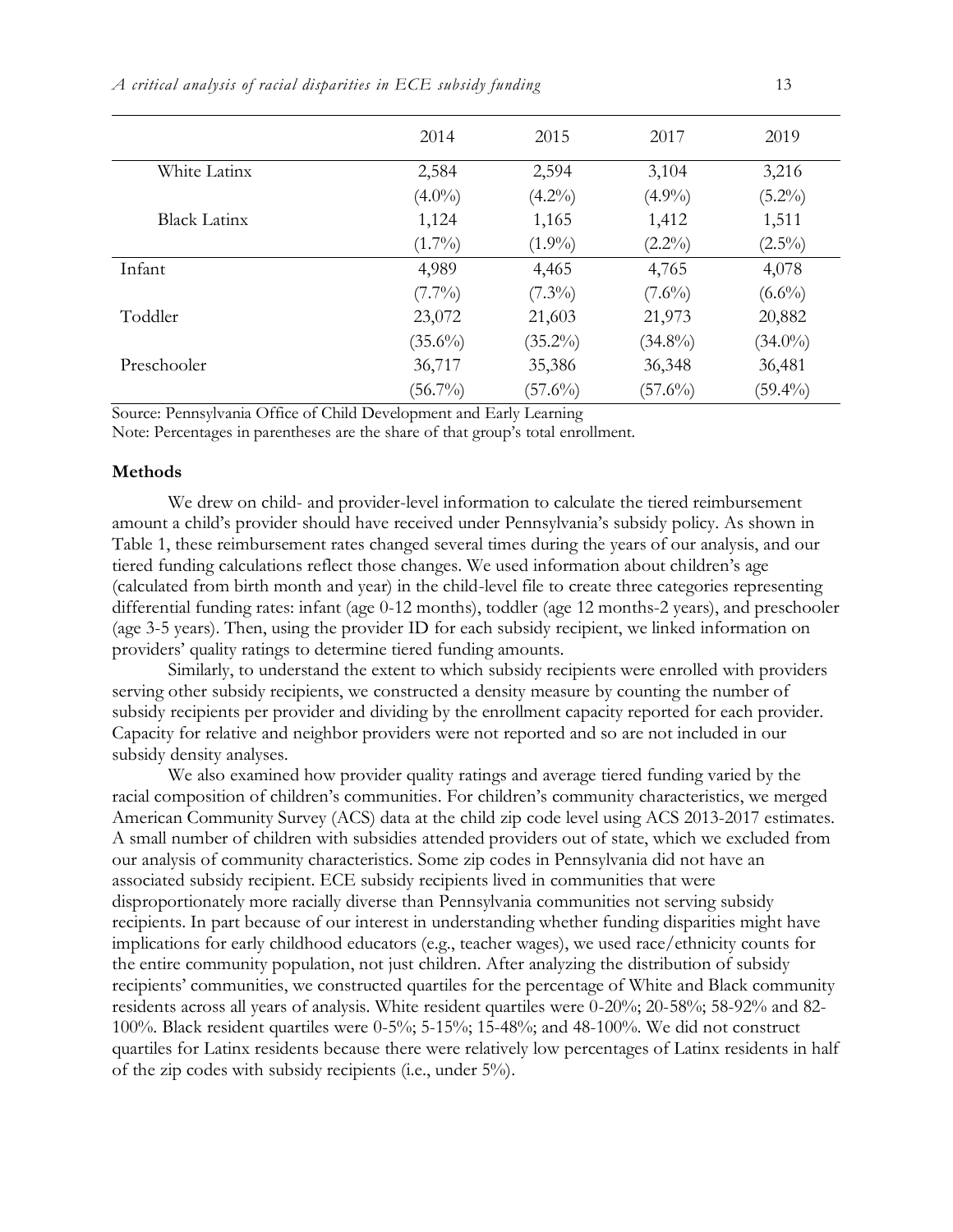Because our research questions were comparative in nature, we used descriptive techniques that allowed comparison between subgroups, across time. Primarily, we used cross tabulations when comparing categorical variables like providers' quality ratings and mean comparison for continuous variables such as tiered funding rates or subsidy density. We tested for statistically significant differences throughout. We described trends for children by background characteristics and also looked at gaps between groups and how they changed over time.

## **Findings**

## **Access to Quality Providers by Children's Race and Ethnicity and Community Racial Composition**

Given evidence that differences in quality from one QRIS level to the next are typically small (Cannon et al., 2017) and the most meaningful differences are between the lowest and highest levels of the QRIS spectrum (Hestenes et al., 2015), we noted changes in the distribution of children enrolled with STAR 1<sup>4</sup> and STAR 4 providers. We were particularly interested in STAR quality gaps, or the difference between the share of children enrolled with STAR 1 and STAR 4 providers.

Across our sample years, children from all racial groups were increasingly enrolled with providers with STAR 4 ratings (Table A-1). However, White children composed the highest share of those enrolled with STAR 4 providers at each time point, and STAR 4 enrollment gaps between White children and Black and Latinx children widened from 2014 to 2019 (Figure 2). That is, in 2014, the share of White children enrolled with STAR 4 providers was 9.7 percentage points higher than the share of Black children enrolled with STAR 4 providers, a gap that grew to 12.3 percentage points by 2019. The White-Latinx STAR 4 enrollment gap grew from 2.7 in 2014 to 7.6 in 2019.

Lower percentages of children of all races were enrolled with STAR 1 providers by 2019, suggesting Pennsylvania's efforts to improve quality, including through tiered reimbursement policy, were effective. However, the decline in the percentage of Black children with STAR 1 providers was smaller than the decline for White or Latinx children. Even by 2019, half of all Black children were with STAR 1 providers, which received no additional funding under Pennsylvania's tiered reimbursement policy. Within the Latinx child population, White Latinx children had a sharper decline in enrollment with STAR 1 providers compared to Black Latinx children.

When examining STAR quality gaps by racial group, we found the difference between STAR 1 and STAR 4 enrollment was greatest for Black children across years. In 2014, 48.3% of White children were enrolled with STAR 1 providers while 18.3% were enrolled with STAR 4 providers, a quality gap of 30.0 percentage points. But by 2019, as the share of children with STAR 4 providers increased and the share with STAR 1 providers decreased, that gap shrunk to less than one percentage point, meaning nearly the same number of White children were enrolled with STAR 4 providers as were enrolled with STAR 1 providers. In contrast, STAR quality gaps for Black children remained large, at 55.4 and 31.9 percentage points in 2014 and 2019, respectively. Quality gaps for Latinx children (16.0 in 2019, a decline from 40.1 in 2014) were smaller compared to Black children yet greater relative to White children. STAR quality gaps for White Latinx children were similar to White non-Latinx children (Table A-1).

 $\overline{a}$ 

<sup>4</sup> For various reasons, some ECE providers did not have a STAR rating. Following guidance from OCDEL, we grouped together providers with no STAR rating and STAR 1 ratings, as they are required to meet similar compliance standards. A recent Pennsylvania policy change eliminated the distinction between STAR 1 providers and those with no STAR, automatically assigning any provider without a QRIS rating a STAR 1 designation.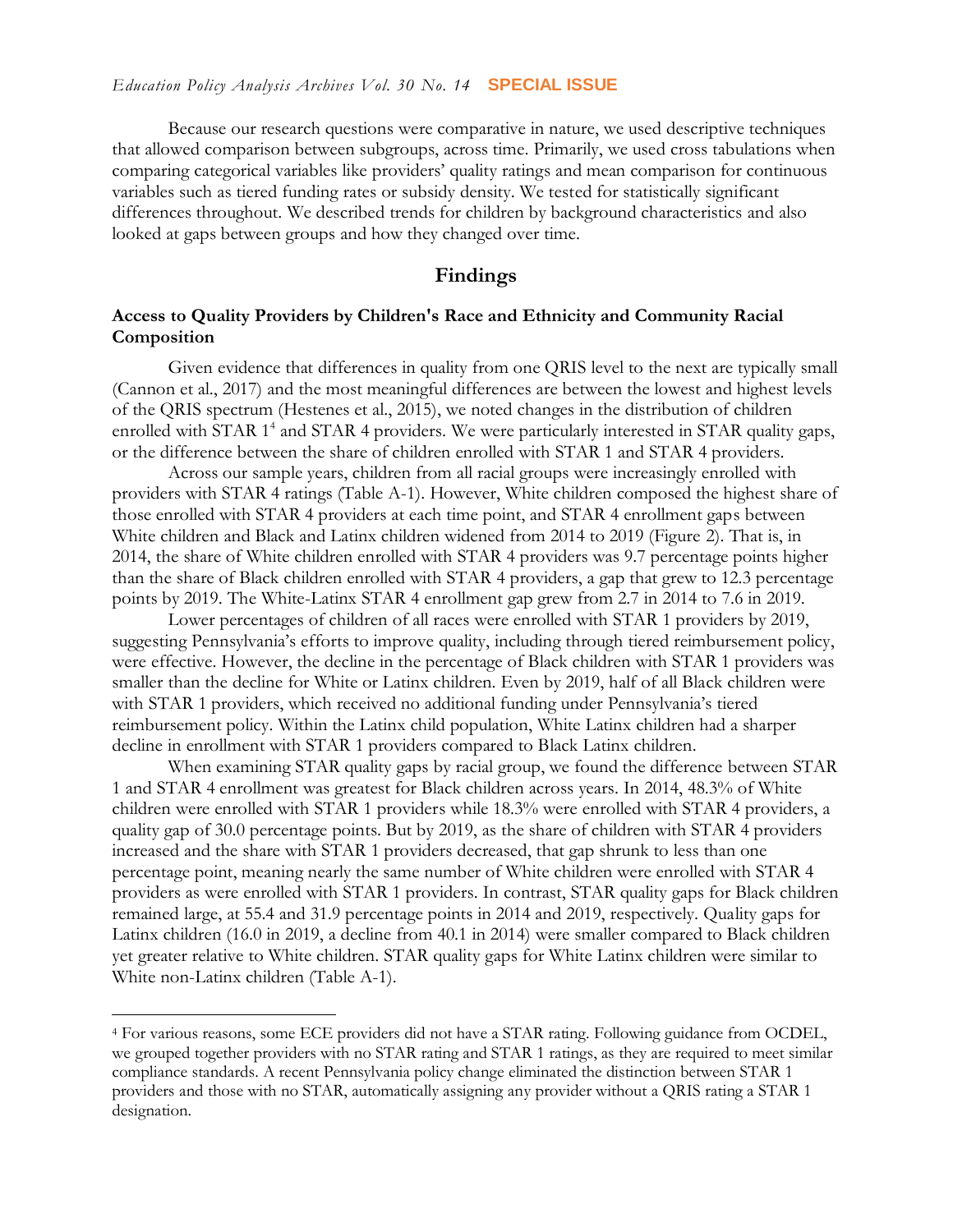Disparities in access to quality ECE providers for Black and Latinx children may in part be driven by differences in enrollment by provider type. In supplemental analyses (Tables A-2 and A-3), White children were more likely than Black and Latinx children to be enrolled at child care centers, which consistently received higher QRIS scores compared to other provider types. Latinx children had the highest enrollment rates in child care homes. Black children were the most likely to be with relative and neighbor caregivers, who were not eligible to participate in Pennsylvania's QRIS or receive tiered funding.

## **Figure 2**



*Distribution of Children with ECE Subsidies by Provider Quality Rating and Race and Ethnicity, 2014 and 2019*

Source: Pennsylvania Office of Child Development and Early Learning Note: Differences between racial groups are significant at  $p<05$  for both years.

Under Pennsylvania's subsidy policy, providers receive greater tiered funding amounts for younger children because costs associated with their care and education are higher, primarily as a result of the need for lower teacher-child ratios. Evidence that brain development is especially rapid during children's first years of life (National Research Council, 2000), as well as research finding the emergence of language gaps between children at low and high income levels as early as 18 months old (Fernald et al., 2013), further support the importance of funding ECE subsidies for infants and toddlers at higher levels.

Yet, when analyzing the share of children of different ages and races enrolled with STAR 1 and STAR 4 providers, we found concerning gaps in access (Table 3). White children of all ages were the most likely to be enrolled with STAR 4 providers and the least likely to be enrolled with STAR 1 providers compared to Black and Latinx children in both 2014 and 2019. White children also benefitted from the greatest growth in STAR 4 enrollment and the greatest drop in STAR 1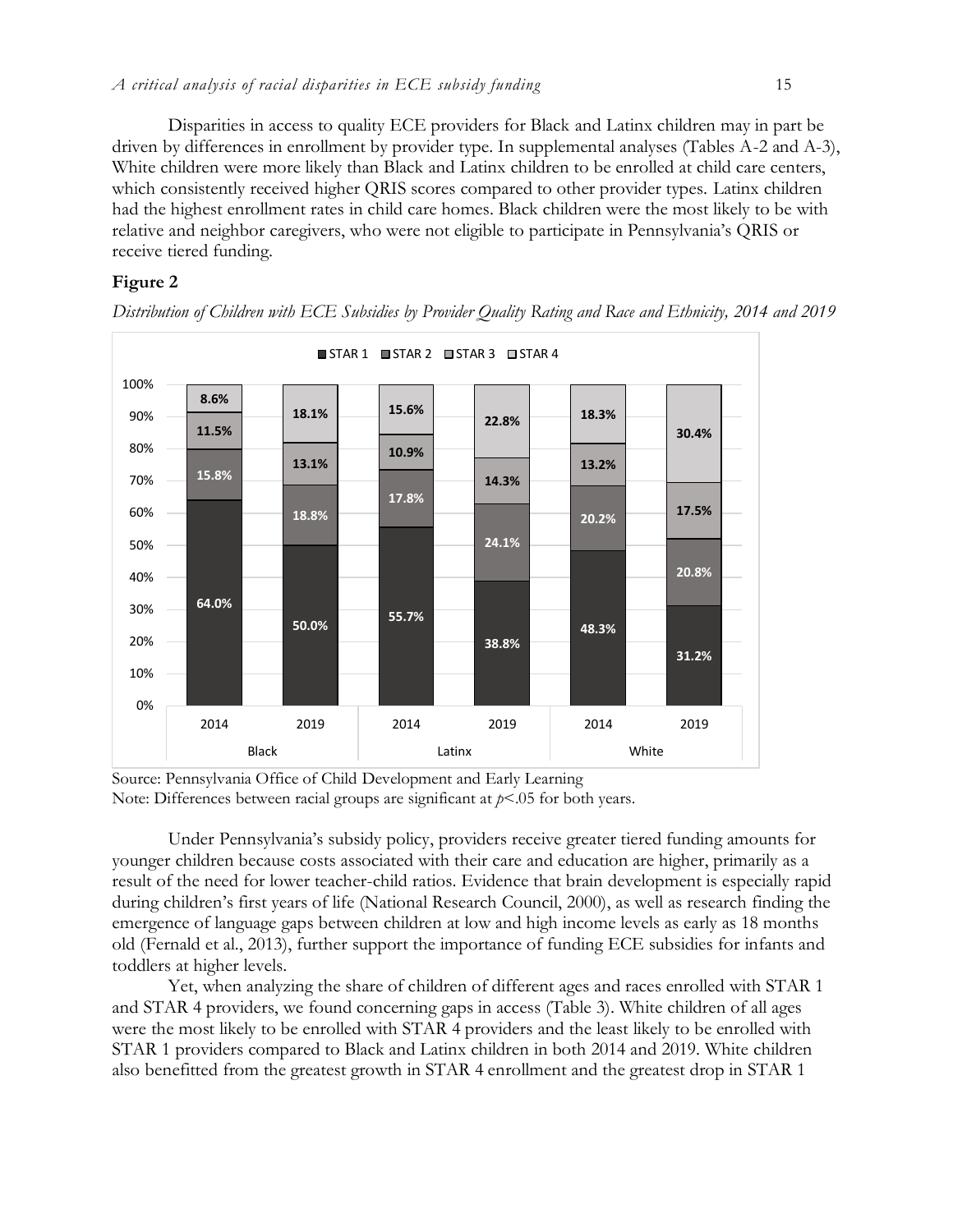enrollment, again for all age groups. Among infants, growth in STAR 4 access was lowest for Black subsidy recipients, while among toddlers and preschoolers growth was lowest for Latinx children.

STAR quality gaps by race and age were particularly stark for Black children, especially infants. In 2014, 68.5% of Black infants were enrolled with STAR 1 providers while only 7.1% were enrolled with STAR 4 providers, an enormous gap of 61.4 percentage points. While that gap narrowed over time, it remained a substantial 42.1 percentage points by 2019. Among Black toddlers, STAR quality gaps were 56.8 and 36.2 percentage points in 2014 and 2019, respectively, meaning significantly more Black toddlers were enrolled with STAR 1 providers ineligible for tiered funding than STAR 4 providers that received the greatest tiered funding amounts. By comparison, the 2019 STAR quality gaps for White infants and toddlers were small, at only 4.2 and 3.4 percentage points, respectively.

#### **Table 3**

*Distribution of Children with ECE subsidies by Provider Quality Rating, Race and Ethnicity, and Age, 2014 and 2019*

|              |             | 2014              |               |                   | 2019          | Percentage point  |                      |  |
|--------------|-------------|-------------------|---------------|-------------------|---------------|-------------------|----------------------|--|
| Child's      | Child's     |                   |               |                   |               |                   | change, 2014 to 2019 |  |
| race         | age         | $\frac{0}{0}$     | $\frac{0}{0}$ | $\frac{0}{0}$     | $\frac{0}{0}$ | STAR <sub>1</sub> | STAR 4               |  |
|              |             | STAR <sub>1</sub> | STAR 4        | STAR <sub>1</sub> | STAR 4        |                   |                      |  |
| White        | Infant      | 50.9%             | 15.1%         | 32.7%             | 28.5%         | $-18.2$           | 13.4                 |  |
|              |             | (776)             | (231)         | (330)             | (305)         |                   |                      |  |
|              | Toddler     | 48.3%             | 17.9%         | 32.3%             | 28.9%         | $-16.0$           | 11.0                 |  |
|              |             | (3,167)           | (1,176)       | (1,735)           | (1, 554)      |                   |                      |  |
|              | Preschooler | 47.9%             | 18.9%         | $30.7\%$          | 31.4%         |                   | 12.5                 |  |
|              |             | (5,273)           | (2,086)       | (3, 156)          | (3,222)       | $-17.2$           |                      |  |
| <b>Black</b> | Infant      | $68.5\%$          | $7.1\%$       | 56.0%             | 13.9%         | $-12.5$           | 6.8                  |  |
|              |             | (1,789)           | (186)         | (1,220)           | (303)         |                   |                      |  |
|              | Toddler     | 65.1%             | $8.3\%$       | 52.6%             | 16.4%         | $-12.5$           |                      |  |
|              |             | (8,077)           | (1,032)       | (5,782)           | (1,805)       |                   | 8.1                  |  |
|              | Preschooler | 62.7%             | $9.0\%$       | 47.8%             | 19.6%         |                   |                      |  |
|              |             | (11,703)          | (1,678)       | (8,573)           | (3,522)       | $-14.9$           | 10.6                 |  |
| Latinx       | Infant      | 61.3%             | 13.2%         | 42.8%             | 20.9%         | $-18.5$           | 7.7                  |  |
|              |             | (409)             | (88)          | (278)             | (136)         |                   |                      |  |
|              | Toddler     | 55.9%             | 15.1%         | $40.1\%$          | 20.6%         |                   |                      |  |
|              |             | (1, 834)          | (496)         | (1,403)           | (720)         | $-15.8$           | 5.5                  |  |
|              | Preschooler | 54.8%             | 16.2%         | 37.7%             | 24.1%         |                   |                      |  |
|              |             | (3,036)           | (897)         | (2,450)           | (1,568)       | $-17.1$           | 7.9                  |  |

Source: Pennsylvania Office of Child Development and Early Learning

Note: *N* are in parentheses. Differences between racial groups, by age, are statistically significant at  $p$ <.05 for both years.

We supplemented our analysis by children's race by examining the extent to which children with subsidies living in communities of varied racial composition were enrolled with providers with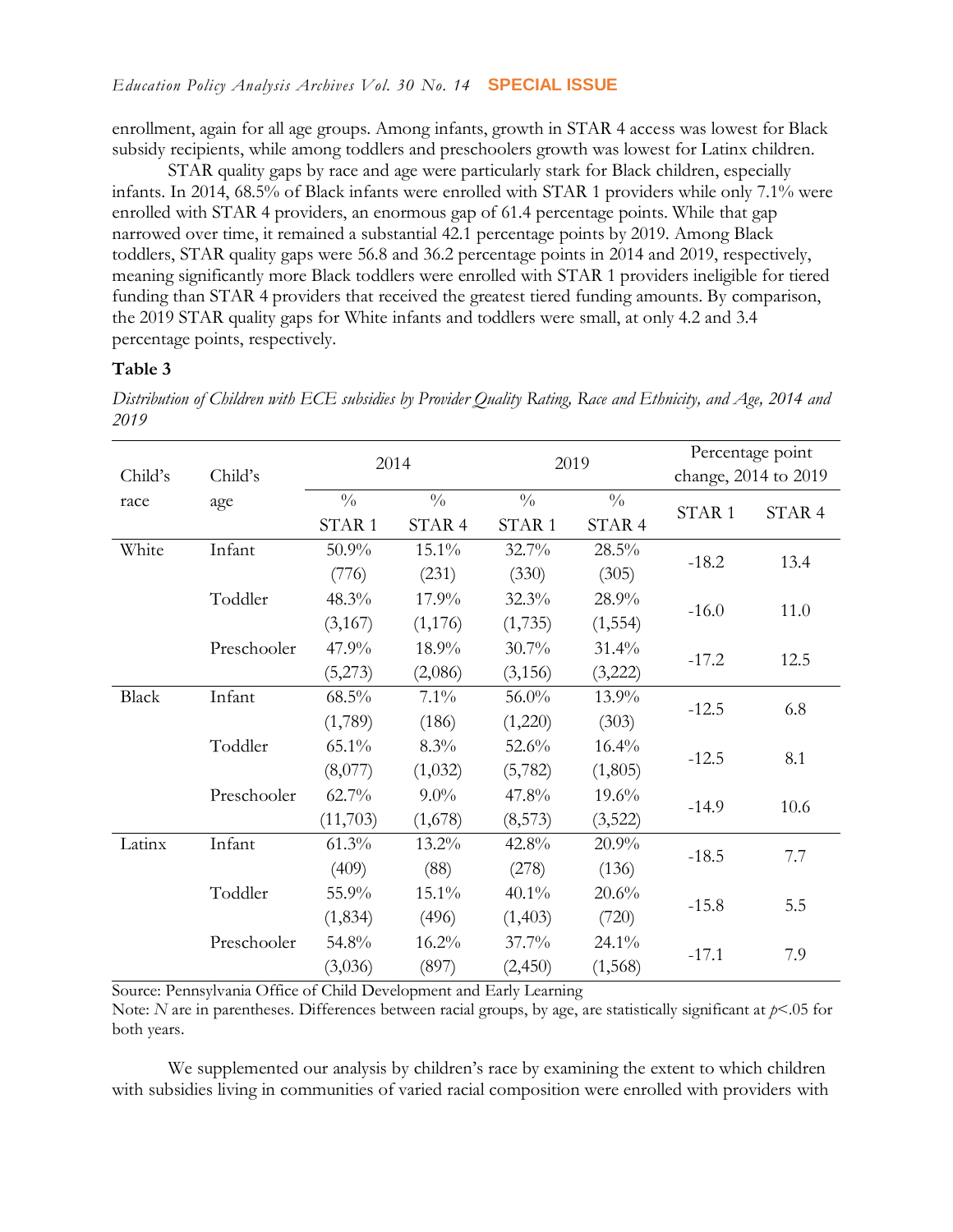high and low quality ratings. These patterns have significant implications for access to quality ECE for children, given residential segregation.

Overall, enrollment with STAR 4 providers was greater for children living in communities with more White residents and fewer Black residents, and growth in access to STAR 4 providers increased at a higher rate from 2014 to 2019 for these children (Figure 3, and Tables A-4a and A-4b). Enrollment with STAR 1 providers was also substantially lower for children living in predominantly White communities.

The STAR quality gap was greatest for children living in communities with the most Black residents. In 2014, 66.2% of subsidy recipients from predominantly Black communities were with STAR 1 providers while only 6.0% were with STAR 4 providers, a gap of 60.2 percentage points. While that gap decreased by 2019, it remained a massive 39.6 percentage points (Panel B). By contrast, the 2019 STAR quality gaps for children living in communities with the two lowest quartiles of Black residents were 11.6 and -1.5 percentage points. That negative quality gap meant that in communities with the fewest Black residents, more children were enrolled with STAR 4 providers than STAR 1 providers. A similar pattern in the opposite direction was seen in terms of White residential composition (Panel A).

#### **Figure 3**

*Distribution of Children with ECE Subsidies by Provider Quality Rating and Community Racial Composition, 2014 and 2019*



Panel A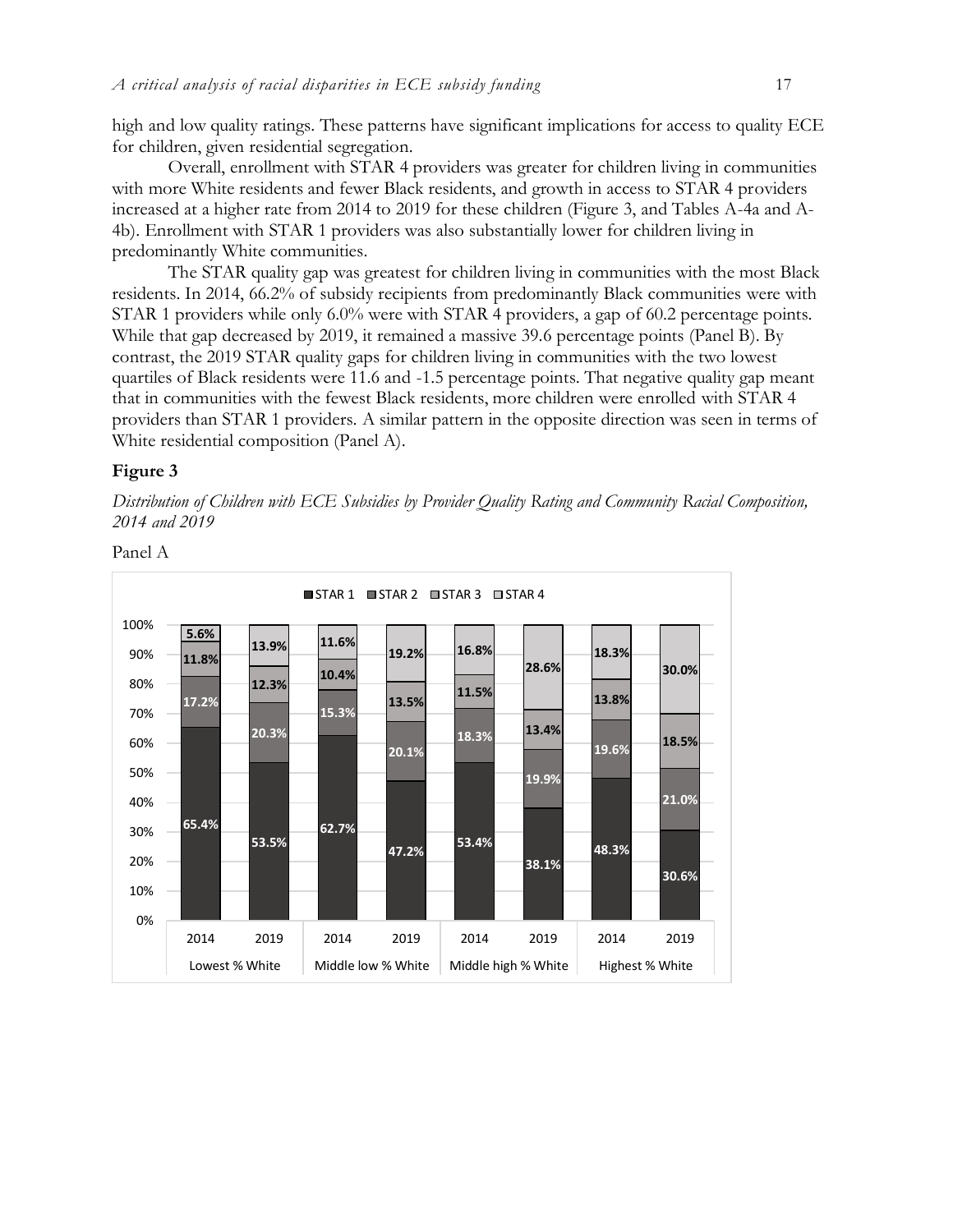

Panel B

Source: Pennsylvania Office of Child Development and Early Learning Note: Panel A shows quality ratings by the share of White residents in children's communities. Panel B shows quality ratings by the share of Black residents in children's communities. Differences between community quartiles for both panels are significant at *p*<.05 for both years.

#### **Subsidy Density by Quality Rating and Community Racial Composition**

Subsidy funding policy may have a differential effect on providers depending on the share of children with subsidies they enroll, i.e., their subsidy density. That is, subsidy base rates, and any additional tiered funding, account for a larger share of providers' total revenue when subsidy density is higher. In 2014, 5,519 ECE providers enrolled at least one child with a subsidy.<sup>5</sup> Median subsidy density for these providers was 22.4%; for 20% of providers, children with subsidies comprised more than half of their total enrollment capacity. By March 2019, the number of providers (4,774) serving children with subsidies declined. Median subsidy density in 2019 was 21.9%, and again a fifth of providers filled at least half of their enrollment capacity with children with subsidies.

In 2014, children with subsidies living in communities with the fewest White residents were enrolled with providers where nearly half their classmates also had subsidies; subsidy density was similar for children living in predominantly Black communities (Table 4). In contrast, subsidy density was lowest for children living in predominantly White communities. Indeed, average subsidy density was twenty percentage points higher for children in communities with the fewest White residents than it was for children living in communities with the most White residents in each of the four years examined. On the other hand, while provider subsidy density declined slightly over time across all communities, the decline was greatest for children in communities with the fewest White residents.

 $\overline{a}$ 

<sup>5</sup> Excludes relative and neighbor caregivers.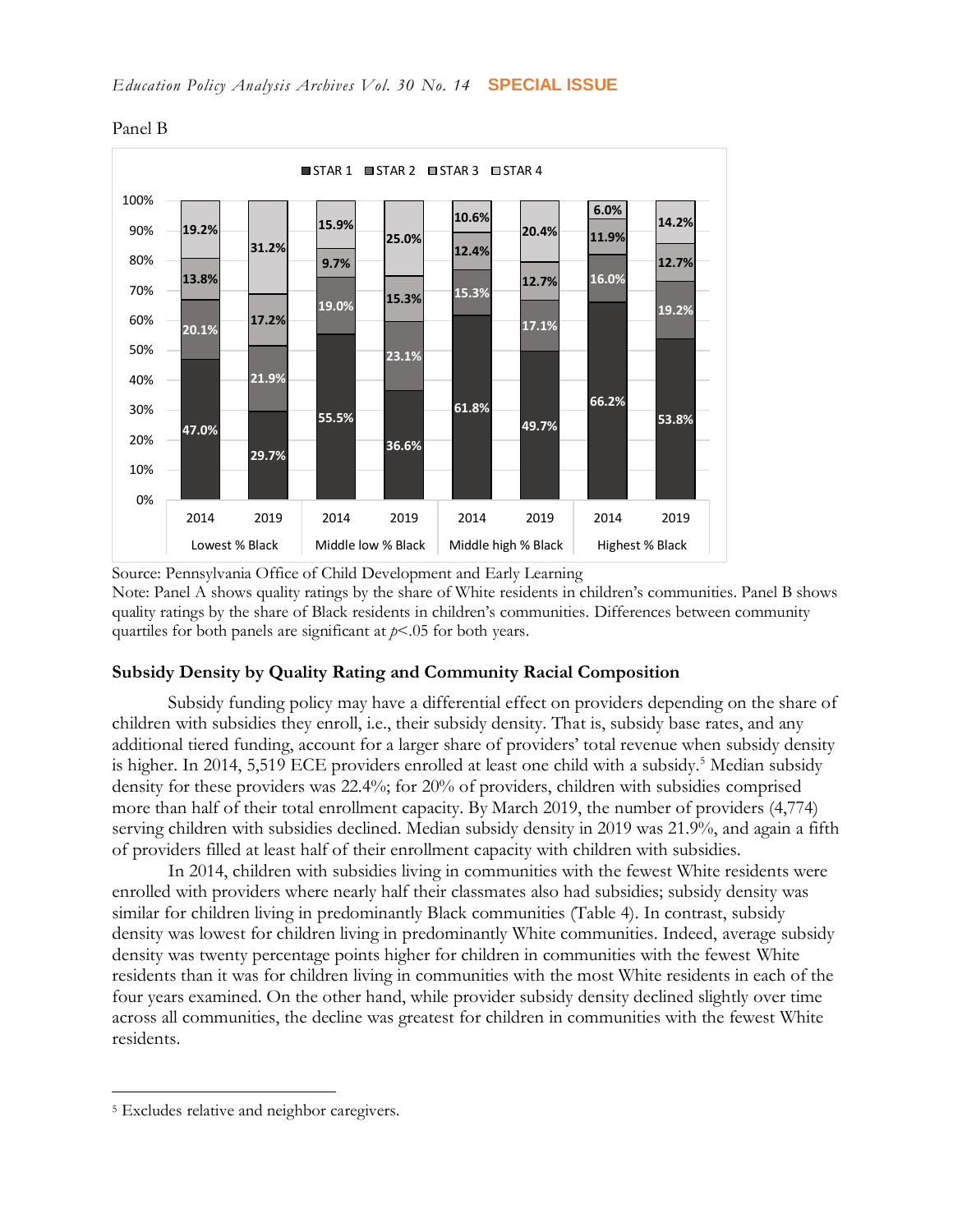Similar patterns were present when examining provider subsidy density by children's race, although gaps were not quite as large in magnitude. Across years, Black children were with providers with the highest subsidy density and White children were with providers with the lowest subsidy density, on average. Latinx children's providers experienced the largest average decline in subsidy density. These results suggest providers serving Black children and children from communities with the fewest White residents and most Black residents were those that most depended on, and were most influenced by, subsidy funding policy.

## **Table 4**

| Child characteristics    |             | 2014     | 2015     | 2017     | 2019     | Change, 2014<br>to 2019 |
|--------------------------|-------------|----------|----------|----------|----------|-------------------------|
| Race and ethnicity       |             |          |          |          |          |                         |
| White                    |             | 27.6%    | 26.5%    | 26.8%    | $25.4\%$ | $-2.2$                  |
| <b>Black</b>             |             | $45.9\%$ | $45.1\%$ | 44.7%    | $43.2\%$ | $-2.7$                  |
| Latinx                   |             | 43.9%    | 43.9%    | $43.1\%$ | 39.5%    | $-4.4$                  |
| White Latinx             |             | 41.9%    | $42.7\%$ | $41.2\%$ | $36.7\%$ | $-5.2$                  |
| <b>Black Latinx</b>      |             | 42.8%    | 41.7%    | $42.0\%$ | 38.3%    | $-4.5$                  |
| Community<br>composition | Quartile    |          |          |          |          |                         |
|                          | Lowest      | 49.2%    | 47.5%    | 46.2%    | 45.2%    | $-4.0$                  |
| % White                  | Middle low  | $46.1\%$ | $46.0\%$ | $47.0\%$ | 43.8%    | $-2.3$                  |
| residents                | Middle high | 36.5%    | 36.8%    | $37.5\%$ | 35.3%    | $-1.2$                  |
|                          | Highest     | $26.4\%$ | $25.9\%$ | 25.6%    | $24.7\%$ | $-1.7$                  |
|                          | Lowest      | $26.5\%$ | $25.7\%$ | $26.0\%$ | $24.9\%$ | $-1.6$                  |
| $%$ Black                | Middle low  | 40.3%    | $41.4\%$ | $40.5\%$ | 36.7%    | $-3.6$                  |
| residents                | Middle high | $43.1\%$ | $42.3\%$ | $43.7\%$ | $42.2\%$ | $-0.9$                  |
|                          | Highest     | 49.0%    | 47.3%    | 46.3%    | 45.5%    | $-3.5$                  |

*Mean Subsidy Density by Children's Race and Ethnicity and Community Racial Composition, 2014-2019*

Source: Pennsylvania Office of Child Development and Early Learning

Note: Change (far right column) is measured in percentage points. Differences between child and community groups are statistically significant at *p*<.05 for all years.

One rationale for tiered funding policies is that they will incentivize ECE providers with higher quality scores to enroll children with subsidies. However, our assessment of subsidy density patterns did not provide clear evidence that has happened in Pennsylvania. Subsidy density was highest for STAR 1 providers and lowest among providers with STAR 3 and 4 ratings across years (Table 5), concerning trends given the relationships between subsidy density and children's race and community racial composition. Though, average subsidy density did decline for most providers from 2014 to 2019.

Notably, subsidy density jumped among STAR 2 providers, a shift that was perhaps in response to the 2017 policy change eliminating tiered reimbursement funding for STAR 1 providers. Performance standards associated with moving from STAR 1 to STAR 2 may be more feasible for providers to meet in comparison to the programmatic changes required to move to STARs 3 and 4,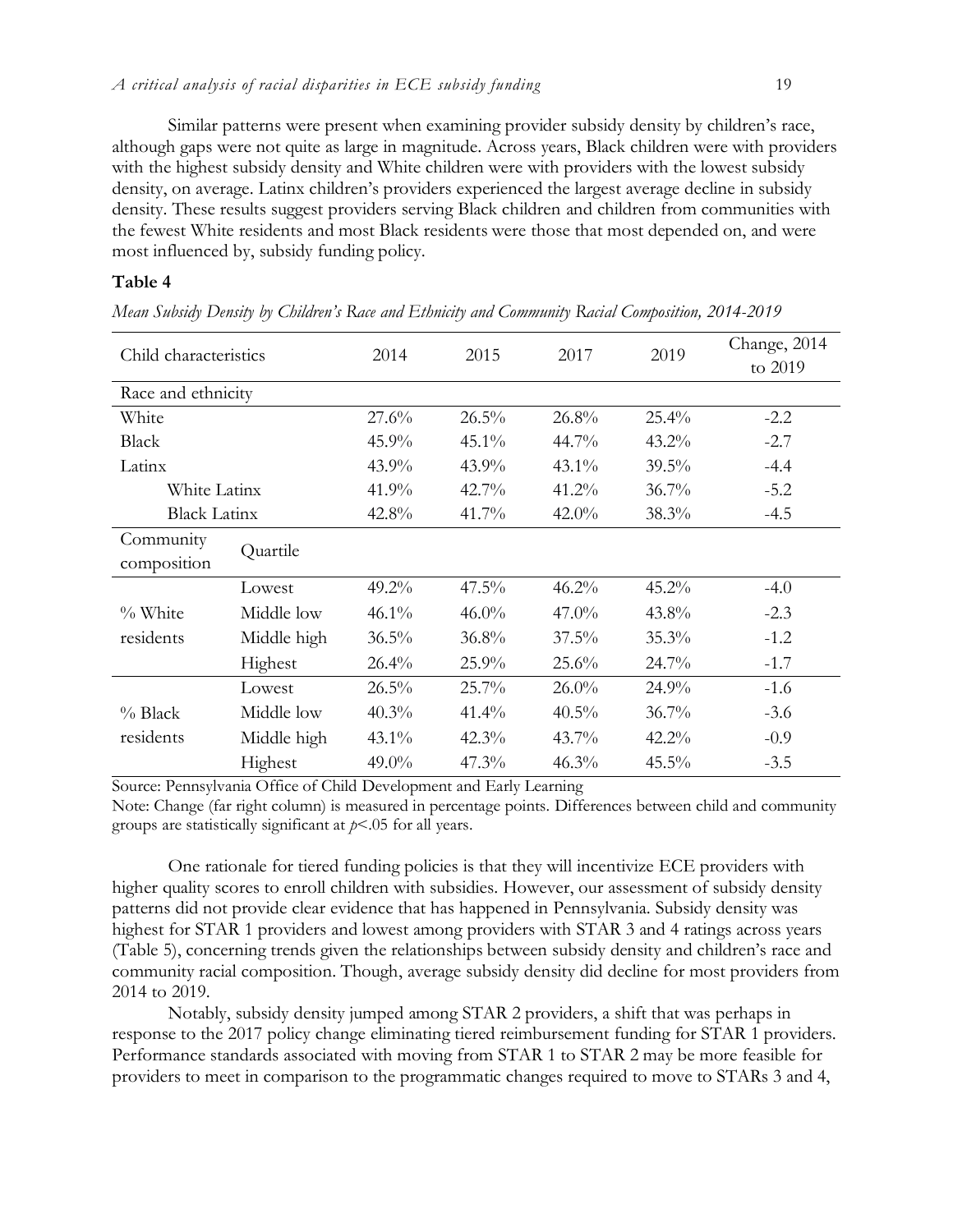which may explain the rise of subsidy density for STAR 2 amidst the absence of density growth among STAR 3 and 4 providers.

#### **Table 5**

| Quality rating    | 2014     | 2015     | 2017     | 2019     | Percentage point change,<br>2014 to 2019 |
|-------------------|----------|----------|----------|----------|------------------------------------------|
| STAR <sub>1</sub> | $45.7\%$ | $46.1\%$ | $45.8\%$ | $42.9\%$ | $-2.8$                                   |
| STAR <sub>2</sub> | $36.2\%$ | $35.9\%$ | $42.2\%$ | $42.3\%$ | 6.1                                      |
| STAR <sub>3</sub> | 32.6%    | $31.0\%$ | 29.7%    | $29.3\%$ | $-3.3$                                   |
| STAR <sub>4</sub> | $28.2\%$ | $26.8\%$ | $27.2\%$ | $28.0\%$ | $-0.2$                                   |
| Total             | $39.6\%$ | $39.1\%$ | $39.0\%$ | $37.2\%$ | $-2.4$                                   |

*Mean Subsidy Density by Providers' Quality Rating, 2014-2019*

Source: Pennsylvania Office of Child Development and Early Learning

Note: Differences between STAR groups are statistically significant at  $p < 05$  for all years.

## **Access to Tiered Funding by Children's Race and Ethnicity and Community Racial Composition**

Because tiered reimbursement rates vary by providers' quality ratings, we predicted the differences described above would result in differential tiered funding by children's race and community racial composition. Our findings confirmed that prediction (Table 6a). White children's providers received more funding on average across all age groups and sample years. Not only were average tiered funding amounts higher for White children, but they also increased the most over time, and especially for White infants. Black children, on average, had the lowest additional revenue awarded to their providers, and the least growth in funding over time, likely driven by their higher enrollment with STAR 1 providers and relative/neighbor caregivers without STAR ratings. The fact that Black children consistently received the least financial benefit from Pennsylvania's tiered funding policy is especially concerning given that they make up almost half of all subsidy recipients.

Differences in both initial funding and funding growth meant that average funding disparities between Black and White children widened between 2014 and 2019. For example, in 2014, White infants' providers received, on average, \$0.54 more per day than Black infants' providers. By 2019, that difference grew to \$2.85. Among toddlers and preschoolers, White-Black provider funding gaps grew by \$1.49 and \$0.77, respectively. These findings show that as Pennsylvania's tiered funding policies changed—that is, as differences in tiered funding amounts between providers with high and low QRIS scores grew—racial funding inequalities increased.

Latinx children's providers received, on average, lower tiered funding amounts than White children's providers, but higher amounts than Black children's providers. Likewise, the average growth in tiered funding for Latinx children's providers at every age level was lower than White children's providers but higher than Black children's providers. Consistent with Pennsylvania's policy goal of providing greater funding for younger children with higher costs of care, the funding increase for Latinx infants over time was larger than for older children. Yet, as was the case for Black children, the Latinx-White funding gap for infants, which was relatively small in 2014 (\$0.26), widened by 2019 (\$1.48). When disaggregating separately for White Latinx and Black Latinx children, White Latinx children's providers received higher tiered funding, on average, than did Black Latinx children's providers, and they received greater increases in funding during the time examined.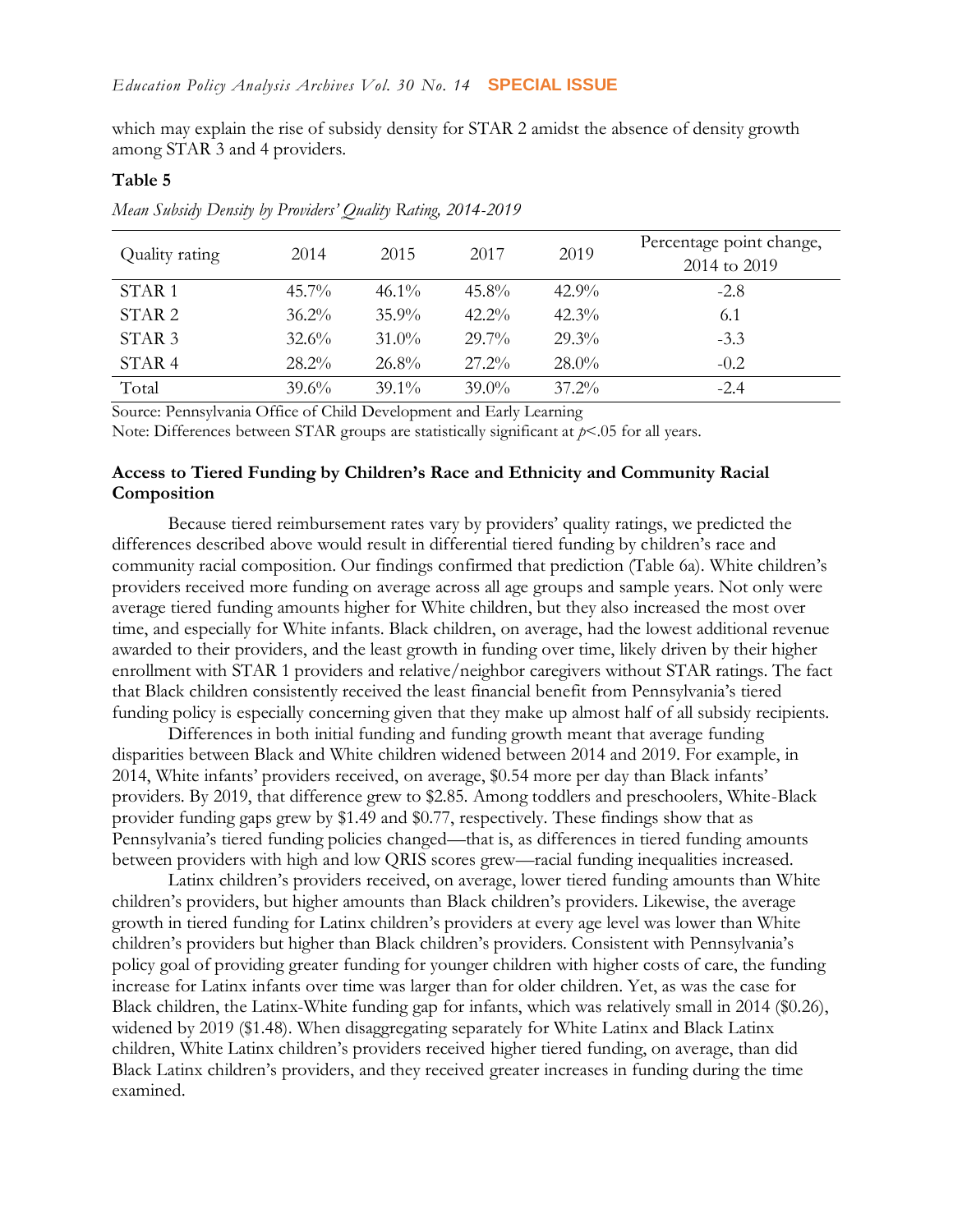#### **Table 6a**

*Providers' Mean Daily Tiered Funding Amount by Children's Race and Ethnicity and Age, 2014-2019*

|             |                     | 2014   |        | 2017   |        | Change,      |
|-------------|---------------------|--------|--------|--------|--------|--------------|
| Child age   | Group               |        | 2015   |        | 2019   | 2014 to 2019 |
| Infant      | White               | \$1.38 | \$2.51 | \$3.80 | \$6.00 | \$4.62       |
|             | Black               | \$0.84 | \$1.54 | \$2.38 | \$3.15 | \$2.31       |
|             | Latinx              | \$1.12 | \$2.03 | \$2.96 | \$4.52 | \$3.40       |
|             | White Latinx        | \$1.28 | \$1.97 | \$3.67 | \$4.82 | \$3.54       |
|             | <b>Black Latinx</b> | \$0.88 | \$1.70 | \$2.64 | \$4.07 | \$3.19       |
| Toddler     | White               | \$1.52 | \$2.70 | \$3.89 | \$5.56 | \$4.04       |
|             | Black               | \$0.96 | \$1.72 | \$2.37 | \$3.51 | \$2.55       |
|             | Latinx              | \$1.30 | \$2.27 | \$3.14 | \$4.29 | \$2.99       |
|             | White Latinx        | \$1.37 | \$2.43 | \$3.33 | \$4.67 | \$3.30       |
|             | <b>Black Latinx</b> | \$1.34 | \$2.15 | \$3.10 | \$4.31 | \$2.97       |
| Preschooler | White               | \$1.57 | \$2.49 | \$3.73 | \$4.12 | \$2.55       |
|             | Black               | \$1.02 | \$1.64 | \$2.36 | \$2.80 | \$1.78       |
|             | Latinx              | \$1.37 | \$2.15 | \$3.00 | \$3.30 | \$1.93       |
|             | White Latinx        | \$1.41 | \$2.14 | \$3.12 | \$3.44 | \$2.03       |
|             | <b>Black Latinx</b> | \$1.37 | \$2.09 | \$2.65 | \$3.29 | \$1.92       |

Source: Pennsylvania Office of Child Development and Early Learning

Note: Differences between racial groups, by age, are statistically significant at  $p<05$  for all years.

Differences in daily tiered reimbursement amounts add up. For example, White infants' providers received an estimated additional \$1,440.00 a year per infant, on average, in 2019 (Table 6b). By comparison, Black infants' providers received an estimated \$756.00 in tiered funding in 2019. The average Black-White yearly funding gap for infants in 2019 was \$684.00, while the average Latinx-White funding gap for infants was \$356.00. Funding differences add up even further at the classroom level. In 2019, ECE providers in Pennsylvania enrolled seven preschoolers with subsidies, on average. If those preschoolers were Black, the provider would have been reimbursed \$4,704.00 in tiered funding over the course of the year, per our estimates. If those preschoolers were White, the provider would have been reimbursed \$6,921.60, and for a classroom with seven Latinx preschoolers with subsidies, the additional reimbursement would have been \$5,544.00. Given the relationships between cost and provider quality discussed earlier, these calculations show that providers serving White children with subsidies received substantially higher revenue, likely making it easier for them to invest in key resources associated with quality early learning and higher QRIS scores.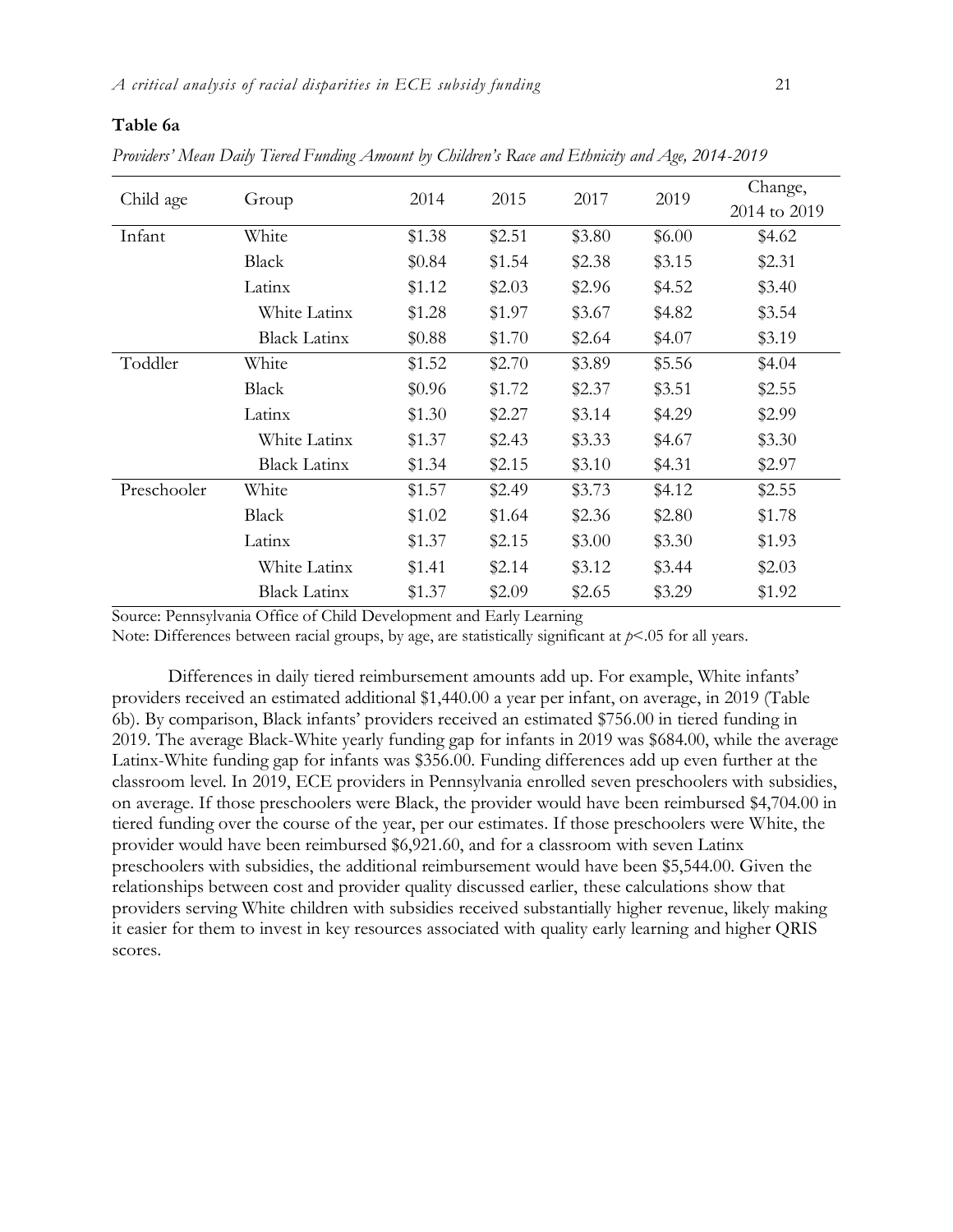## **Table 6b**

*Providers' Estimated Mean Monthly and Yearly Tiered Funding Amounts by Children's Race and Ethnicity and Age, 2014 and 2019*

|             |                     | Estimated average    |          |          | Estimated average    |         | Change,      |
|-------------|---------------------|----------------------|----------|----------|----------------------|---------|--------------|
| Child age   | Racial group        | tiered funding, 2014 |          |          | tiered funding, 2019 |         | 2014 to 2019 |
|             |                     | Monthly              | Yearly   | Monthly  | Yearly               | Monthly | Yearly       |
| Infant      | White               | \$27.60              | \$331.20 | \$120.00 | \$1,440.00           | \$92.40 | \$1,068.80   |
|             | <b>Black</b>        | \$16.80              | \$201.60 | \$63.00  | \$756.00             | \$46.20 | \$554.40     |
|             | Latinx              | \$22.40              | \$268.80 | \$90.40  | \$1,084.80           | \$68.00 | \$816.00     |
|             | White Latinx        | \$25.60              | \$307.20 | \$96.40  | \$1,156.80           | \$70.80 | \$849.60     |
|             | <b>Black Latinx</b> | \$17.60              | \$211.20 | \$81.40  | \$976.80             | \$63.80 | \$765.60     |
| Toddler     | White               | \$30.40              | \$364.80 | \$111.20 | \$1,334.40           | \$80.80 | \$969.60     |
|             | <b>Black</b>        | \$19.20              | \$230.40 | \$70.20  | \$842.40             | \$51.00 | \$612.00     |
|             | Latinx              | \$26.00              | \$312.00 | \$85.80  | \$1,029.60           | \$59.80 | \$717.60     |
|             | White Latinx        | \$27.40              | \$328.80 | \$93.40  | \$1,120.80           | \$66.00 | \$792.00     |
|             | <b>Black Latinx</b> | \$26.80              | \$321.60 | \$86.20  | \$1,034.40           | \$59.40 | \$712.80     |
| Preschooler | White               | \$31.40              | \$376.80 | \$82.40  | \$988.80             | \$51.00 | \$612.00     |
|             | <b>Black</b>        | \$20.40              | \$244.80 | \$56.00  | \$672.00             | \$35.60 | \$427.20     |
|             | Latinx              | \$27.40              | \$328.80 | \$66.00  | \$792.00             | \$38.60 | \$463.20     |
|             | White Latinx        | \$28.20              | \$338.40 | \$68.80  | \$825.60             | \$40.60 | \$487.20     |
|             | <b>Black Latinx</b> | \$27.40              | \$328.80 | \$65.80  | \$789.60             | \$38.40 | \$460.80     |

Note: Estimated average tiered funding amounts assume enrollment of 20 days each month and 240 days each year.

We observed similar patterns of differential reimbursement by the racial composition of children's communities (Table 7). Providers serving children from communities with the highest percentages of White residents saw their average daily tiered funding increase by \$3.20, while providers serving children from communities with the lowest percentages of White residents saw an increase of barely half that amount (\$1.71). Put another way, the mean daily funding gap between communities with the highest and lowest percentages of White residents grew from \$0.69 in 2014 to \$2.18 in 2019. The reverse patten held when looking at communities' share of Black residents. Communities with the highest percentages of Black residents received the lowest average tiered funding amount *and* experienced the least growth in tiered funding over time. (Similar trends were observed by children's age and community racial composition; see Tables A-5a and A-5b). These findings indicate providers serving children from disproportionately Black communities received the least financial benefit from tiered funding policy.

A legacy of discriminatory governmental policies (e.g., housing) is that racial concentration often overlaps with other characteristics that may also affect the extent to which providers are able to achieve higher quality ratings and, therefore, greater tiered funding. Specifically, as shown in Table 7, children from communities with more Black residents and other residents of color also lived in communities with higher poverty, on average. These data are important for understanding the various, intersecting factors that create inequitable tiered funding patterns as an outcome of implementing Pennsylvania's ECE subsidy policy.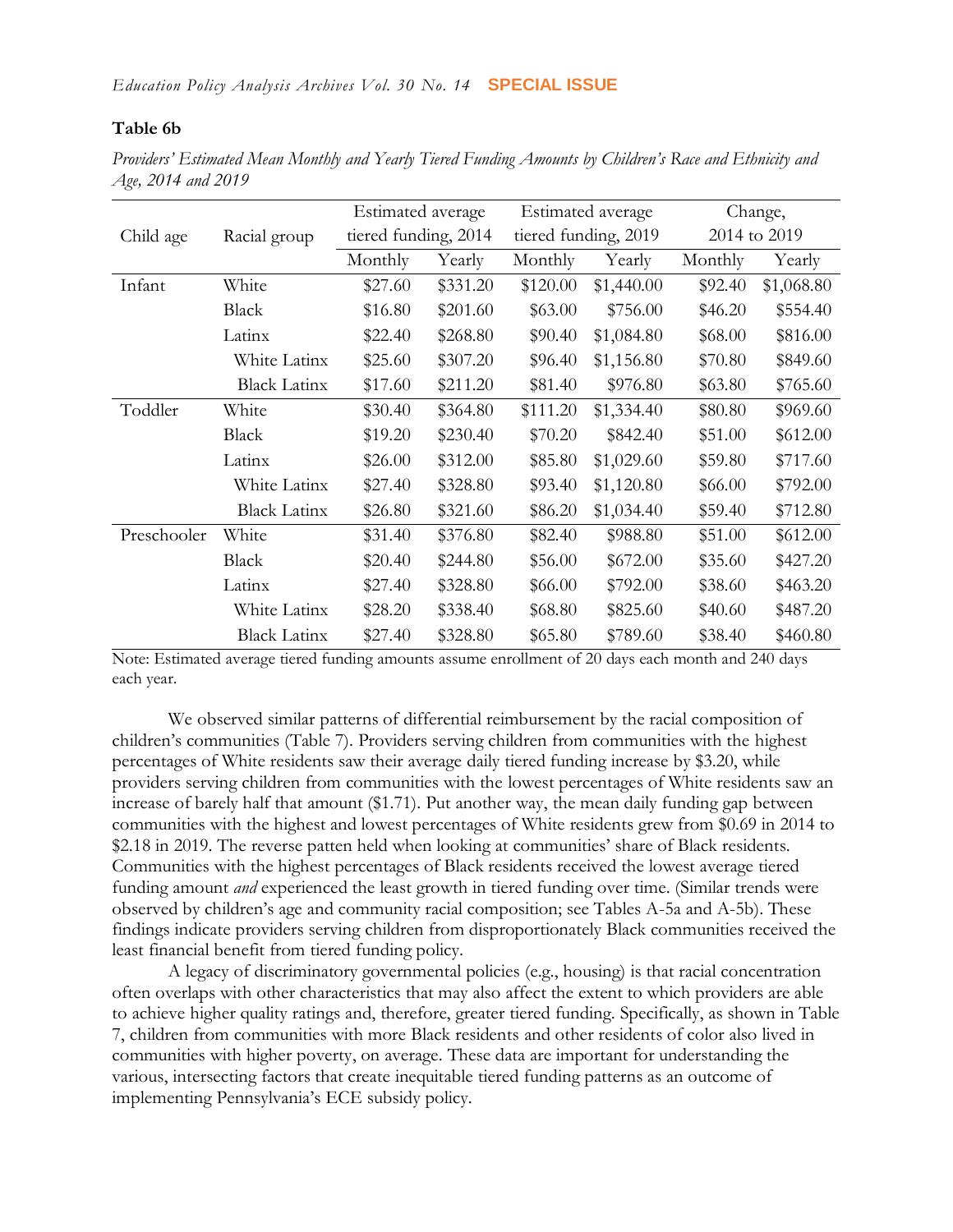#### **Table 7**

*Providers' Mean Daily Tiered Funding Amount by Children's Community Racial Composition, 2014-2019*

|           | Community<br>quartile | 2014   | 2015   | 2017   | 2019   | Change,<br>$2014$ to<br>2019 | Mean $\%$ of<br>residents<br>above<br>200% FPL | $%$ of children<br>with high-<br>quality<br>providers |
|-----------|-----------------------|--------|--------|--------|--------|------------------------------|------------------------------------------------|-------------------------------------------------------|
| $%$ White | Lowest                | \$0.86 | \$1.49 | \$2.01 | \$2.57 | \$1.71                       | 48.4%                                          | 26.2%                                                 |
| residents | Middle low            | \$1.09 | \$1.82 | \$2.58 | \$3.22 | \$2.13                       | $57.1\%$                                       | $32.7\%$                                              |
|           | Middle high           | \$1.40 | \$2.29 | \$3.44 | \$4.23 | \$2.83                       | $67.1\%$                                       | $42.0\%$                                              |
|           | Highest               | \$1.55 | \$2.59 | \$3.73 | \$4.75 | \$3.20                       | $71.4\%$                                       | $48.5\%$                                              |
| $%$ Black | Lowest                | \$1.59 | \$2.62 | \$3.85 | \$4.79 | \$3.20                       | 71.6%                                          | 48.4%                                                 |
| residents | Middle low            | \$1.31 | \$2.16 | \$3.13 | \$4.01 | \$2.70                       | $62.6\%$                                       | $40.3\%$                                              |
|           | Middle high           | \$1.09 | \$1.88 | \$2.68 | \$3.26 | \$2.17                       | 58.8%                                          | $33.1\%$                                              |
|           | Highest               | \$0.87 | \$1.49 | \$2.01 | \$2.63 | \$1.76                       | $50.2\%$                                       | 26.9%                                                 |

Source: Pennsylvania Office of Child Development and Early Learning

Note: "High-quality" ECE providers are those with QRIS scores of STAR 3 or STAR 4. Mean percentages of residents with incomes above 200% FPL and percentages of children enrolled with providers with high QRIS scores are from 2019. Mean differences in tiered reimbursement between community groups are statistically significant at  $p<0.05$  for all years.

Finally, because we observed variation in subsidy density by children's race, we examined differences in tiered funding by children's race and the subsidy density of their ECE providers. In 2019, among those with low subsidy density, Black and Latinx children's providers received an average tiered funding amount (\$5.16) *greater* than the amount received by the average White child's provider (\$4.97; see Table 8). This pattern flipped for children enrolled with providers with moderate and high subsidy density, where White children's providers received more tiered funding than Black or Latinx children's providers, on average. Within racial groups, average tiered funding was lowest among children with providers with high subsidy density, with especially large gaps for Black and Latinx children. These high subsidy density providers also experienced the lowest average funding increases since 2014. Among high subsidy density providers, White children's providers received the largest average increase (\$2.40, compared to \$1.37 for Black and Latinx children's providers).

Black and Latinx children were overwhelmingly enrolled with providers with high subsidy density. In 2019, 14,694 (49.7%) and 4,292 (41.8%) of all Black and Latinx children were enrolled with providers that served the largest shares of children with subsidies. By comparison, just 2,862 (17.5%) of White children were enrolled with providers with such high dependency on subsidies for revenue. These findings suggest differential enrollment with ECE providers with high subsidy density may help explain overall differences in quality scores and tiered funding by race. Moreover, trends show the combination of high enrollment of children with subsidies *and* low QRIS scores creates especially low funding levels for providers, a condition that disproportionately effects Black and Latinx children.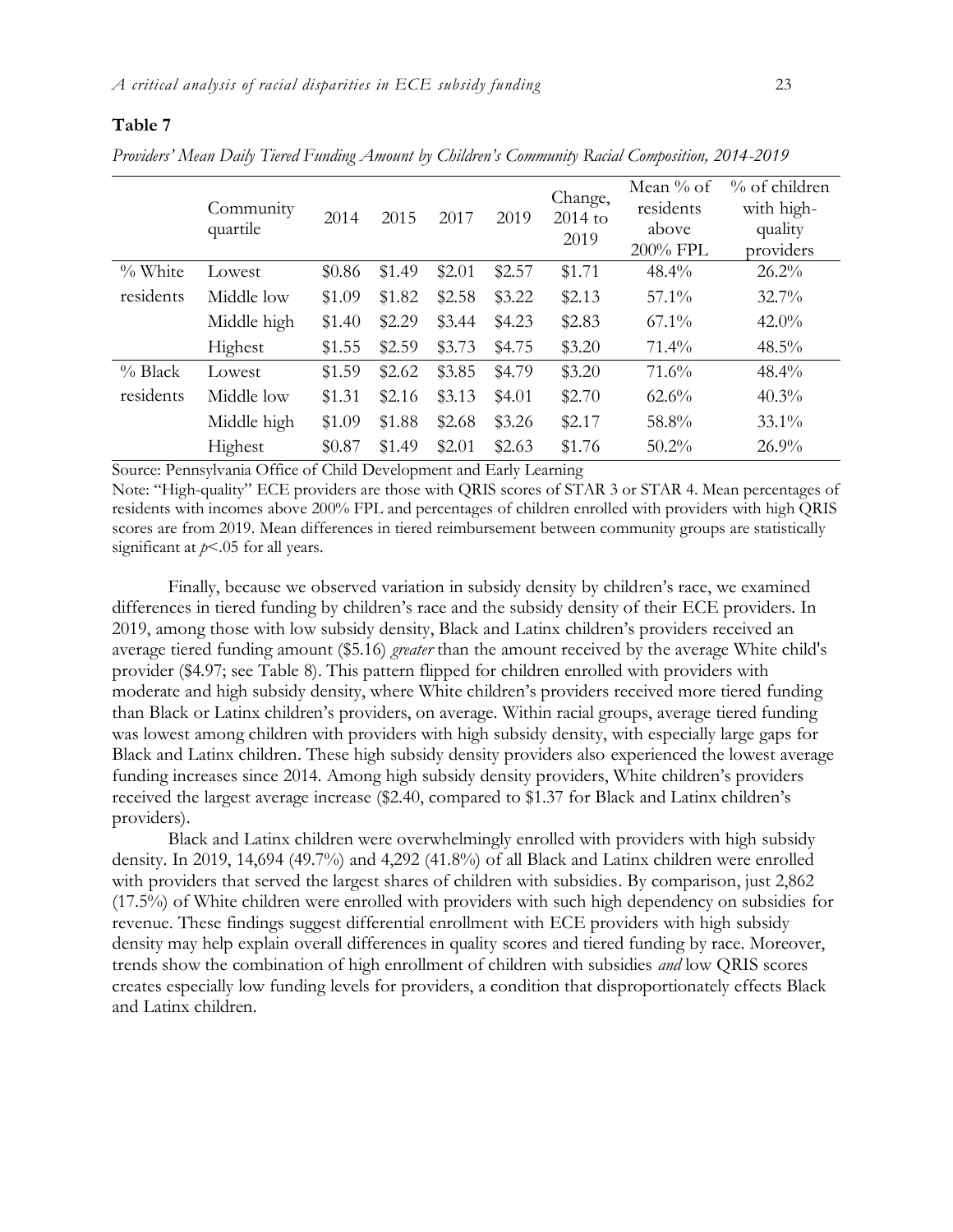#### **Table 8**

*Providers' Mean Daily Tiered Funding Amount by Children's Race and Ethnicity and Subsidy Density, 2014 and 2019*

|                 |                     |        | 2014   |        | 2019   | Change, 2014 to |
|-----------------|---------------------|--------|--------|--------|--------|-----------------|
| Subsidy density | Group               | Mean   | N      | Mean   | N      | 2019            |
| Low             | White               | \$1.73 | 8,483  | \$4.97 | 8,022  | \$3.24          |
|                 | <b>Black</b>        | \$1.58 | 4,570  | \$5.16 | 4,767  | \$3.58          |
|                 | Latinx              | \$1.94 | 1,860  | \$5.29 | 2,586  | \$3.35          |
|                 | White Latinx        | \$1.94 | 675    | \$5.08 | 973    | \$3.14          |
|                 | <b>Black Latinx</b> | \$1.84 | 242    | \$5.69 | 369    | \$3.85          |
| Moderate        | White               | \$1.81 | 5,697  | \$5.21 | 5,454  | \$3.40          |
|                 | Black               | \$1.35 | 8,713  | \$3.79 | 10,086 | \$2.44          |
|                 | Latinx              | \$1.85 | 2,676  | \$4.59 | 3,400  | \$2.74          |
|                 | White Latinx        | \$1.81 | 723    | \$4.77 | 1,012  | \$2.96          |
|                 | <b>Black Latinx</b> | \$1.98 | 303    | \$4.06 | 522    | \$2.08          |
| High            | White               | \$1.20 | 3,586  | \$3.60 | 2,862  | \$2.40          |
|                 | <b>Black</b>        | \$0.86 | 16,446 | \$2.23 | 14,694 | \$1.37          |
|                 | Latinx              | \$0.98 | 4,100  | \$2.35 | 4,292  | \$1.37          |
|                 | White Latinx        | \$0.97 | 988    | \$2.52 | 1,127  | \$1.55          |
|                 | <b>Black Latinx</b> | \$0.96 | 459    | \$2.36 | 573    | \$1.40          |

Source: Pennsylvania Office of Child Development and Early Learning

Note:  $N =$  number of children. Subsidy density categories are: Low = 0-20%; Moderate = 21-40%; High =  $>40\%$ . Differences between subsidy density groups are statistically significant at  $p<05$  for all years.

## **Discussion**

This study contributes to literature measuring racial disparities in access to quality ECE (e.g., Latham et al., 2020), as well as to the broader education literature that has documented racial disparities in educational resources and spending (e.g., Sosina & Weathers, 2019). This study makes a unique contribution by assessing the extent to which Pennsylvania's tiered subsidy reimbursement policies differentially benefit children and communities along racial lines.

We found significant racial disparities in access to high-quality ECE providers. Analysis of quality gaps by children's race and age illustrated especially severe disparities for Black infants and toddlers, a particularly concerning gap since these earliest years have a profound effect on children's cognitive and emotional development. Given the link between participation in quality ECE and children's future academic outcomes, this evidence indicates Black subsidy recipients in Pennsylvania are being held back from educational opportunities even before stepping foot in elementary school. Recent evidence of the relationship between quality ECE and long-term noncognitive outcomes that are costly to both individuals and society, such as juvenile incarceration (Gray-Lobe et al., 2021), further underscores the negligence of a system that allows Black children to receive lower quality ECE than their White peers. Findings of quality gaps for Latinx children, and especially for Black Latinx children, add to our growing understanding of how Latinx children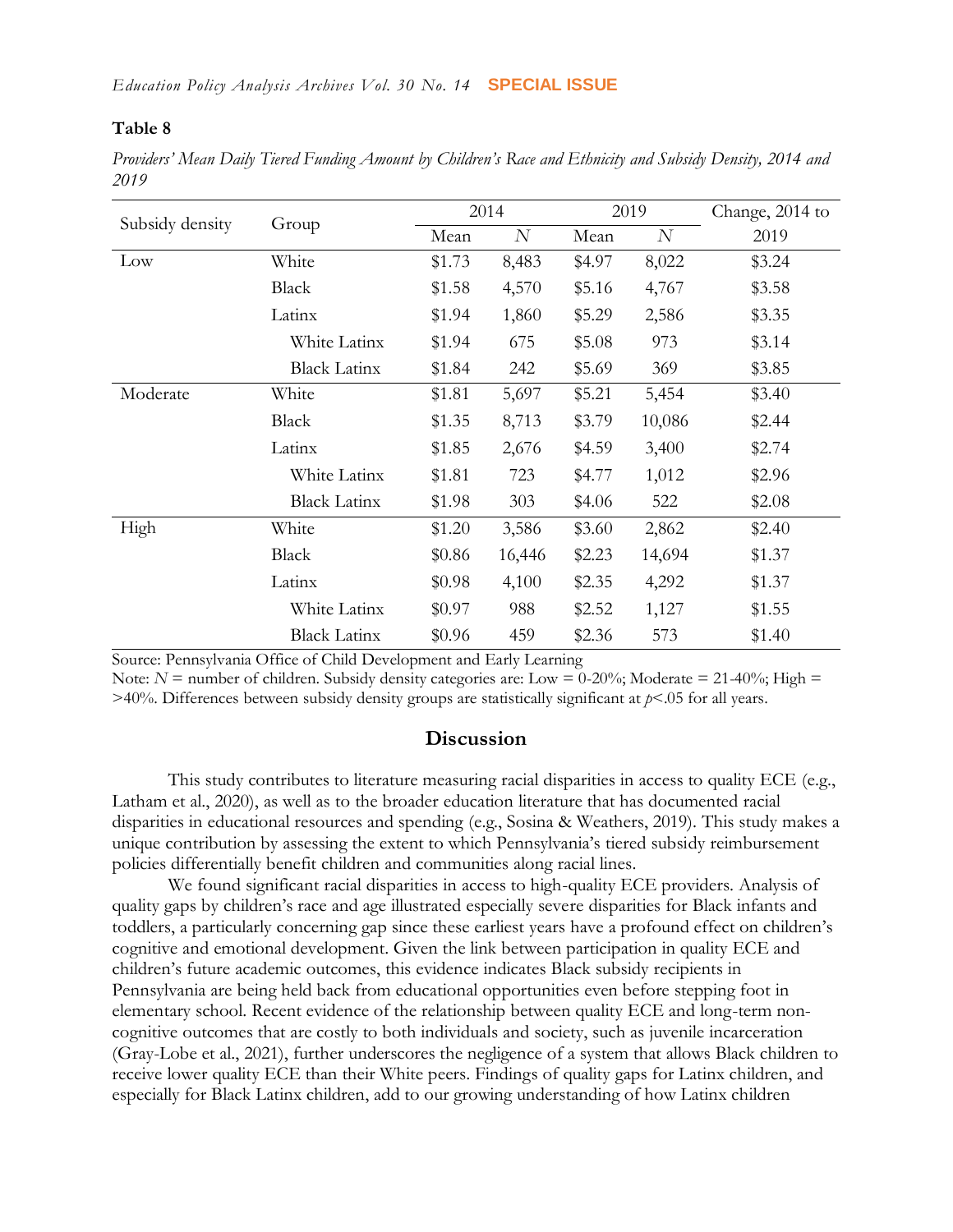experience early education, and highlight the importance of distinguishing race and ethnicity variables when exploring these trends. Moreover, as their share among ECE subsidy recipients grows, racial disparities for Latinx children are particularly important to monitor.

Mirroring child-level patterns, we found substantial disparities in access to high-quality ECE providers by children's community racial composition. Patterns of subsidy density also mapped on to community racial composition, with the providers of children in communities with the most Black residents and fewest White residents enrolling classrooms where half of children had subsidies. Providers with higher subsidy density were also less likely to have a high QRIS score. Given patterns of residential segregation—and the historical and contemporary policies that continue to reinforce it—these findings suggest Black families have fewer high-quality options for their children's ECE.

Findings related to quality and subsidy density help explain our central findings around access to tiered subsidy funding, which paint a concerning picture of the resources available to young Black and Latinx learners, particularly at the youngest ages. Funding gaps by children's race and community racial composition were substantial, adding up to hundreds of dollars over the course of the year. For both children and communities, racial funding gaps widened over time as differences in tiered funding amounts between providers with high and low QRIS scores grew. This finding is particularly relevant given recent evidence showing tiered reimbursement systems are the most effective at inducing quality improvements when differential funding rates by quality score are substantial (e.g., Greenberg et al., 2018). Our findings provide a critical counterpoint to that evidence, indicating that while greater differences between tiered funding levels may boost quality, they will do so primarily for White children.

In addition to restricting Black and Latinx children's access to key resources to support their early care and education, racial funding gaps may also have stark implications for teachers. Because 80% of ECE provider revenue goes toward paying teachers (Sirinides & Collins, 2020), and because Black and Latinx children are more likely to have Black and Latinx ECE teachers (Paschall et al., 2020), racial gaps in tiered funding may mean lower wages for these teachers of color. Significant wage disparities have been documented between Black and White ECE teachers with similar training and experience, a particularly egregious finding given that ECE teachers earn the lowest wages of any educator group in the P-20 workforce (Austin et al., 2019). Low teacher wages in ECE are linked to higher attrition and lower program quality (Markowitz, 2019; Whitebook & Sakai, 2003), suggesting a potentially vicious cycle where lower tiered funding contributes to lower wages which in turn perpetuate lower QRIS scores that result in persistently lower tiered funding.

Altogether, our findings suggest that current CCDF policy is not living up to its promise of "equal access." Worse, our evidence indicates racial discrimination is continuing to adapt through contemporary subsidy funding policies to exclude Black and Latinx children, as well as their teachers and communities, from the benefits of quality ECE.

#### **Implications**

While there is some evidence linking tiered reimbursement funding policies to quality improvements among ECE providers, our findings suggest it is not an effective policy design if racial equity is a goal. Using CCDF funding to raise base subsidy rates, rather than funneling it through tiered reimbursement models, may be a more effective policy strategy for ensuring all children attend a well-funded, high-quality ECE provider. And Pennsylvania is moving in this direction. In March and November of 2021, Pennsylvania announced two separate increases to base subsidy rates, to the  $40<sup>th</sup>$  and  $60<sup>th</sup>$  percentiles of market rates, respectively, marking significant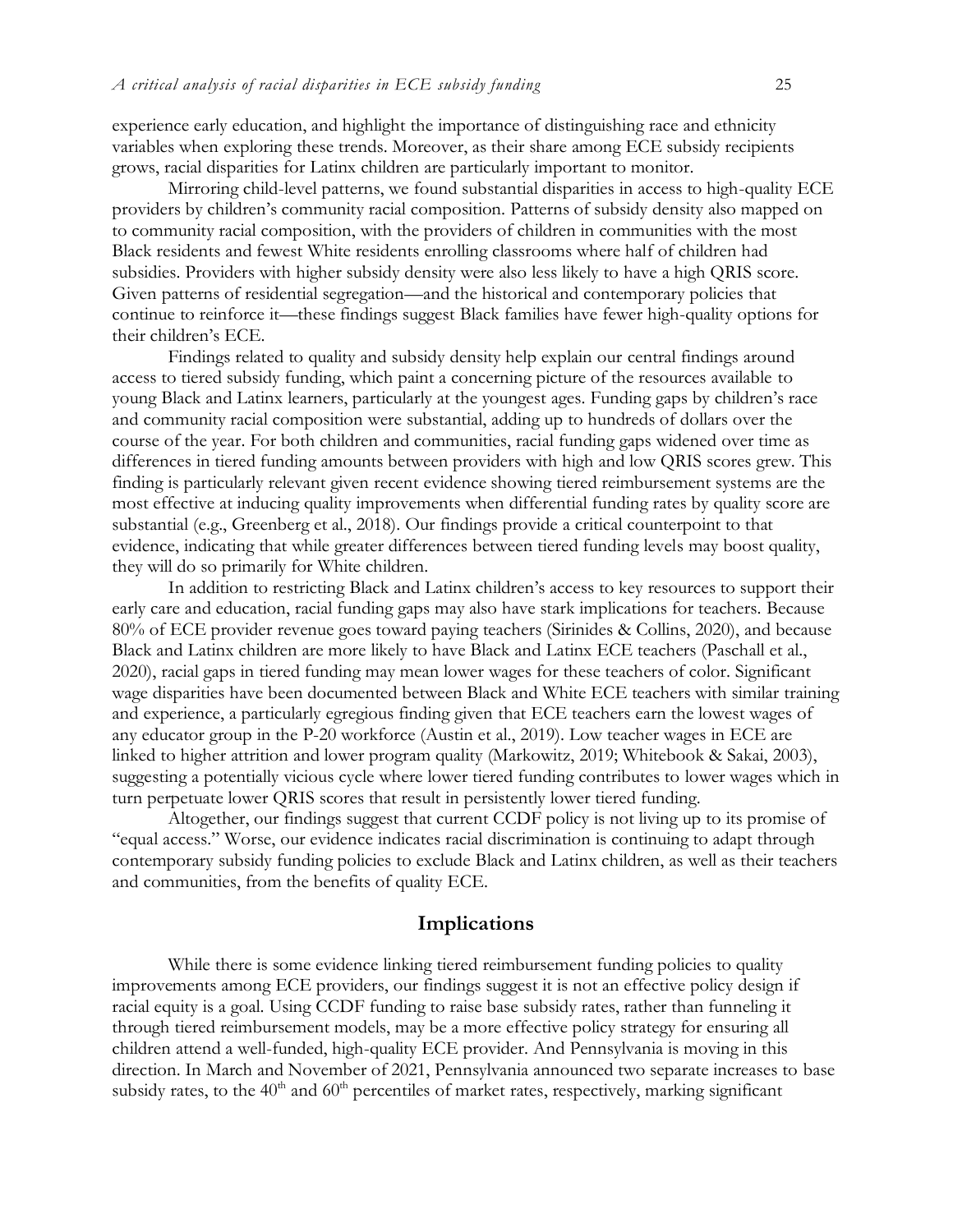increases from the longstanding previous base rate at the 25<sup>th</sup> percentile. Pennsylvania also increased base rates for relative and neighbor caregivers. At the same time, Pennsylvania announced no plans to increase tiered funding rates. Additionally, Pennsylvania's Department of Human Services released its CCDF state plan for the 2022-2024 cycle and noted that "A broad overarching goal is to improve racial equity in Pennsylvania's child care system" and "a priority will be to equalize the representative enrollments" of Black and White children with high-quality providers. While substantial work is needed to close racial quality and funding gaps in Pennsylvania, these changes in policy goals are a promising start.

Equalizing funding amounts across provider types could be another step toward racial equity. Black and Latinx children are enrolled with home-based providers at higher rates than White children, though home-based providers receive lower average QRIS scores, meaning they also receive lower amounts of tiered funding. At the same time, relative and neighbor caregivers are ineligible for any form of tiered funding, and Black and Latinx children are significantly more likely than their White peers to receive ECE from these providers. While CCDF allows families with subsidies to choose their preferred provider type, those that choose non-center options may be penalized financially for doing so under current funding policy. Investing more funding in homebased and relative and neighbor providers may better support quality ECE for Black and Latinx children, while also honoring the individual choices families make about the early learning environments that are most welcoming and effective for their children.

In addition to raising base subsidy rates and equalizing funding across provider types, states should consider progressive funding formulas that differentially allocate subsidy funding based on factors related to quality and cost of care. In current systems, funding varies by provider type, child age, locale, and provider quality rating. Instead, funding could consider the unique context in which each child is learning, and the differential costs providers may incur in providing high-quality ECE under those conditions. One example for ECE subsidy systems is K-12 foundation funding formulas that adjust amounts based on student and school district factors such as poverty, size, and English language status, generating more money for school districts that need more resources (Verstegen & Knoeppel, 2012). ECE providers with higher subsidy density, who serve greater shares of infants, or who are located in areas of concentrated poverty could receive higher per-child subsidy amounts. ECE funding as a form of reparations, where more funding is given to providers serving Black children and predominantly Black communities, could also be considered.

Importantly, any form of tiered reimbursement policy can only achieve equitable funding outcomes if the quality rating system it is based on is also inherently equitable. Along with other ECE scholars and leaders, we contend that equity must be explicitly included in definitions of ECE quality and in corresponding QRIS at all levels. Specific equity indicators for QRIS proposed by Meek and colleagues (2020) provide an excellent starting point. Making QRIS more accessible to all providers, especially those who serve historically marginalized groups of children and those who have historically had less access to resources, should be a central goal of QRIS as they are reconceptualized, along with ensuring any accompanying policies, like tiered reimbursement, do not penalize providers that experience systemic barriers.

These policy recommendations are particularly relevant given the potential passage of the Biden administration's Build Back Better Act, or other similar legislation, that would fundamentally change how ECE is funded in the United States. Current proposals would reintroduce an ECE entitlement for most families and raise wages for teachers, policies that would make our nation's ECE system significantly more accessible and equitable. However, current legislative drafts also require ECE providers to participate in states' QRIS in order to receive funding, and mandate that states create new cost estimation models and payment rates that incorporate costs associated with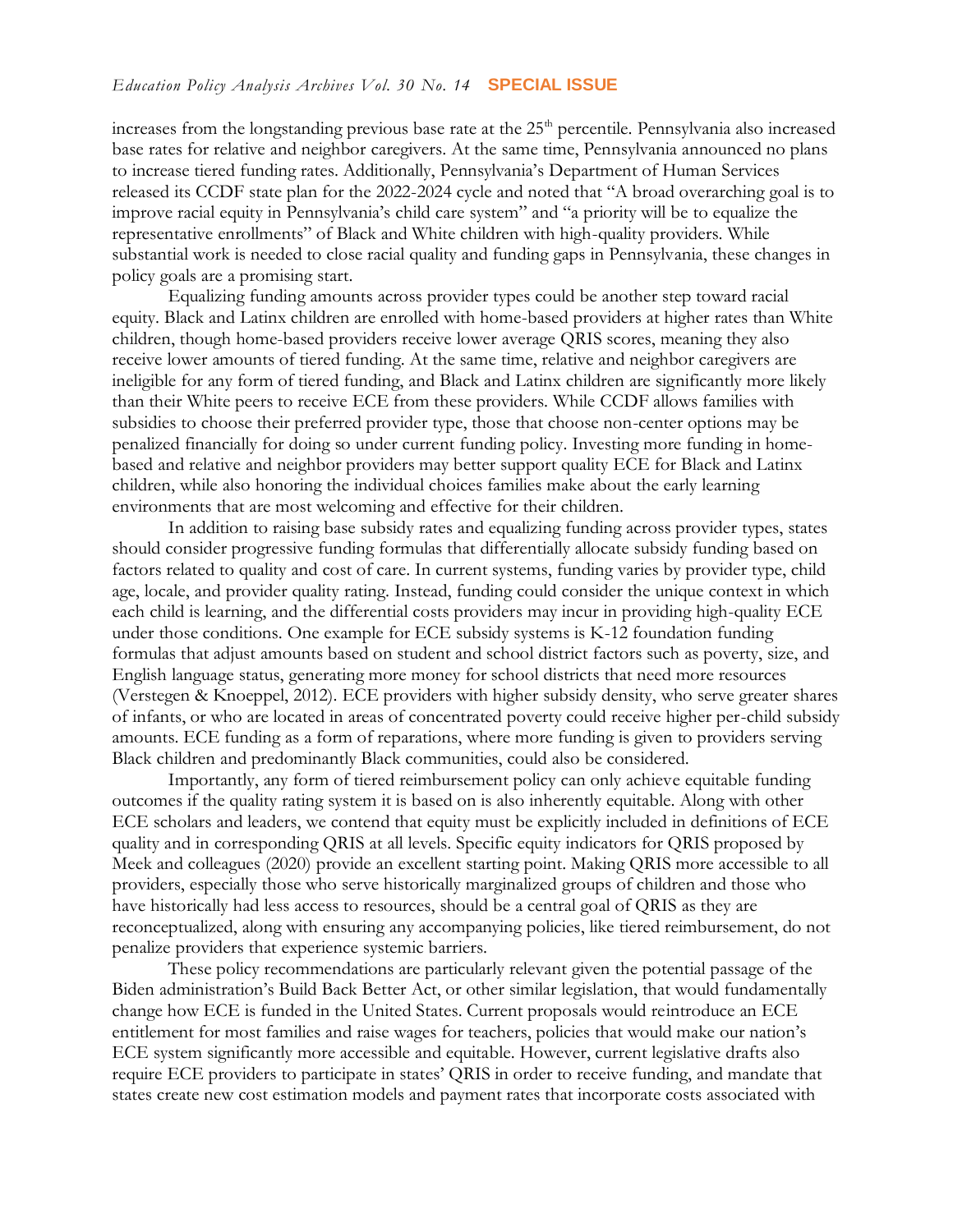meeting different QRIS standards. These provisions mean that new federal policies, while potentially transformative, could reinforce the same funding hierarchies—and disparities—as tiered reimbursement. To put an end to adaptive discrimination within federal ECE funding policy, we strongly recommend that any future legislation include anti-racist approaches to subsidy funding, such as those listed here.

Lastly, our study yields implications for future research. Our descriptive findings lay a foundation for further causal work that can examine why patterns in quality access and funding persist, such as the extent to which provider type or community economic composition explain racial gaps. Additionally, more research is needed on whether and to what extent racial disparities exist in the distribution of base subsidy rates, which are typically derived from market rate surveys that may reflect arbitrary trends in private tuition rates rather than the true costs of providing quality ECE (Bipartisan Policy Center, 2020). Qualitative research that seeks to understand how disparities in tiered funding impact providers serving Black and Latinx children and Black communities, including their perceived quality, teacher wages, and financial stability, could also augment these findings. More broadly, the disparities we found by race and age demonstrate the importance of using samples that include all children ages birth-5 when conducting ECE research. While we recognize the value of studies that examine pre-kindergarten programs, which typically include only three- and four-year-olds, we believe expanding education research to more regularly include infants and toddlers will lead to better evidence, interventions, policies, and ultimately outcomes for our youngest learners.

## **Conclusion**

Racial disparities in access to funding have been a part of ECE policy from its beginnings, adapting over time through the creation and perpetuation of racial biases, racialized class ideologies, and systems of White privilege that were codified in law, policy, and practice. Funding was denied or limited under the pretense that Black and Latinx families were less deserving, and contemporary CCDF policies continue to affect access through burdensome eligibility and documentation requirements. Findings from our critical policy analysis indicate racial discrimination has again adapted through tiered reimbursement policies to limit the resources available to Black and Latinx children and Black communities, results that are all the more concerning given the widespread use of these policies across states. Equity-oriented and anti-racist policy alternatives, such as replacing tiered funding with substantial increases in base subsidy rates and establishing progressive funding formulas, could disrupt the intergenerational cycle of adaptive discrimination and help to re-envision a national ECE system that gives all children access to the life-changing promises of quality early learning.

#### **Acknowledgements**

The authors would like to thank members of Pennsylvania's Office of Child Development and Early Learning for their very knowledgeable and responsive assistance. Dr. Mindy Kornhaber, as well as EPAA's anonymous reviewers, provided excellent feedback on earlier drafts.

#### **References**

Adams, D. B., Roach, M. A., Riley, D. A., & Edie, D. (2002). *What does national accreditation mean for child care?* University of Wisconsin-Extension.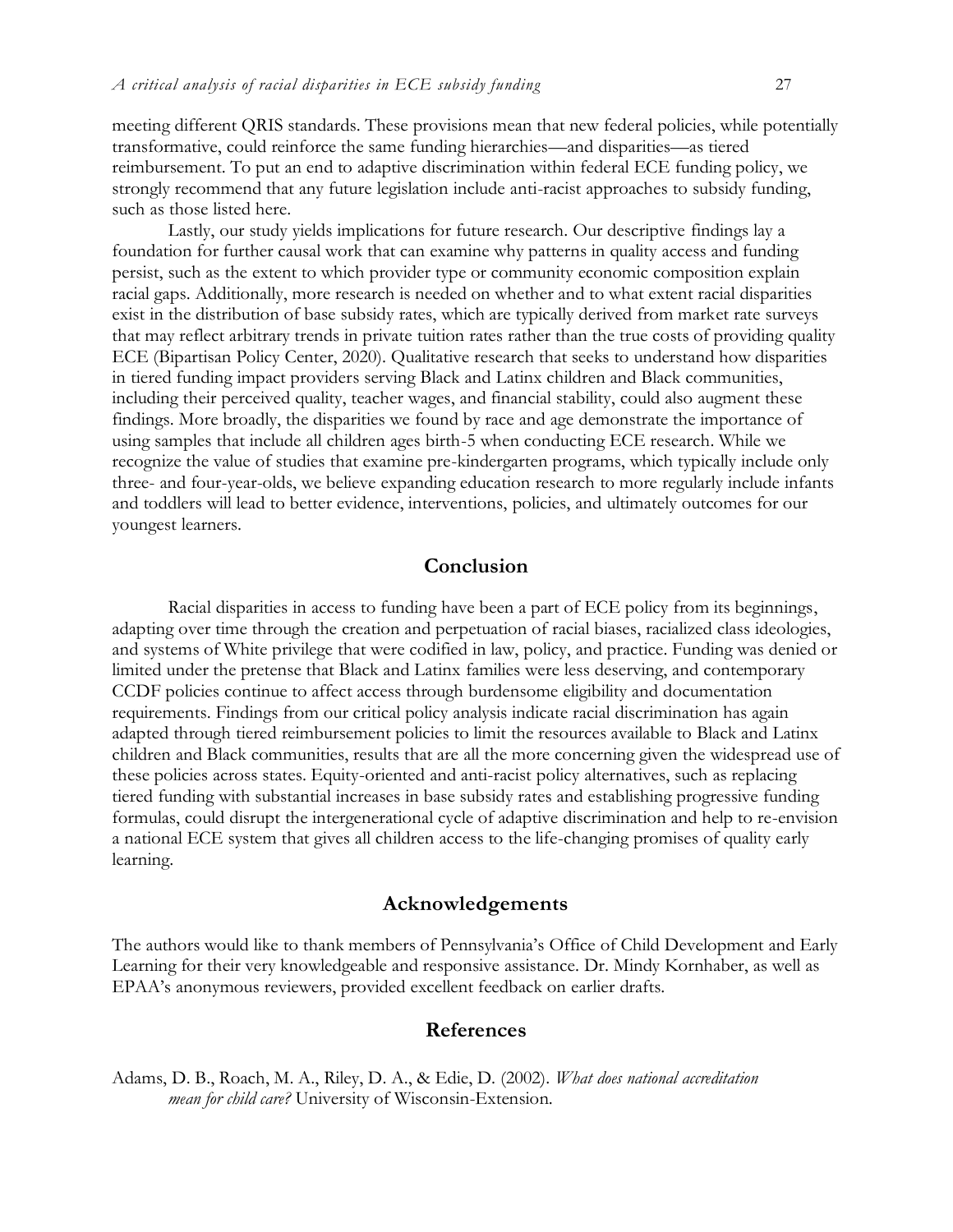- Adams, G., Rohacek, M., & Snyder, K. (2008). *Child care voucher programs: Provider experiences in five counties*. Urban Institute.<http://webarchive.urban.org/publications/411667.html>
- Adams, G., & Pratt, E. (2021). *Assessing child care subsidies through an equity lens: A review of policies and practices in the Child Care and Development Fun.* Urban Institute. [https://www.urban.org/sites/default/files/publication/104777/assessing-child-care](https://www.urban.org/sites/default/files/publication/104777/assessing-child-care-subsidies-through-an-equity-lens.pdf)[subsidies-through-an-equity-lens.pdf](https://www.urban.org/sites/default/files/publication/104777/assessing-child-care-subsidies-through-an-equity-lens.pdf)
- Alvarez, K., Epps, A., & Montoya, S. (2015). *Overcoming financial barriers to expanding high-quality early care & education in southeastern Pennsylvania.* Nonprofit Finance Fund. williampennfoundation.org/sites/default/files/reports/Article.pdf
- Ansell, A. (1997). *New right, new racism: Race and reaction in the United States and Britain.* New York University.<https://doi.org/10.1007/978-1-349-13927-9>
- Antle, B. F., Frey, A., Barbee, A., Frey, S., Grisham-Brown, J., & Cox, M. (2008). Child care subsidy and program quality revisited. *Early Education and Development*, *19*(4), 560-573. <https://doi.org/10.1080/10409280802230999>
- Austin, L., Edwards, B., Chávez, R., & Whitebook, M. (2019). *Racial wage gaps in early education employment*. Center for the Study of Child Care Employment. <https://cscce.berkeley.edu/racial-wage-gaps-in-early-education-employment/>
- Barnes, C., & Henly, J. (2018). "They are underpaid and understaffed"; How clients interpret encounters with street-level bureaucrats. *Journal of Public Administration Research and Theory, 28* (2), 165-81.<https://doi.org/10.1093/jopart/muy008>
- Bassok, D., Dee, T. S., & Latham, S. (2019). The effects of accountability incentives in early childhood education. *Journal of Policy Analysis and Management*, *38*(4), 838-866. <https://doi.org/10.1002/pam.22149>
- Bassok, D., & Galdo, E. (2016). Inequality in preschool quality? Community-level disparities in access to high-quality learning environments. *Early Education and Development*, *27*(1), 128-144. <https://doi.org/10.1080/10409289.2015.1057463>
- Bassok, D., Fitzpatrick, M., Greenberg, E., & Loeb, S. (2016). Within‐and between‐sector quality differences in early childhood education and care. *Child Development*, *87*(5), 1627-1645. <https://doi.org/10.1111/cdev.12551>
- Bassok, D. (2010). Do Black and Hispanic children benefit more from preschool? Understanding differences in preschool effects across racial groups. *Child Development*, *81*(6), 1828-1845. <https://doi.org/10.1111/j.1467-8624.2010.01513.x>
- Bipartisan Policy Center. (2020). *The limitations of using market rate surveys for setting child care subsidy rates.*  [https://bipartisanpolicy.org/wp](https://bipartisanpolicy.org/wp-content/uploads/2020/06/Limitations_of_Market_Rate_Surveys_for_Child_Care_Brief_FINAL1.pdf)[content/uploads/2020/06/Limitations\\_of\\_Market\\_Rate\\_Surveys\\_for\\_Child\\_Care\\_Brief\\_FI](https://bipartisanpolicy.org/wp-content/uploads/2020/06/Limitations_of_Market_Rate_Surveys_for_Child_Care_Brief_FINAL1.pdf) [NAL1.pdf](https://bipartisanpolicy.org/wp-content/uploads/2020/06/Limitations_of_Market_Rate_Surveys_for_Child_Care_Brief_FINAL1.pdf)
- Boddie, E. (2016). Adaptive discrimination. *North Carolina Law Review*, *94*(4), 1235–1313. <https://scholarship.law.unc.edu/nclr/vol94/iss4/3/>
- Brennan, W. J. & Supreme Court of The United States. (1981) *U.S. Reports: Plyler v. Doe, 457 U.S. 202*.<https://www.loc.gov/item/usrep457202/>
- Buell, M., Han, M., & Vukelich, C. (2017). Factors affecting variance in Classroom Assessment Scoring System scores: Season, context, and classroom composition. *Early Child Development and Care*, *187*(11), 1635-1648.<https://doi.org/10.1080/03004430.2016.1178245>
- Cabell, S. Q., DeCoster, J., LoCasale-Crouch, J., Hamre, B. K., & Pianta, R. C. (2013). Variation in the effectiveness of instructional interactions across preschool classroom settings and learning activities. *Early Childhood Research Quarterly*, *28*(4), 820-830. <https://doi.org/10.1016/j.ecresq.2013.07.007>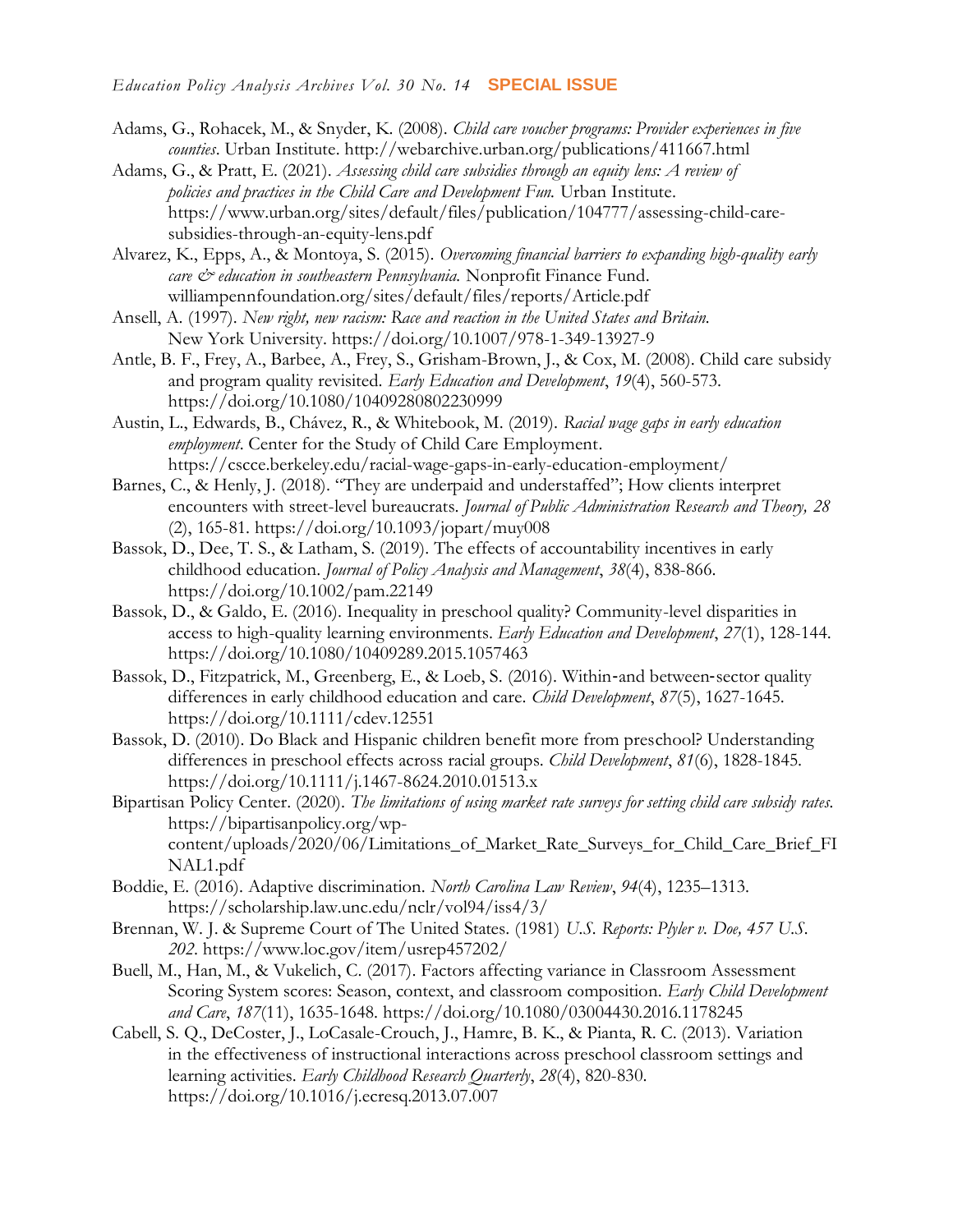- Cahan, E. D. (1989). *Past caring: A history of US preschool care and education for the poor, 1820–1965*. National Center for Children in Poverty. <https://www.researchconnections.org/sites/default/files/pdf/rc2088.pdf>
- Cannon, J. S., Zellman, G. L., Karoly, L. A., & Schwartz, H. L. (2017). *Quality rating and improvement systems for early care and education programs: Making the second generation better*. RAND. <https://doi.org/10.7249/PE235>
- Center on Budget and Policy Priorities (2021). *Policy basics: Temporary assistance for needy families.*  [https://www.cbpp.org/research/family-income-support/temporary-assistance-for-needy](https://www.cbpp.org/research/family-income-support/temporary-assistance-for-needy-families)[families](https://www.cbpp.org/research/family-income-support/temporary-assistance-for-needy-families)
- Chaudry, A., Pedroza, J. M., Sandstrom, H., Danzinger, A., Grosz, M., Scott, M., & Ting, S. (2011). *Child care choices of low-income working families*. Urban Institute. [https://www.urban.org/research/publication/child-care-choices-low-income-working](https://www.urban.org/research/publication/child-care-choices-low-income-working-families)[families](https://www.urban.org/research/publication/child-care-choices-low-income-working-families)
- Chien, N. (2020). *Factsheet: Estimates of child care eligibility and receipt for fiscal year 2017*. US Department of Health and Human Services (HHS), Office of the Assistant Secretary for Planning and Evaluation. [https://aspe.hhs.gov/reports/factsheet-estimates-child-care](https://aspe.hhs.gov/reports/factsheet-estimates-child-care-eligibility-receipt-fiscal-year-2017)[eligibility-receipt-fiscal-year-2017](https://aspe.hhs.gov/reports/factsheet-estimates-child-care-eligibility-receipt-fiscal-year-2017)
- Child Care and Development Fund (CCDF) Program; Proposed Rule. (2013). Federal Register, 78(97), 29,442–29,498. [https://www.federalregister.gov/documents/2013/05/20/2013-](https://www.federalregister.gov/documents/2013/05/20/2013-11673/child-care-and-development-fund-ccdf-program) [11673/child-care-and-development-fund-ccdf-program](https://www.federalregister.gov/documents/2013/05/20/2013-11673/child-care-and-development-fund-ccdf-program)
- Crosby, D. A., Gennetian, L., & Huston, A. C. (2005). Child care assistance policies can affect the use of center-based care for children in low-income families. *Applied Developmental Science*, *9*(2), 86-106. [https://doi.org/10.1207/s1532480xads0902\\_4](https://doi.org/10.1207/s1532480xads0902_4)
- Curenton, S. M., Iruka, I. U., Humphries, M., Jensen, B., Durden, T., Rochester, S. E., Sims, J., Whittaker, J. V., & Kinzie, M. B. (2020). Validity for the Assessing Classroom Sociocultural Equity Scale (ACSES) in early childhood classrooms. *Early Education and Development*, *31*(2), 269-288.<https://doi.org/10.1080/10409289.2019.1611331>
- De Marco, A., & Vernon-Feagans, L. (2015). Child care subsidy use and child care quality in lowwealth, rural communities. *Journal of Family and Economic Issues*, *36*(3), 383-395. <https://doi.org/10.1007/s10834-014-9401-8>
- Diem, S., & Young, M. D. (2015). Considering critical turns in research on educational leadership and policy. *The International Journal of Educational Management, 29*(7), 838-850. <https://doi.org/10.1108/IJEM-05-2015-0060>
- Fernald, A., Marchman, V. A., & Weisleder, A. (2013). SES differences in language processing skill and vocabulary are evident at 18 months. *Developmental Science*, *16*(2), 234-248. <https://doi.org/10.1111/desc.12019>
- Garcia, N. M., & Mayorga, O. J. (2018). The threat of unexamined secondary data: A critical race transformative convergent mixed methods. *Race Ethnicity and Education*, *21*(2), 231-252. <https://doi.org/10.1080/13613324.2017.1377415>
- Gennetian, L. A., Mendez, J., & Hill, Z. (2019). *How state-level Child Care Development Fund policies may shape access and utilization among Hispanic families.* National Research Center on Hispanic Children & Families. [https://www.hispanicresearchcenter.org/research-resources/how](https://www.hispanicresearchcenter.org/research-resources/how-state-level-child-care-development-fund-policies-may-shape-access-and-utilization-among-hispanic-families/)[state-level-child-care-development-fund-policies-may-shape-access-and-utilization-among](https://www.hispanicresearchcenter.org/research-resources/how-state-level-child-care-development-fund-policies-may-shape-access-and-utilization-among-hispanic-families/)[hispanic-families/](https://www.hispanicresearchcenter.org/research-resources/how-state-level-child-care-development-fund-policies-may-shape-access-and-utilization-among-hispanic-families/)
- Gilens, M. (1999). *Why Americans hate welfare: Race, media, and the politics of antipoverty policy.* The University of Chicago Press.<https://doi.org/10.7208/chicago/9780226293660.001.0001>
- Gillborn, D., Warmington, P., & Demack, S. (2018). QuantCrit: Education, policy, 'Big Data'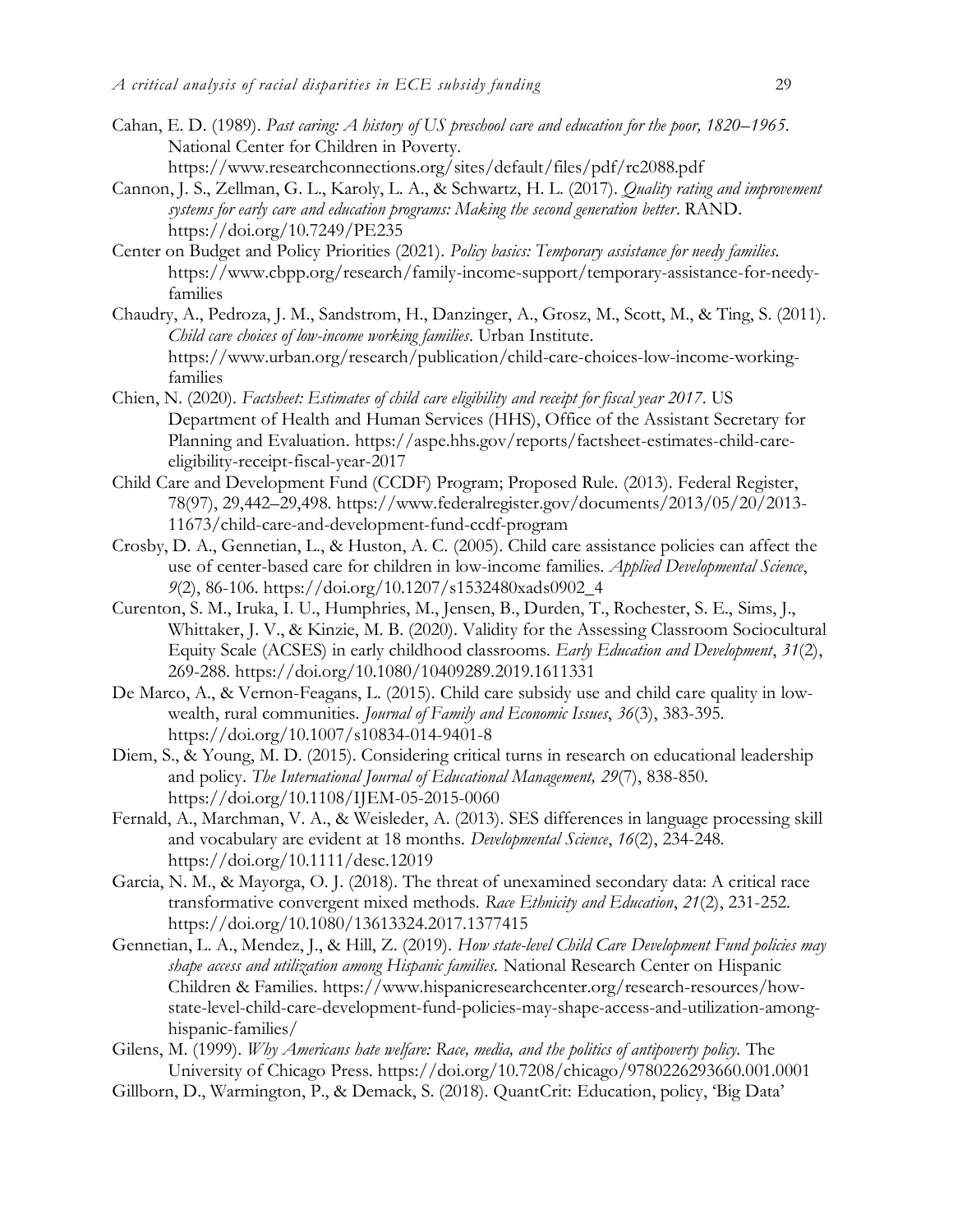and principles for a critical race theory of statistics. *Race Ethnicity and Education*, *21*(2), 158- 179.<https://doi.org/10.1080/13613324.2017.1377417>

- Gillispie, C. (2019). *Young learners, missed opportunities.* The Education Trust. https://edtrust.org/resource/young-learners-missed-opportunities/
- Gooden, S. T. (2006). Addressing racial disparities in social welfare programs: Using social equity analysis to examine the problem. *Journal of Health & Social Policy*, 22(2), 1-12. [https://doi.org/10.1300/J045v22n02\\_01](https://doi.org/10.1300/J045v22n02_01)
- Goodwin, J. L. (1995). 'Employable mothers' and 'suitable work': A re-evaluation of welfare and wage-earning for women in the twentieth-century United States. *Journal of Social History*, 253- 274.<https://doi.org/10.1353/jsh/29.2.253>
- Gormley, W. T., & Lucas, J. (2000). *Money, accreditation, and child care center quality.* Working Paper Series. Foundation for Child Development.<https://eric.ed.gov/?id=ED446851>
- Gray-Lobe, G., Pathak, P. A., & Walters, C. R. (2021). *The long-term effects of universal preschool in Boston*. SEII Discussion Paper #2021.05. [https://www.nber.org/system/files/working\\_papers/w28756/w28756.pdf](https://www.nber.org/system/files/working_papers/w28756/w28756.pdf)
- Greenberg, E., Isaacs, J. B., Derrick-Mills, T., Michie, M., & Stevens, K. (2018). *Are higher subsidy payment rates and provider-friendly payment policies associated with child care quality?* Urban Institute. [https://www.urban.org/research/publication/are-higher-subsidy-payment-rates-and](https://www.urban.org/research/publication/are-higher-subsidy-payment-rates-and-provider-friendly-payment-policies-associated-child-care-quality)[provider-friendly-payment-policies-associated-child-care-quality](https://www.urban.org/research/publication/are-higher-subsidy-payment-rates-and-provider-friendly-payment-policies-associated-child-care-quality)
- Grönbjerg, K. (1977). *Mass society and the extension of welfare*. University of Chicago Press.
- Herd., P. & Moynihan, D. P. (2018). *Administrative burden: Policymaking by other means*. Russell Sage Foundation.<https://doi.org/10.7758/9781610448789>
- Hestenes, L. L., Kintner-Duffy, V., Wang, Y. C., La Paro, K., Mims, S. U., Crosby, D., Scott-Little, C., & Cassidy, D. J. (2015). Comparisons among quality measures in child care settings: Understanding the use of multiple measures in North Carolina's QRIS and their links to social-emotional development in preschool children. *Early Childhood Research Quarterly*, *30*, 199-214.<https://doi.org/10.1016/j.ecresq.2014.06.003>
- Hillemeier, M. M., Morgan, P. L., Farkas, G., & Maczuga, S. A. (2013). Quality disparities in child care for at-risk children: Comparing Head Start and non-Head Start settings. *Maternal and Child Health Journal*, *17*(1), 180-188.<https://doi.org/10.1007/s10995-012-0961-7>
- Horsford, S.D., Scott, J.T., & Anderson, G.L. (2018). *The politics of education policy in an era of inequality: Possibilities for democratic schooling (1st ed.).* Routledge. https://doi.org/10.4324/9781315680682
- Isaacs, J. B., Katz, M., Minton, S., & Michie, M. (2015). *Review of child care needs of eligible families in Massachusetts*. Urban Institute*.*  [https://www.urban.org/sites/default/files/publication/45351/2000160-review-of-child](https://www.urban.org/sites/default/files/publication/45351/2000160-review-of-child-care-needs.pdf)[care-needs.pdf](https://www.urban.org/sites/default/files/publication/45351/2000160-review-of-child-care-needs.pdf)
- Johnson, A. D., Ryan, R. M., & Brooks‐Gunn, J. (2012). Child‐care subsidies: Do they impact the quality of care children experience? *Child Development*, *83*(4), 1444-1461. <https://doi.org/10.1111/j.1467-8624.2012.1780.x>
- Johnson, A. D., Martin, A., & Schochet, O. N. (2020). Inside the classroom door: Understanding early care and education workforce and classroom characteristics experienced by children in subsidized center-based care. *Early Childhood Research Quarterly*, *51*, 462-472. <https://doi.org/10.1016/j.ecresq.2020.01.006>
- Jones-Branch, J. A., Torquati, J. C., Raikes, H., & Pope Edwards, C. (2004). Child care subsidy and quality. *Early Education and Development*, *15*(3), 327-342. [https://doi.org/10.1207/s15566935eed1503\\_5](https://doi.org/10.1207/s15566935eed1503_5)
- Latham, S., Corcoran, S. P., Sattin-Bajaj, C., & Jennings, J. L. (2020). Racial disparities in pre-K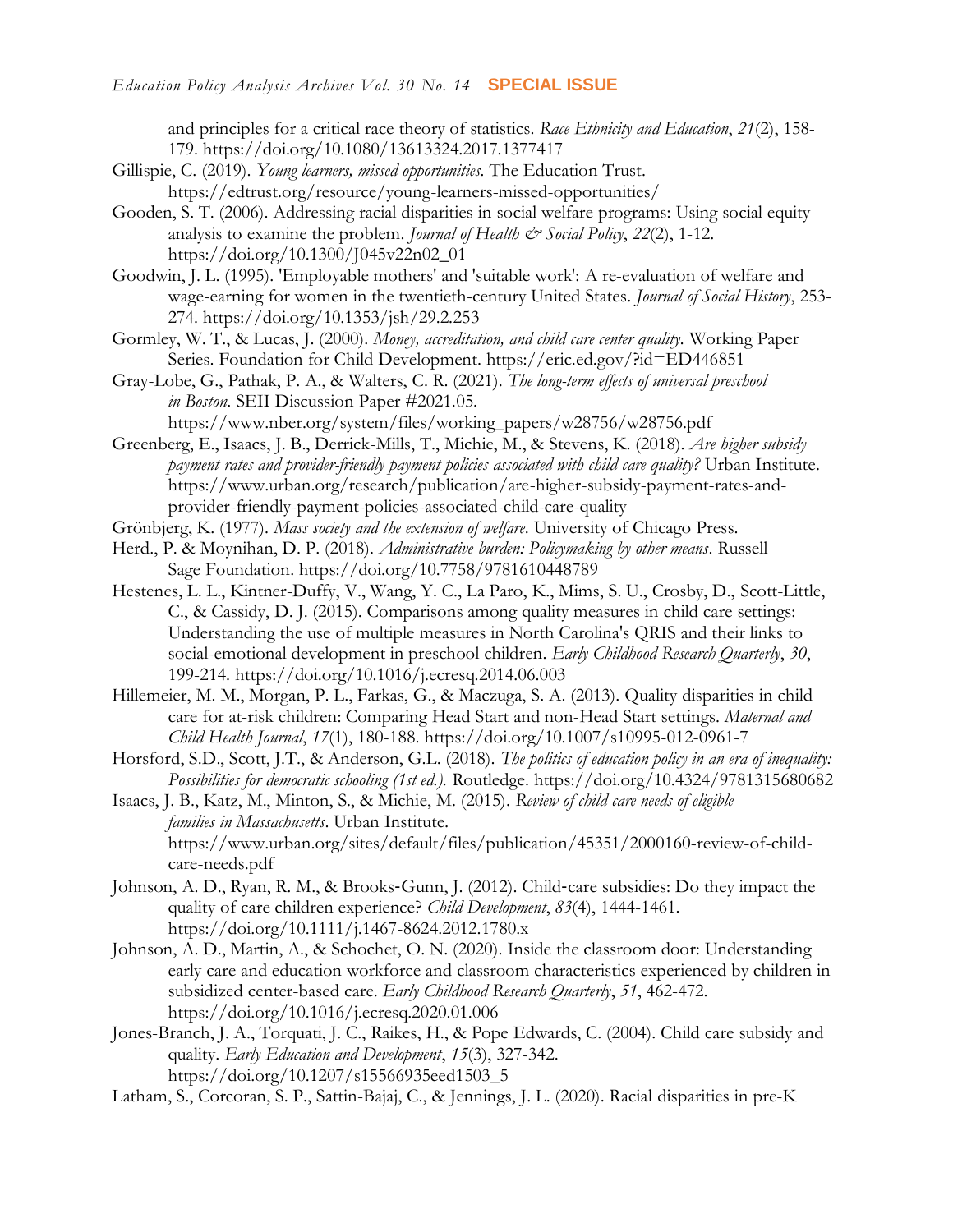quality: Evidence from New York City's universal pre-K program. *Educational Researcher*, *50*(9), 607-617.<https://doi.org/10.3102/0013189X211028214>

- Lee, E. (2021). A mixed-methods study of Maryland's monetary incentives to improve the quality of child care centers. *Early Childhood Research Quarterly, 55,* 349-362. <https://doi.org/10.1016/j.ecresq.2021.01.002>
- Leff, M. (1973). Consensus for reform: The mothers' pension movement in the progressive era. *Social Service Review, 47*, 397-417.<https://doi.org/10.1086/643020>
- Loeb, S., Dynarski, S., McFarland, D., Morris, P., Reardon, S., & Reber, S. (2017). *Descriptive analysis in education: A guide for researchers*. (NCEE 2017–4023). U.S. Department of Education, Institute of Education Sciences, National Center for Education Evaluation and Regional Assistance.<https://eric.ed.gov/?id=ED573325>
- Markowitz, A. J. (2019). *Within-year teacher turnover in Head Start and children's school readiness*. EdPolicyWorks Working Paper Series No. 70. [https://curry.virginia.edu/sites/default/files/uploads/epw/70\\_Teacher\\_Turnover\\_in\\_Head](https://curry.virginia.edu/sites/default/files/uploads/epw/70_Teacher_Turnover_in_Head_Start.pdf) [\\_Start.pdf](https://curry.virginia.edu/sites/default/files/uploads/epw/70_Teacher_Turnover_in_Head_Start.pdf)
- Meek, S., Iruka, I., Allen, R., Yazzie, D., Fernandez, V., Catherine, E., McIntosh, K., Gordon, L., Gilliam, W., Hemmeter, M. L., Blevins, D., & Powell, T. (2020). *Start with equity; 14 priorities to dismantle systemic racism in early care and education.* Arizona State University Center for Child and Family Success. [https://childandfamilysuccess.asu.edu/sites/default/files/2021-03/14](https://childandfamilysuccess.asu.edu/sites/default/files/2021-03/14-policies-equity-031521.pdf) [policies-equity-031521.pdf](https://childandfamilysuccess.asu.edu/sites/default/files/2021-03/14-policies-equity-031521.pdf)
- Meloy, B., Gardner, M., & Darling-Hammond, L. (2019). *Untangling the evidence on preschool effectiveness: Insights for policymakers.* Learning Policy Institute. [https://learningpolicyinstitute.org/product/untangling-evidence-preschool-effectiveness](https://learningpolicyinstitute.org/product/untangling-evidence-preschool-effectiveness-report)[report](https://learningpolicyinstitute.org/product/untangling-evidence-preschool-effectiveness-report)
- Moran, D., Lin, J., Campbell, A., & Lapp, D. (2017). *Child care funding & finance in Pennsylvania: budgeting for survival or paying for the true cost of quality?* Research for Action. [http://www.researchforaction.org/research-resources/early-childhood-education/child](http://www.researchforaction.org/research-resources/early-childhood-education/child-care-funding-finance-pennsylvania-budgeting-survival-paying-true-cost-quality/)[care-funding-finance-pennsylvania-budgeting-survival-paying-true-cost-quality/](http://www.researchforaction.org/research-resources/early-childhood-education/child-care-funding-finance-pennsylvania-budgeting-survival-paying-true-cost-quality/)
- Neubeck, K. J., & Cazenave, N. A. (2002). *Welfare racism: Playing the race card against America's poor*. Routledge.<https://doi.org/10.4324/9780203906644>
- Nzewi, K., Ignatius, M., & Kruckle, K. (2020). *Re: quality improvement in California*. <https://rrnetwork.org/assets/general-files/Master-Plan-QRIS.pdf>
- Office of Child Care. (2019). *FY 2018 CCDF data tables* (preliminary). US Department of Health and Human Services, Administration for Children and Families, Office of Child Care. <https://www.acf.hhs.gov/occ/data/fy-2018-ccdf-data-tables-preliminary>
- Orr, L. L. (1976). Income transfers as a public good: An application to AFDC. *The American Economic Review*, *66*(3), 359-371.<https://www.jstor.org/stable/1828169>
- Paredes, E., Hernandez, E., Herrera, A., Tonyan, H., (2020). Putting the "family" in family child care: The alignment between familismo (familism) and family child care providers' descriptions of their work. *Early Childhood Research Quarterly, 52*, 74-85. <https://doi.org/10.1016/j.ecresq.2018.04.007>
- Paschall, K., Madill, R., & Halle, T. (2020). *Demographic characteristics of the early care and education workforce: Comparisons with child and community characteristics.* OPRE Report #2020-108. Office of Planning, Research, and Evaluation, Administration for Children and Families, U.S. Department of Health and Human Services. [https://www.acf.hhs.gov/sites/default/files/documents/opre/demographic-characteristics-](https://www.acf.hhs.gov/sites/default/files/documents/opre/demographic-characteristics-ECE-dec-2020.pdf)[ECE-dec-2020.pdf](https://www.acf.hhs.gov/sites/default/files/documents/opre/demographic-characteristics-ECE-dec-2020.pdf)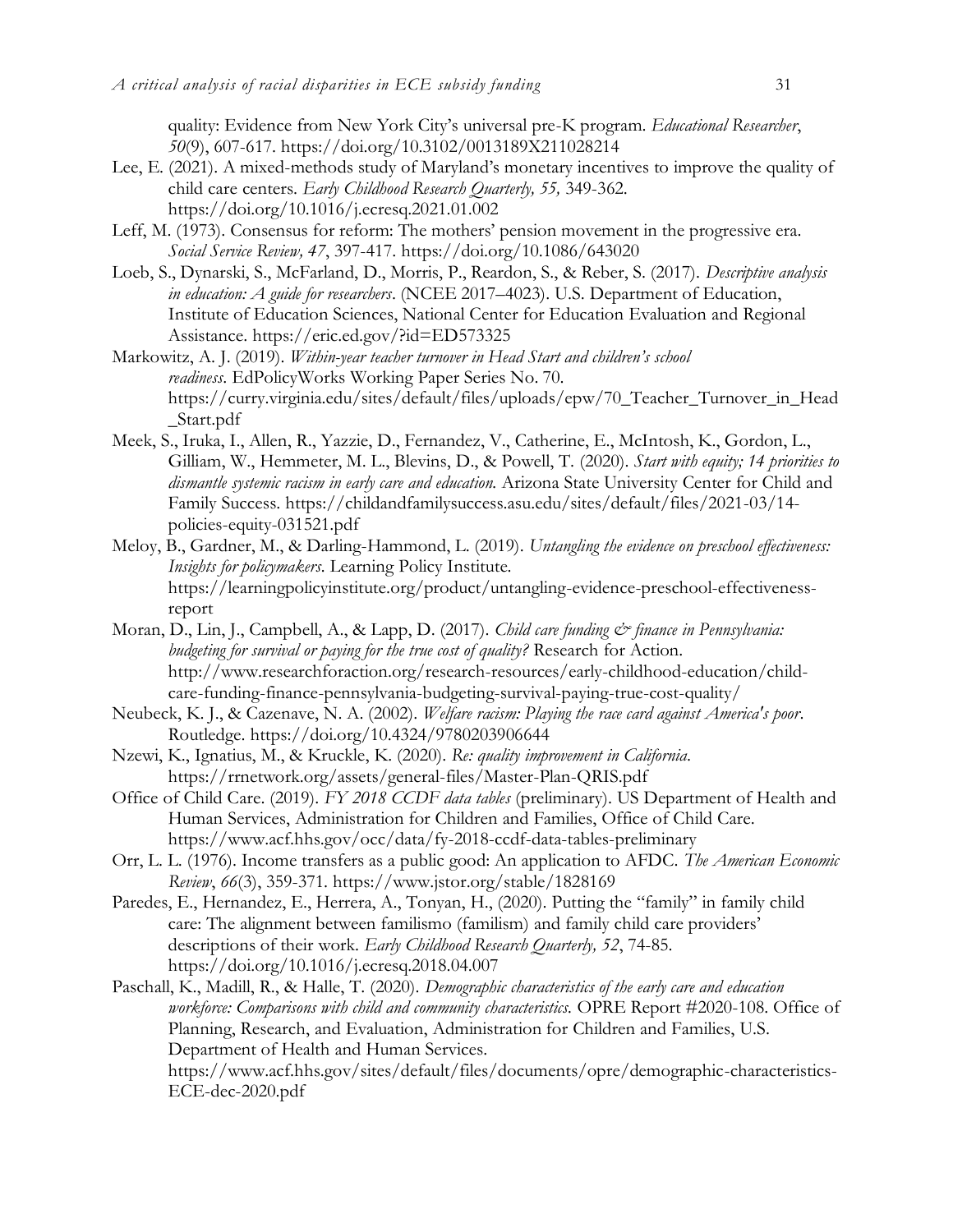- Pennsylvania Office of Child Development and Early Learning. (2020). *Keystone STARS program performance standards*.<https://www.pakeys.org/keystone-stars/>
- Pennsylvania Department of Human Services. (2019). *Pennsylvania's 2019 child care market rate survey report*.<https://www.dhs.pa.gov/Services/Children/Pages/Child-Care-Early-Learning.aspx>
- Phillips, D., Lipsey, M. W., Dodge, K. A., Haskins, R., Bassok, D., Burchinal, M. R., & Weiland, C. (2017). *Puzzling it out: The current state of scientific knowledge on pre-kindergarten effects. A consensus statement*. [https://www.brookings.edu/research/puzzling-it-out-the-current-state-of](https://www.brookings.edu/research/puzzling-it-out-the-current-state-of-scientific-knowledge-on-pre-kindergarten-effects/)[scientific-knowledge-on-pre-kindergarten-effects/](https://www.brookings.edu/research/puzzling-it-out-the-current-state-of-scientific-knowledge-on-pre-kindergarten-effects/)
- Proceedings of the conference on the care of dependent children held at Washington, D.C. (1909). U.S. Government Printing Office.
- Raikes, H. A., Raikes, H. H., & Wilcox, B. (2005). Regulation, subsidy receipt and provider characteristics: What predicts quality in child care homes? *Early Childhood Research Quarterly*, *20*(2), 164-184.<https://doi.org/10.1016/j.ecresq.2005.04.006>
- Rigby, E., Ryan, R. M., & Brooks‐Gunn, J. (2007). Child care quality in different state policy contexts. *Journal of Policy Analysis and Management, 26*(4), 887-908. <https://doi.org/10.1002/pam.20290>
- Rohacek, M., Adams, G. C., & Kisker, E. E. (2010). *Understanding quality in context: Child care centers, communities, markets, and public policy.* Urban Institute. [https://www.urban.org/sites/default/files/publication/29051/412191-Understanding-](https://www.urban.org/sites/default/files/publication/29051/412191-Understanding-Quality-in-Context-Child-Care-Centers-Communities-Markets-and-Public-Policy.PDF)[Quality-in-Context-Child-Care-Centers-Communities-Markets-and-Public-Policy.PDF](https://www.urban.org/sites/default/files/publication/29051/412191-Understanding-Quality-in-Context-Child-Care-Centers-Communities-Markets-and-Public-Policy.PDF)
- Rose, E. (1999). *A mother's job: The history of day care, 1890-1960*. Oxford University Press. <https://doi.org/10.1093/acprof:oso/9780195111125.001.0001>
- Rothwell, J. T. (2016). *Classroom inequality and the cognitive race gap: Evidence from 4-year olds in public preK*. [https://papers.ssrn.com/sol3/papers.cfm?abstract\\_id=2740527](https://papers.ssrn.com/sol3/papers.cfm?abstract_id=2740527)
- Ryan, R. M., Johnson, A., Rigby, E., & Brooks-Gunn, J. (2011). The impact of child care subsidy use on child care quality. *Early Childhood Research Quarterly*, *26*(3), 320-331. <https://doi.org/10.1016/j.ecresq.2010.11.004>
- Schneider, A., & Ingram, H. (1993). Social construction of target populations : Implications for politics and policy. *The American Political Science Review*, *87*(2), 334–347. <https://doi.org/10.2307/2939044>
- Schorr, A. L. & Wagner, C. (1969). *Cash and food programs in Virginia.* U.S. Senate, Select Committee on Nutrition and Human Needs.
- Schulman, K. (2019). *Early progress: State child care assistance policies 2019.* National Women's Law Center.<https://nwlc.org/resources/early-progress-state-child-care-assistance-policies-2019/>
- Schulman, K., Matthews, H., Blank, H., & Ewen, D. (2012). *A count for quality: Child care center directors on rating and improvement systems.* National Women's Law Center and CLASP. <http://www.nwlc.org/sites/default/files/pdfs/ACountforQualityQRISReport.pdf>
- Scott, E. K., Leymon, A. S., & Abelson, M. (2011). *Assessing the impacts of Oregon's 2007 changes to child-care subsidy policy.* University of Oregon. [http://health.oregonstate.edu/sites/default/files/sbhs/pdf/occrp-child-care-research](http://health.oregonstate.edu/sites/default/files/sbhs/pdf/occrp-child-care-research-report-2011.pdf)[report-2011.pdf](http://health.oregonstate.edu/sites/default/files/sbhs/pdf/occrp-child-care-research-report-2011.pdf)
- Shonkoff, J. P., & Phillips, D. (Eds.), (2000) *From neurons to neighborhoods: The science of early childhood development*. National Academies Press.<http://www.ncbi.nlm.nih.gov/books/NBK225557/>
- Sirinides, P., Fantuzzo, J., LeBoeuf, W., Barghaus, K., & Fink, R. (2015). *An inquiry into Pennsylvania's Keystone STARS*. Consortium for Policy Research in Education. <https://files.eric.ed.gov/fulltext/ED564288.pdf>
- Sirinides, P., & Collins, G. (2020). *The cost of child care in Pennsylvania.* Institute of State and Regional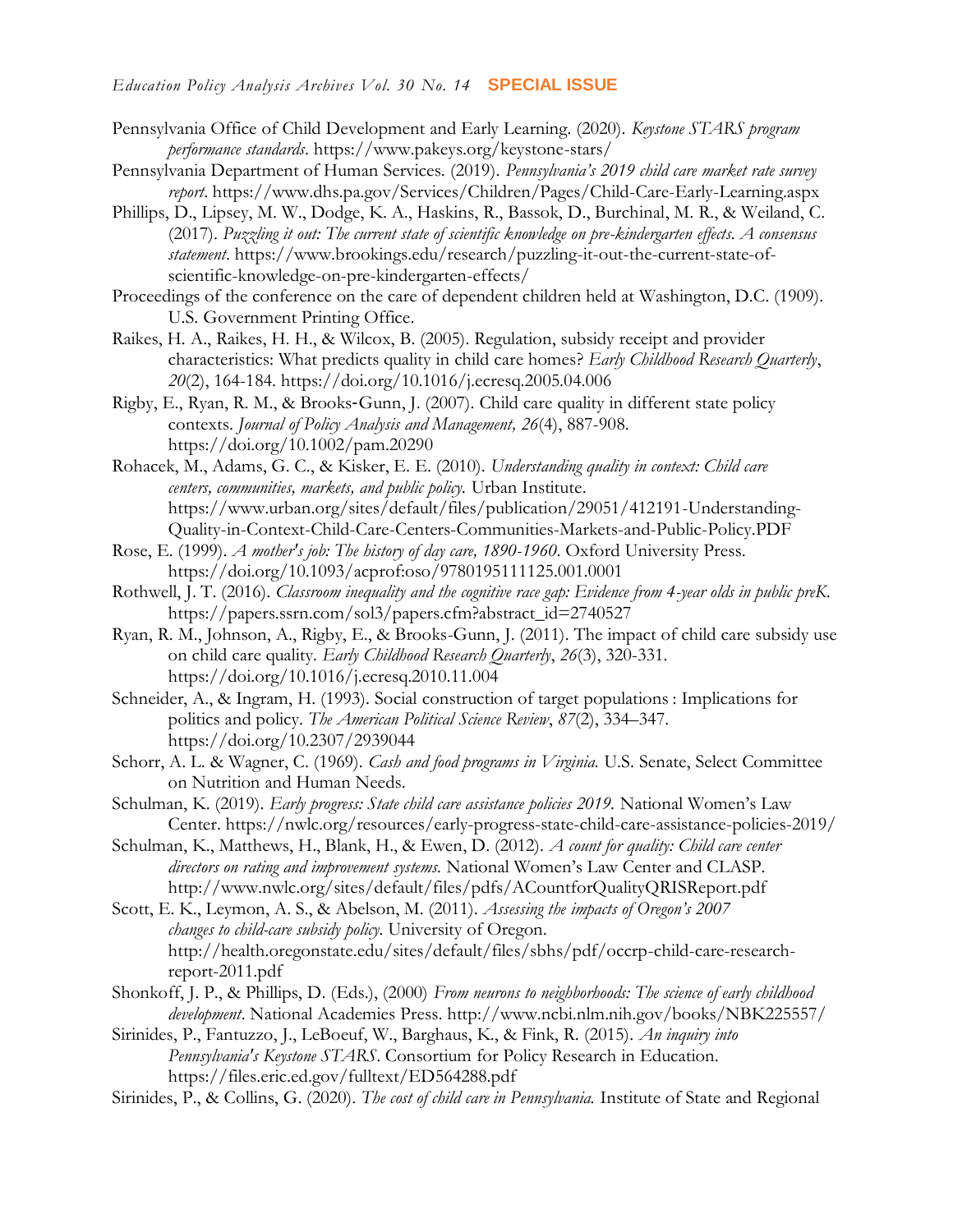Affairs.<https://scholarsphere.psu.edu/resources/8b92d196-bb9e-44bf-aef2-cac1c059084a> Sosina, V. E., & Weathers, E. S. (2019). Pathways to inequality: Between-district segregation and

- racial disparities in school district expenditures. *AERA Open*, *5*(3). <https://doi.org/10.1177/2332858419872445>
- Sugarman, J. & Park, M. (2017). *Supporting culturally and linguistically diverse children and workers in early childhood quality rating and improvement systems*. Migration Policy Institute. [https://www.migrationpolicy.org/sites/default/files/publications/StateQRIS-](https://www.migrationpolicy.org/sites/default/files/publications/StateQRIS-Diversity_FINAL_WEB.pdf)[Diversity\\_FINAL\\_WEB.pdf](https://www.migrationpolicy.org/sites/default/files/publications/StateQRIS-Diversity_FINAL_WEB.pdf)
- Ullrich, R., Schmit, S., & Cosse, R. (2019). *Inequitable access to child care subsidies*. Center for Law and Social Policy (CLASP).
	- [https://www.clasp.org/sites/default/files/publications/2019/04/2019\\_inequitableaccess.pdf](https://www.clasp.org/sites/default/files/publications/2019/04/2019_inequitableaccess.pdf)
- U.S. Commission on Civil Rights. (1966). *Children in need*. Washington D.C.: U.S. Government Printing Office.
- U.S. Commission on Civil Rights. (2016). *The Mississippi Advisory Committee to the U.S. Commission on Civil Rights advisory memorandum on low income child care subsidies distribution in the state of Mississippi*. [https://www.usccr.gov/press/2016/PR\\_LettertoHHSonLow-IncomeChildCare.pdf](https://www.usccr.gov/press/2016/PR_LettertoHHSonLow-IncomeChildCare.pdf)
- Valentino, R. (2018). Will public pre-K really close achievement gaps? Gaps in prekindergarten quality between students and across states. *American Educational Research Journal*, *55*(1), 79-116. <https://doi.org/10.3102/0002831217732000>
- Verstegen, D. A., & Knoeppel, R. C. (2012). From statehouse to schoolhouse: Education finance apportionment systems in the United States. *Journal of Education Finance*, 145-166. <https://www.jstor.org/stable/23353970>
- Whitebook, M., & Sakai, L. (2003). Turnover begets turnover: An examination of job and occupational instability among child care center staff. *Early Childhood Research Quarterly*, *18*(3), 273-293. [https://doi.org/10.1016/S0885-2006\(03\)00040-1](https://doi.org/10.1016/S0885-2006(03)00040-1)
- Wright, G. C. (1977). Racism and welfare policy in America. *Social Science Quarterly*, *57*(4), 718-730. <https://www.jstor.org/stable/42859699>
- Young, M. D., & Diem, S. (2018). Doing critical policy analysis in education research: An emerging paradigm. In *Complementary Research Methods for Educational Leadership and Policy Studies* (pp. 79-98). Palgrave Macmillan, Cham. [https://doi.org/10.1007/978-3-319-93539-](https://doi.org/10.1007/978-3-319-93539-3_5)  $3\_5$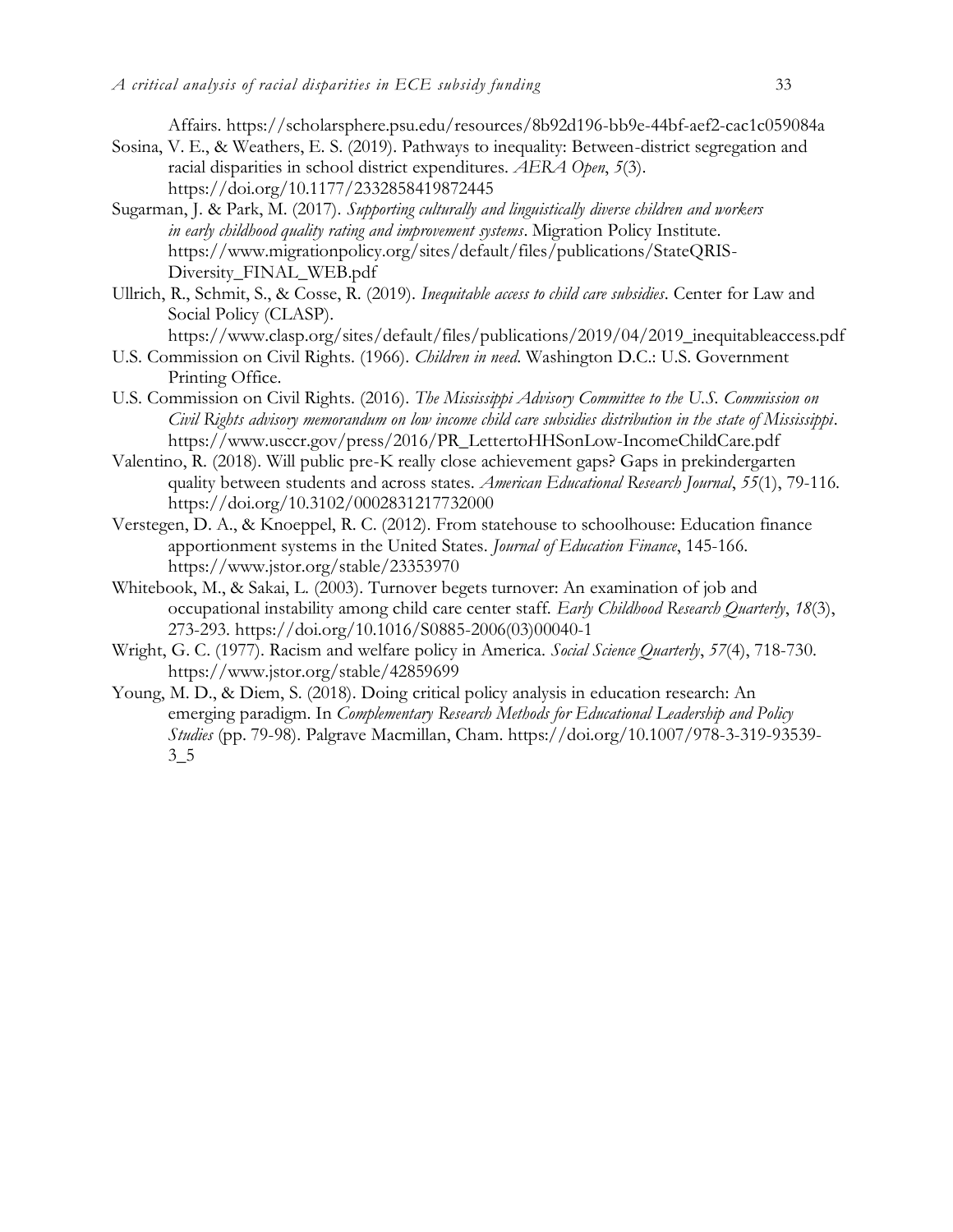## **Appendix**

#### **Table A-1**

*Distribution of Provider Quality Ratings by Children's Race and Ethnicity, 2014 to 2019*

|                   |              |                | 2014            |          | 2015            | 2017     |               |          | 2019          |         |
|-------------------|--------------|----------------|-----------------|----------|-----------------|----------|---------------|----------|---------------|---------|
|                   | Group        | $\overline{N}$ | $\sqrt[0]{\!0}$ | $\cal N$ | $\sqrt[0]{\!0}$ | $\cal N$ | $\frac{0}{0}$ | $\cal N$ | $\frac{0}{0}$ | Change  |
| STAR <sub>1</sub> | White        | 9,216          | 48.3%           | 7,979    | 45.2%           | 6,440    | 36.6%         | 5,221    | 31.2%         | $-17.1$ |
|                   | <b>Black</b> | 21,569         | $64.0\%$        | 20,140   | $62.4\%$        | 17,922   | 55.2%         | 15,575   | $50.0\%$      | $-14.0$ |
|                   | Latinx       | 5,279          | 55.7%           | 4,914    | 53.3%           | 4,582    | 44.3%         | 4,131    | 38.8%         | $-16.9$ |
|                   | White        | 1,432          | 55.4%           | 1,400    | 54.0%           | 1,342    | 43.2%         | 1,139    | $35.4\%$      | $-20.0$ |
|                   | <b>Black</b> | 627            | 55.8%           | 648      | 55.6%           | 669      | 47.4%         | 610      | 40.4%         | $-15.4$ |
| STAR <sub>2</sub> | White        | 3,856          | 20.2%           | 3,675    | 20.8%           | 3,586    | $20.4\%$      | 3,479    | 20.8%         | 0.6     |
|                   | <b>Black</b> | 5,328          | 15.8%           | 4,884    | $15.1\%$        | 5,607    | 17.3%         | 5,852    | 18.8%         | 3.0     |
|                   | Latinx       | 1,690          | 17.8%           | 1,599    | 17.3%           | 2,187    | $21.1\%$      | 2,564    | $24.1\%$      | 6.3     |
|                   | White        | 452            | $17.5\%$        | 444      | 17.1%           | 650      | 20.9%         | 819      | 25.5%         | 8.0     |
|                   | <b>Black</b> | 197            | 17.5%           | 197      | 16.9%           | 295      | 20.9%         | 352      | 23.3%         | 5.8     |
| STAR <sub>3</sub> | White        | 2,521          | 13.2%           | 2,473    | $14.0\%$        | 2,928    | 16.7%         | 2,932    | 17.5%         | 4.3     |
|                   | Black        | 3,888          | 11.5%           | 4,105    | 12.7%           | 4,584    | 14.1%         | 4,062    | 13.1%         | 1.6     |
|                   | Latinx       | 1,035          | $10.9\%$        | 1,307    | 14.2%           | 1,568    | 15.2%         | 1,520    | 14.3%         | 3.4     |
|                   | White        | 249            | 9.6%            | 296      | 11.4%           | 410      | 13.2%         | 481      | 15.0%         | 5.4     |
|                   | <b>Black</b> | 127            | 11.3%           | 142      | $12.2\%$        | 199      | $14.1\%$      | 190      | 12.6%         | 1.3     |
| STAR 4            | White        | 3,493          | 18.3%           | 3,520    | 19.9%           | 4,629    | 26.3%         | 5,081    | 30.4%         | 12.1    |
|                   | Black        | 2,896          | $8.6\%$         | 3,136    | $9.7\%$         | 4,375    | 13.5%         | 5,630    | 18.1%         | 9.5     |
|                   | Latinx       | 1,481          | $15.6\%$        | 1,398    | 15.2%           | 2,010    | 19.4%         | 2,424    | 22.8%         | 7.2     |
|                   | White        | 451            | $17.5\%$        | 454      | $17.5\%$        | 702      | 22.6%         | 777      | 24.2%         | 6.7     |
|                   | <b>Black</b> | 173            | 15.4%           | 178      | 15.3%           | 249      | 17.6%         | 359      | 23.8%         | 8.4     |

Note:  $N =$  number of children. Change (far right column) is measured in percentage points. "Latinx White" and "Latinx Black" refer to children whose ethnicity was identified as Hispanic and whose race was identified as White or Black, respectively. Differences between racial groups are statistically significant at *p*<.05 for all years.

States are required by CCDF policy to allow families receiving subsidies to use any type of ECE provider registered or licensed by their state, including child care centers, child care homes, or relative or neighbor caregivers. Consistent with prior literature, most subsidy recipients in our sample were enrolled in child care centers, and this trend increased over time for White, Black, and Latinx children (Crosby et al., 2005; De Marco & Vernon-Feagans et al., 2015; Ryan et al., 2011). White children were the most likely to be with child care centers at each point in time. The share of children receiving ECE from relatives or neighbors declined precipitously among all groups between 2014 and 2019, including among Black children, who used relative/neighbor ECE arrangements at the highest rates. The percentage of subsidy recipients in child care homes remained relatively stable, and Latinx children were enrolled in child care homes at higher percentages than Black or White children.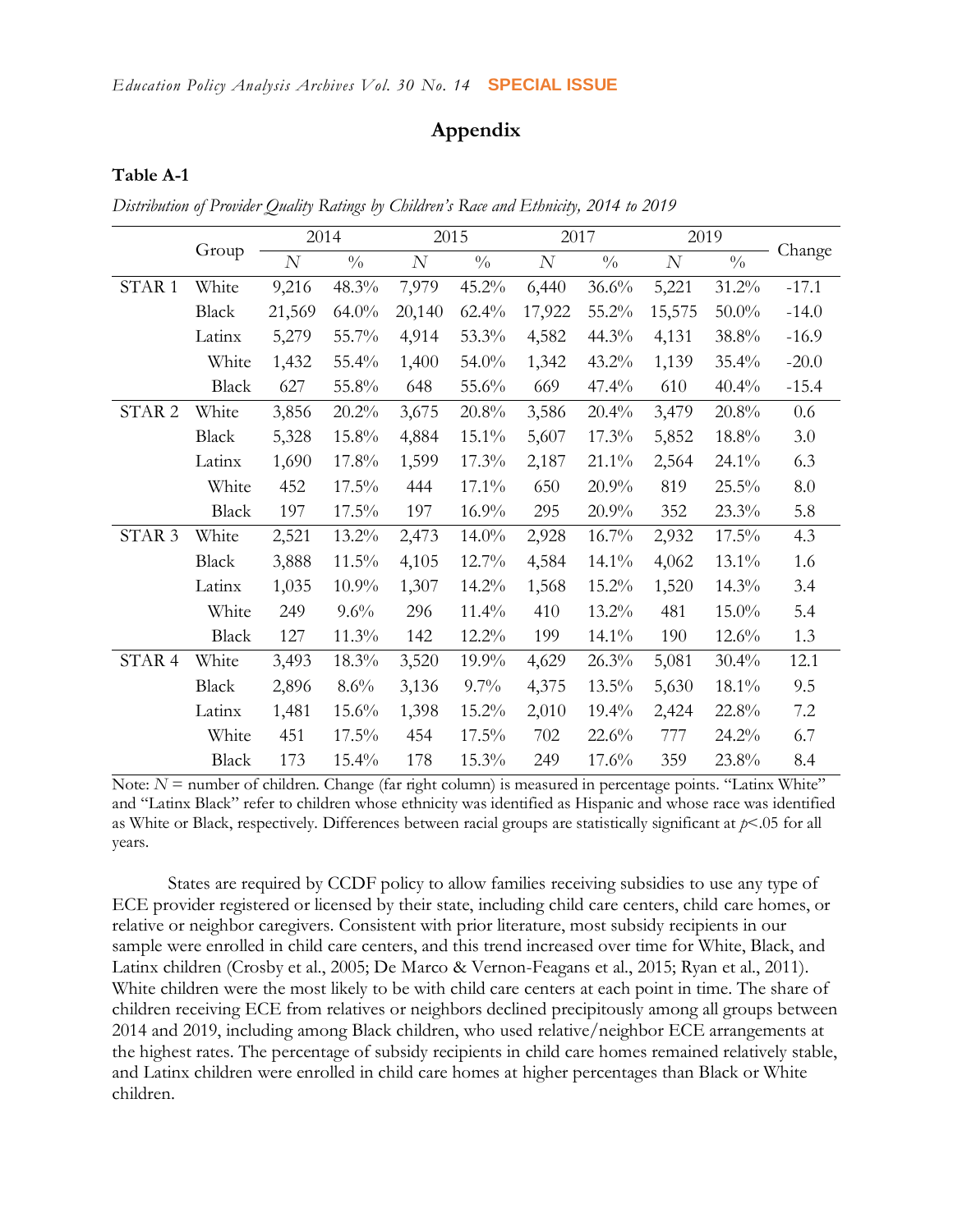#### **Table A-2**

*Distribution of Children with Subsidies by Race, Ethnicity, and Provider Type, 2014 to 2019*

|               |              | 2014   |               | 2015           |               | 2017           |               | 2019   |               |
|---------------|--------------|--------|---------------|----------------|---------------|----------------|---------------|--------|---------------|
| Provider type | Group        | N      | $\frac{0}{0}$ | $\overline{N}$ | $\frac{0}{0}$ | $\overline{N}$ | $\frac{0}{0}$ | N      | $\frac{0}{0}$ |
| Child care    | White        | 15,998 | 83.8%         | 15,127         | 85.7%         | 15,689         | 89.2%         | 15,244 | 91.2%         |
| center        | <b>Black</b> | 26,122 | 77.6%         | 25,887         | 80.2%         | 27,387         | 84.3%         | 26,572 | 85.4%         |
|               | Latinx       | 7,489  | 79.0%         | 7,598          | 82.4%         | 8,839          | 85.4%         | 9,176  | 86.2%         |
| Child care    | White        | 1,768  | $9.3\%$       | 1,554          | 8.8%          | 1,341          | 7.6%          | 1,094  | $6.5\%$       |
| home          | <b>Black</b> | 3,607  | $10.7\%$      | 3,422          | $10.6\%$      | 3,188          | $9.8\%$       | 2,975  | 9.6%          |
|               | Latinx       | 1,147  | $12.1\%$      | 1,042          | 11.3%         | 1,112          | $10.7\%$      | 1,102  | 10.4%         |
| Relative/     | White        | 1,320  | $6.9\%$       | 966            | 5.5%          | 553            | $3.1\%$       | 375    | $2.2\%$       |
| neighbor      | <b>Black</b> | 3,952  | $11.7\%$      | 2,956          | $9.2\%$       | 1,913          | 5.9%          | 1,572  | $5.1\%$       |
|               | Latinx       | 849    | $9.0\%$       | 578            | $6.3\%$       | 396            | 3.8%          | 361    | $3.4\%$       |

Note:  $N =$  number of children. There are four provider types in our sample. Child care centers are facilities in which seven or more children not related to the operator receive ECE. Group child care homes are facilities in which 7-12 children of various ages not related to the operator receive ECE. Family child care homes are located in a residence and serve 4-6 children unrelated to the caregiver. Relative and neighbor caregivers provide ECE to three or fewer children, not including their own children. Because of low sample sizes, we group together group child care homes and family child cares homes into one "child care home" category. Differences between racial groups are statistically significant at *p*<.05 for all years.

Consistent with prior research on the relationship between provider type and quality ratings, fewer child care centers enrolling subsidy recipients had STAR 1 ratings while a higher percentage of child care centers were rated STAR 4 (Ryan et al., 2011). (Relative/Neighbor providers were not eligible to participate in Pennsylvania's QRIS and hence do not have a STAR rating.) Moreover, the percentage of child care centers that were rated STAR 4 increased substantially over time, nearly 20 percentage points. By contrast, the percentage of child care homes with similarly high ratings increased from 2.6% in 2014 to 5.9% in 2019.

#### **Table A-3**

*Distribution of Children with Subsidies by Provider Type and Quality Rating, 2014 to 2019*

|                   | Provider             |        | 2014          |                                 | 2015             |             | 2017          |        | 2019        |
|-------------------|----------------------|--------|---------------|---------------------------------|------------------|-------------|---------------|--------|-------------|
|                   | type                 | N      | $\frac{0}{0}$ |                                 | $\frac{0}{0}$    |             | $\frac{0}{0}$ |        | $^{0}/_{0}$ |
| STAR <sub>1</sub> | Child care<br>center | 25,450 |               | 49.2% 24,422 48.3% 22,569 41.5% |                  |             |               | 20,001 | $37.2\%$    |
|                   | Child care<br>home   | 5,535  | 82.9%         |                                 | $5,079$ $82.1\%$ | 4,546 78.6% |               | 3,646  | $68.7\%$    |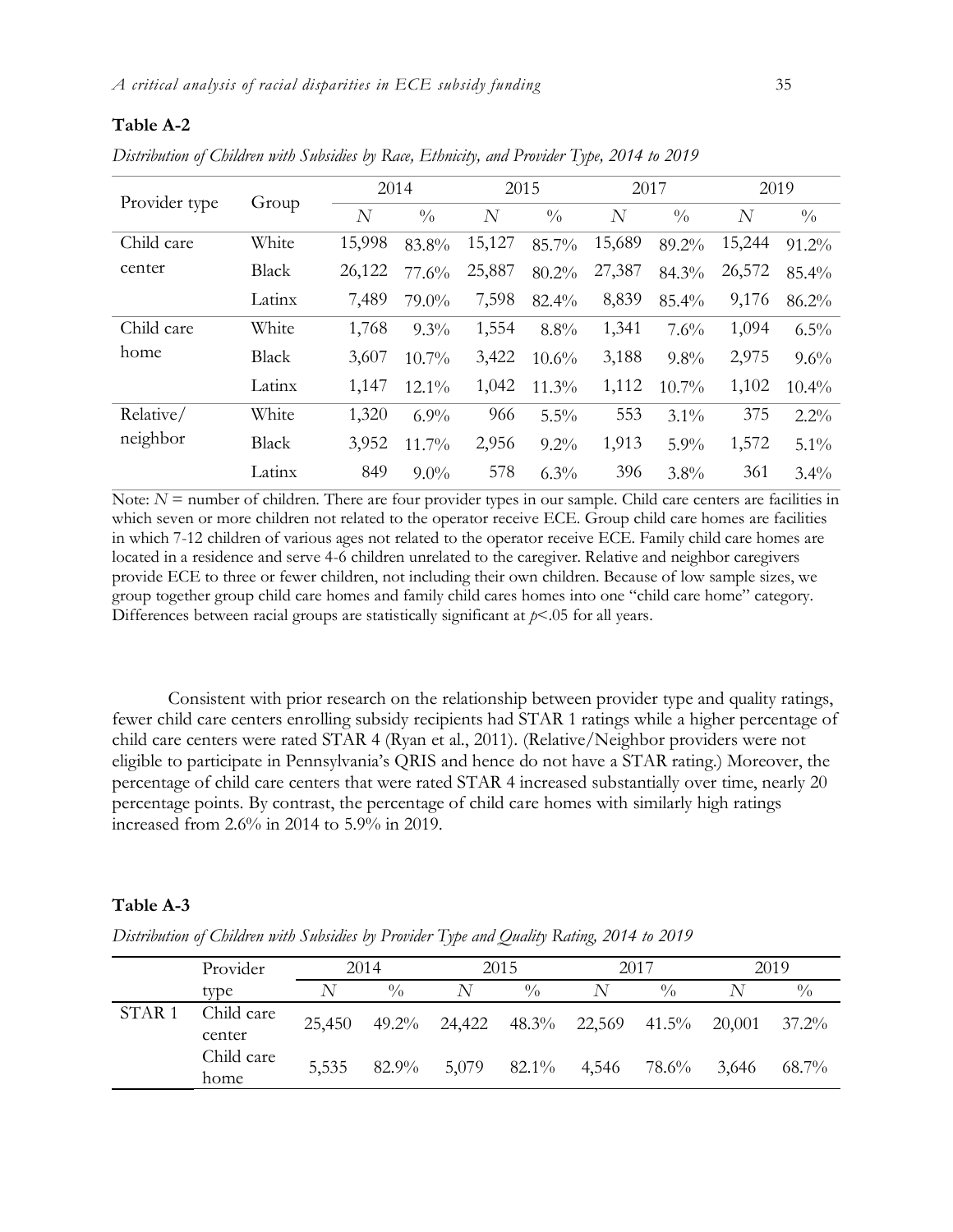|                   | Provider             |        | 2014          |                  | 2015          |        | 2017          |        | 2019          |
|-------------------|----------------------|--------|---------------|------------------|---------------|--------|---------------|--------|---------------|
|                   | type                 | N      | $\frac{0}{0}$ | $\boldsymbol{N}$ | $\frac{0}{0}$ | N      | $\frac{0}{0}$ | N      | $\frac{0}{0}$ |
| STAR <sub>2</sub> | Child care<br>center | 10,658 | 20.6%         | 9,887            | $19.5\%$      | 11,073 | $20.4\%$      | 11,411 | $21.2\%$      |
|                   | Child care<br>home   | 727    | $10.9\%$      | 702              | $11.4\%$      | 748    | $12.9\%$      | 1,086  | $20.5\%$      |
| STAR <sub>3</sub> | Child care<br>center | 7,480  | $14.5\%$      | 7,933            | $15.7\%$      | 9,178  | $16.9\%$      | 8,650  | $16.1\%$      |
|                   | Child care<br>home   | 243    | $3.6\%$       | 238              | $3.8\%$       | 294    | $5.1\%$       | 265    | $5.0\%$       |
| STAR <sub>4</sub> | Child care<br>center | 8,160  | $15.8\%$      | 8,363            | $16.5\%$      | 11,516 | $21.2\%$      | 13,677 | 25.5%         |
|                   | Child care<br>home   | 175    | $2.6\%$       | 164              | $2.7\%$       | 193    | $3.3\%$       | 312    | $5.9\%$       |

Note:  $N =$  number of children. Relative and neighbor providers are not included because they are ineligible to participate in Pennsylvania's QRIS. Differences between provider type groups are statistically significant at *p*<.05 for all years.

## **Table A-4a**

*Distribution of Provider Quality Ratings by the Racial Composition (% White) of Children's Communities, 2014 and 2019*

|                   | % White     |        | 2014          |          | 2019          | Percentage                    |
|-------------------|-------------|--------|---------------|----------|---------------|-------------------------------|
| QRIS score        | residents   | N      | $\frac{0}{0}$ | $\cal N$ | $\frac{0}{0}$ | point change,<br>2014 to 2019 |
| STAR <sub>1</sub> | Lowest      | 11,464 | 65.4%         | 8,543    | 53.5%         | $-11.9$                       |
|                   | Middle low  | 10,385 | $62.7\%$      | 7,365    | 47.2%         | $-15.5$                       |
|                   | Middle high | 6,988  | 53.4%         | 5,014    | 38.1%         | $-15.3$                       |
|                   | Highest     | 8,430  | 48.3%         | 5,087    | 30.6%         | $-17.7$                       |
| STAR <sub>2</sub> | Lowest      | 3,008  | 17.2%         | 3,239    | 20.3%         | 3.1                           |
|                   | Middle low  | 2,536  | 15.3%         | 3,136    | $20.1\%$      | 4.8                           |
|                   | Middle high | 2,389  | 18.3%         | 2,617    | 19.9%         | 1.6                           |
|                   | Highest     | 3,428  | 19.6%         | 3,489    | 21.0%         | 1.4                           |
| STAR <sub>3</sub> | Lowest      | 2,065  | 11.8%         | 1,964    | 12.3%         | 0.5                           |
|                   | Middle low  | 1,728  | 10.4%         | 2,106    | 13.5%         | 3.1                           |
|                   | Middle high | 1,511  | 11.5%         | 1,762    | $13.4\%$      | 1.9                           |
|                   | Highest     | 2,405  | 13.8%         | 3,070    | $18.5\%$      | 4.7                           |
| STAR 4            | Lowest      | 982    | 5.6%          | 2,213    | 13.9%         | 8.3                           |
|                   | Middle low  | 1,927  | 11.6%         | 2,998    | 19.2%         | 7.6                           |
|                   | Middle high | 2,202  | 16.8%         | 3,767    | 28.6%         | 11.8                          |
|                   | Highest     | 3,188  | 18.3%         | 4,985    | $30.0\%$      | 11.7                          |

Note:  $N =$  number of children. Differences between community racial composition groups are statistically significant at *p*<.05 for both years.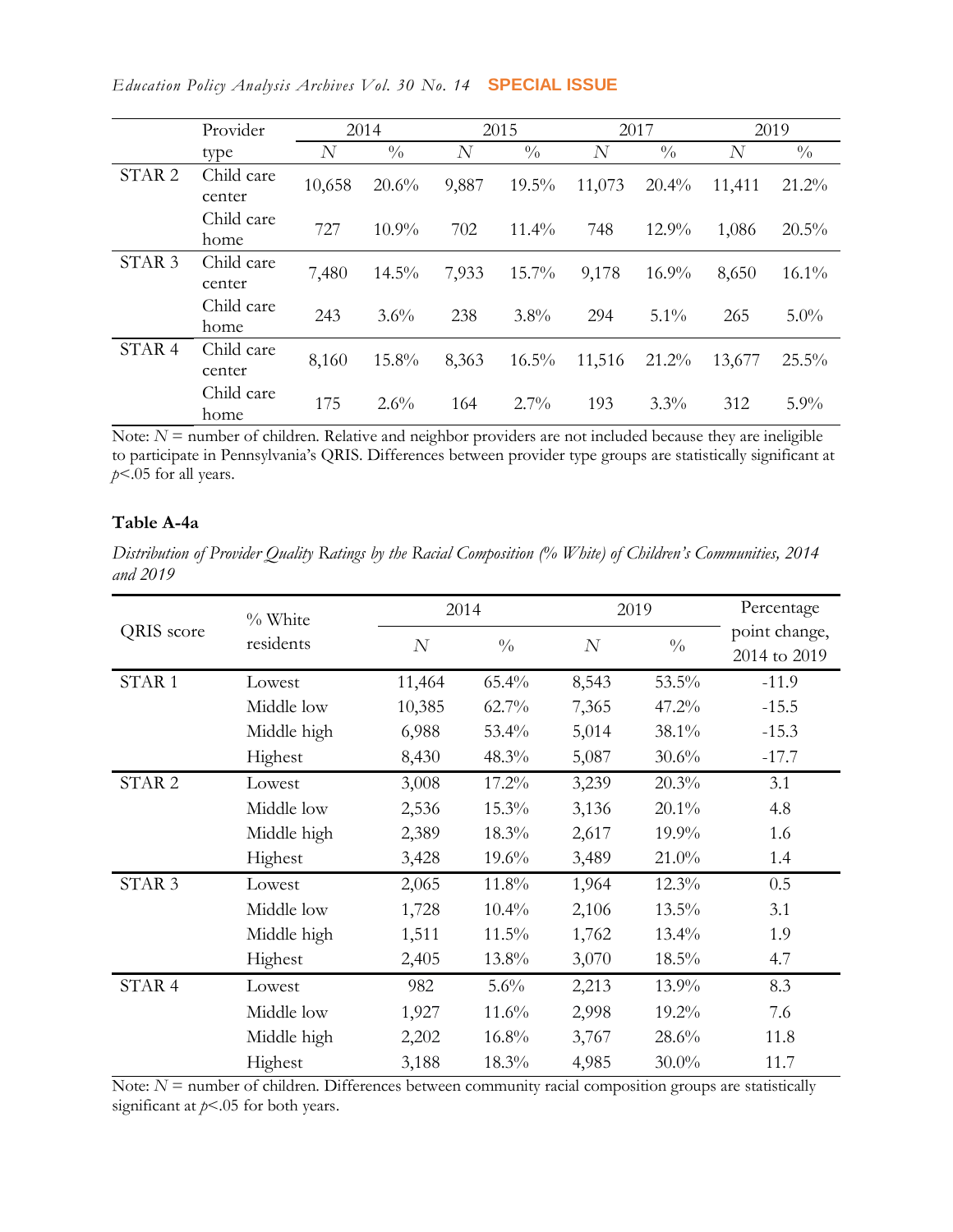## **Table A-4b**

*Distribution of Provider Quality Ratings by the Racial Composition (% Black) of Children's Communities, 2014 and 2019*

|                   | $%$ Black   |        | 2014          |       | 2019          | Percentage                    |
|-------------------|-------------|--------|---------------|-------|---------------|-------------------------------|
| QRIS score        | residents   | N      | $\frac{0}{0}$ | N     | $\frac{0}{0}$ | point change,<br>2014 to 2019 |
| STAR <sub>1</sub> | Lowest      | 7,628  | $47.0\%$      | 4,661 | 29.7%         | $-17.3%$                      |
|                   | Middle low  | 8,701  | 55.5%         | 5,536 | 36.6%         | $-18.9%$                      |
|                   | Middle high | 10,006 | $61.8\%$      | 7,652 | 49.7%         | $-12.1\%$                     |
|                   | Highest     | 10,932 | $66.2\%$      | 8,160 | 53.8%         | $-12.4%$                      |
| STAR <sub>2</sub> | Lowest      | 3,257  | $20.1\%$      | 3,441 | 21.9%         | 1.8%                          |
|                   | Middle low  | 2,981  | 19.0%         | 3,496 | 23.1%         | $4.1\%$                       |
|                   | Middle high | 2,478  | 15.3%         | 2,632 | 17.1%         | 1.8%                          |
|                   | Highest     | 2,645  | $16.0\%$      | 2,912 | 19.2%         | $3.2\%$                       |
| STAR <sub>3</sub> | Lowest      | 2,233  | 13.8%         | 2,709 | 17.2%         | $3.4\%$                       |
|                   | Middle low  | 1,514  | $9.7\%$       | 2,308 | 15.3%         | 5.6%                          |
|                   | Middle high | 2,002  | 12.4%         | 1,953 | 12.7%         | $0.3\%$                       |
|                   | Highest     | 1,960  | 11.9%         | 1,932 | 12.7%         | $0.8\%$                       |
| STAR <sub>4</sub> | Lowest      | 3,112  | 19.2%         | 4,896 | 31.2%         | $12.0\%$                      |
|                   | Middle low  | 2,489  | 15.9%         | 3,771 | $25.0\%$      | $9.1\%$                       |
|                   | Middle high | 1,710  | 10.6%         | 3,144 | 20.4%         | $9.8\%$                       |
|                   | Highest     | 988    | $6.0\%$       | 2,152 | 14.2%         | $8.2\%$                       |

Note:  $N$  = number of children. Differences between community racial composition groups are statistically significant at *p*<.05 for both years.

## **Table A-5a**

*Mean Daily Tiered Funding Amount for Providers by Children's Age and Community Racial Composition (% White), 2014 and 2019*

| % White residents |             |       | 2014    |                | 2019    | Change,      |
|-------------------|-------------|-------|---------|----------------|---------|--------------|
|                   | Child age   | N     | Funding | $\overline{N}$ | Funding | 2014 to 2019 |
| Lowest            | Infant      | 1,269 | \$0.69  | 1,102          | \$2.56  | \$1.87       |
|                   | Toddler     | 6,446 | \$0.83  | 5,657          | \$2.80  | \$1.97       |
|                   | Preschooler | 9,804 | \$0.91  | 9,200          | \$2.43  | \$1.52       |
| Middle low        | Infant      | 1,251 | \$0.91  | 949            | \$3.25  | \$2.34       |
|                   | Toddler     | 5,969 | \$1.06  | 5,346          | \$3.71  | \$2.65       |
|                   | Preschooler | 9,356 | \$1.14  | 9,310          | \$2.93  | \$1.79       |
| Middle high       | Infant      | 1,051 | \$1.13  | 874            | \$5.07  | \$3.94       |
|                   | Toddler     | 4,618 | \$1.37  | 4,425          | \$4.92  | \$3.55       |
|                   | Preschooler | 7,421 | \$1.45  | 7,861          | \$3.75  | \$2.30       |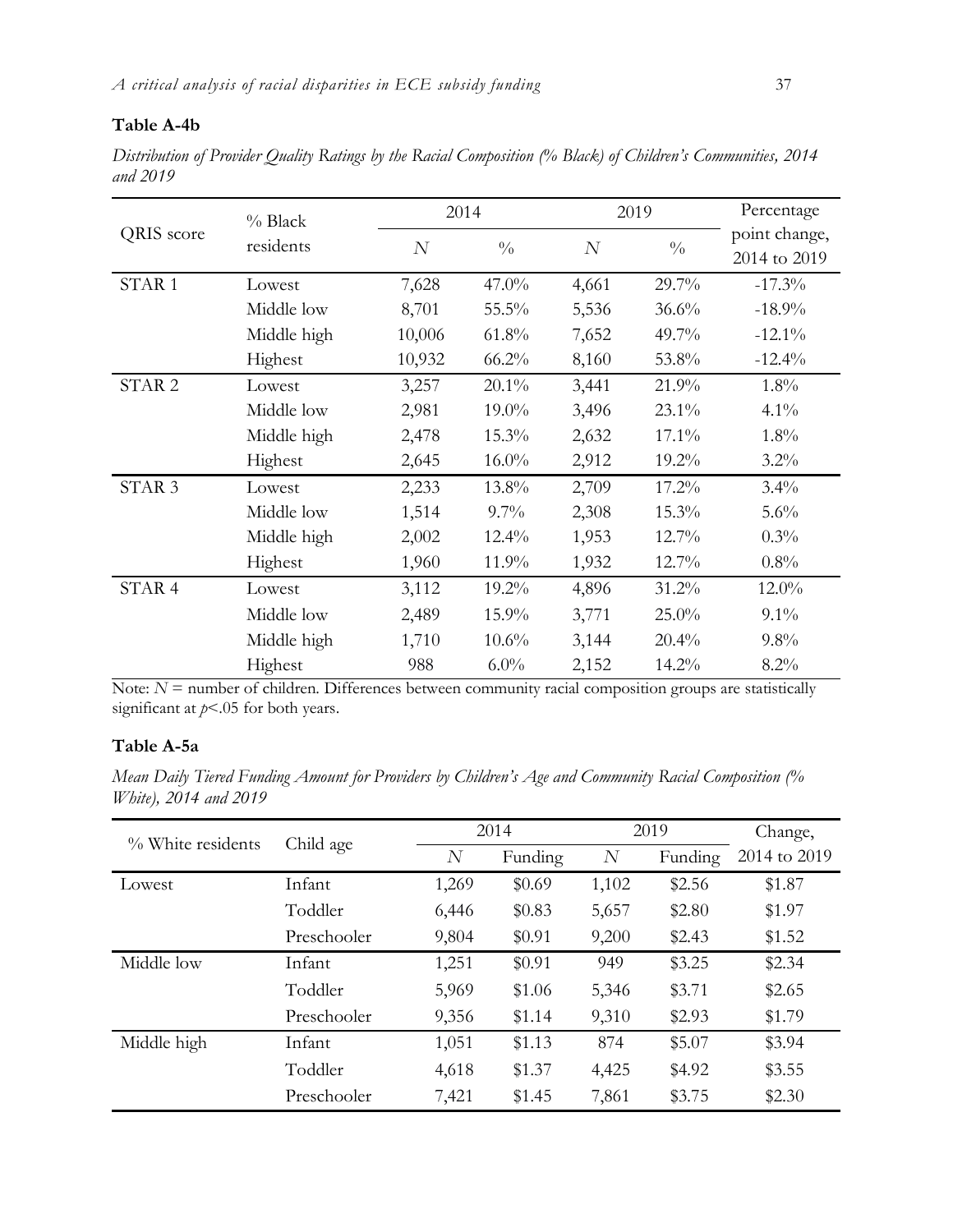|  |  |  | Education Policy Analysis Archives Vol. 30 No. 14 <b>SPECIAL ISSUE</b> |  |
|--|--|--|------------------------------------------------------------------------|--|
|  |  |  |                                                                        |  |

| % White residents |             |        | 2014    |        | 2019    | Change,      |
|-------------------|-------------|--------|---------|--------|---------|--------------|
|                   | Child age   |        | Funding |        | Funding | 2014 to 2019 |
| Highest           | Infant      | 1,403  | \$1.44  | 1,149  | \$5.83  | \$4.39       |
|                   | Toddler     | 5,992  | \$1.52  | 5,434  | \$5.67  | \$4.15       |
|                   | Preschooler | 10,056 | \$1.58  | 10,048 | \$4.12  | \$2.54       |

Note: *N* = number of children. Differences between community racial composition groups are statistically significant at *p*<.05 for both years.

## **Table A-5b**

*Mean Daily Tiered Funding Amount for Providers by Children's Age and Community Racial Composition (% Black), 2014 and 2019*

| % Black residents |             |                | 2014    |       | 2019    | Change,      |
|-------------------|-------------|----------------|---------|-------|---------|--------------|
|                   | Child age   | $\overline{N}$ | Funding | N     | Funding | 2014 to 2019 |
| Lowest            | Infant      | 1,284          | \$1.47  | 1,056 | \$5.89  | \$4.42       |
|                   | Toddler     | 5,527          | \$1.57  | 5,086 | \$5.69  | \$4.12       |
|                   | Preschooler | 9,419          | \$1.63  | 9,565 | \$4.19  | \$2.56       |
| Middle low        | Infant      | 1,248          | \$1.12  | 970   | \$4.83  | \$3.71       |
|                   | Toddler     | 5,497          | \$1.28  | 5,060 | \$4.76  | \$3.48       |
|                   | Preschooler | 8,940          | \$1.35  | 9,081 | \$3.51  | \$2.16       |
| Middle high       | Infant      | 1,222          | \$0.84  | 974   | \$3.39  | \$2.55       |
|                   | Toddler     | 5,938          | \$1.06  | 5,315 | \$3.72  | \$2.66       |
|                   | Preschooler | 9,036          | \$1.15  | 9,092 | \$2.98  | \$1.83       |
| Highest           | Infant      | 1,220          | \$0.74  | 1,074 | \$2.64  | \$1.90       |
|                   | Toddler     | 6,063          | \$0.85  | 5,401 | \$2.87  | \$2.02       |
|                   | Preschooler | 9,242          | \$0.90  | 8,681 | \$2.48  | \$1.58       |

Note:  $N =$  number of children. Differences between community racial composition groups are statistically significant at *p*<.05 for both years.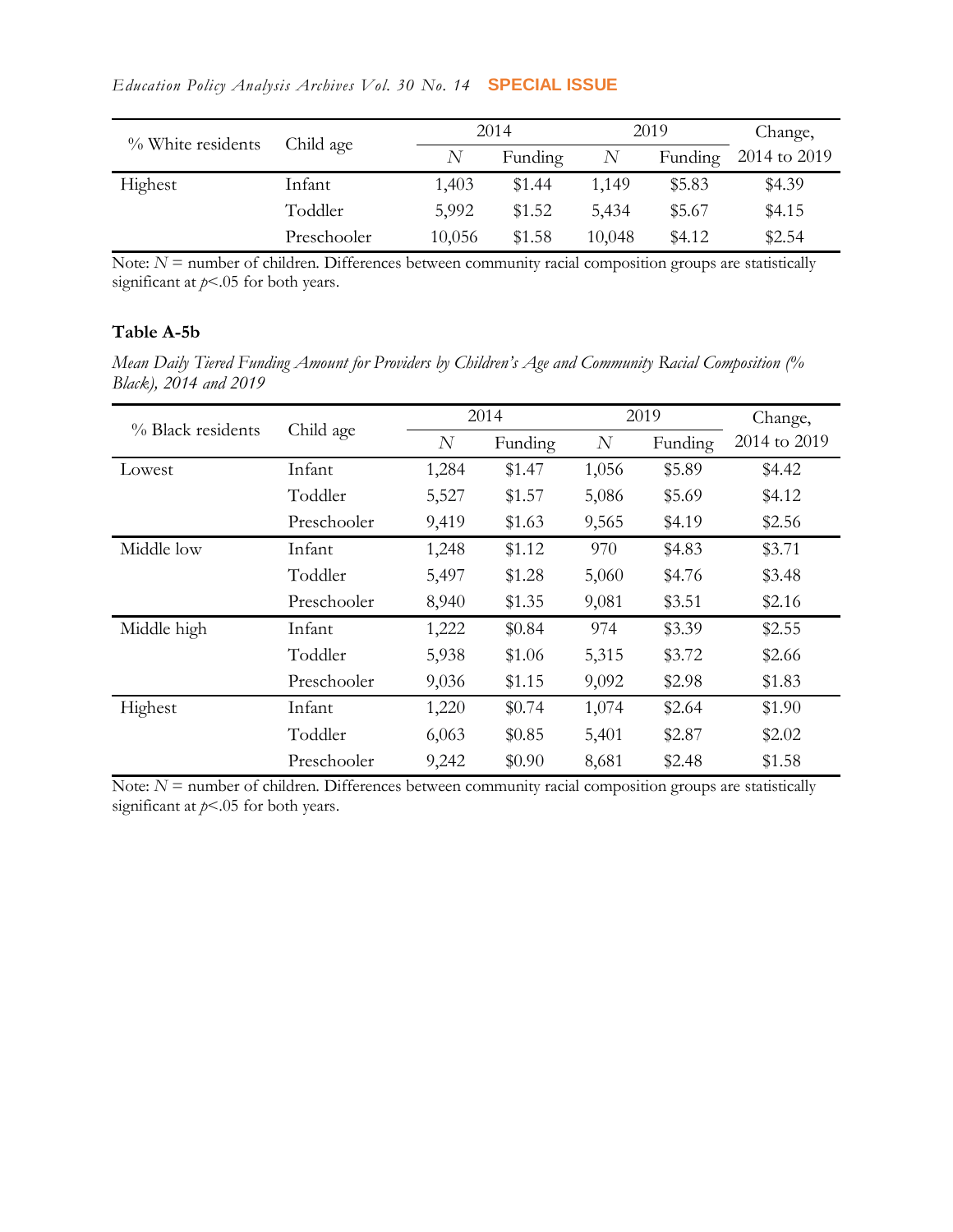## **About the Authors**

### **Karen Babbs Hollett**

Pennsylvania State University kah305@psu.edu Karen Babbs Hollett is an advanced doctoral candidate in the Educational Leadership Program in the Department of Education Policy Studies at Pennsylvania State University. She is a former elementary school teacher, instructional leader, and director at a state department of education. Her research focuses on racial equity in early care and education (ECE) policy.

#### **Erica Frankenberg**

Pennsylvania State University euf10@psu.edu <https://orcid.org/0000-0002-9224-7734>

Erica Frankenberg is a professor of education and demography and Director of the Center for Education and Civil Rights at Pennsylvania State University. Her research interests focus on racial desegregation and inequality in PK-12 schools, and the connections between school segregation and other federal, state, and metropolitan policies.

## **About the Editors**

#### **Sarah Diem**

University of Missouri diems@missouri.edu <https://orcid.org/0000-0003-0798-5220>

Sarah Diem is a professor of educational policy and leadership in the Department of Educational Leadership & Policy Analysis at the University of Missouri. Her research focuses on the sociopolitical and geographic contexts of education, paying particular attention to how politics, leadership, and implementation of educational policies affect outcomes related to equity, opportunity, and racial diversity within public schools.

#### **Jeffrey S. Brooks**

Curtin University [jeffrey.brooks@curtin.edu.au](mailto:jeffrey.brooks@curtin.edu.au) <https://orcid.org/0000-0002-5742-3958>

Jeffrey S. Brooks is a professor of education and head of school of the School of Education at Curtin University. His research focuses on how leadership influences (and is influenced by) dynamics related to social justice, racism, and globalisation.